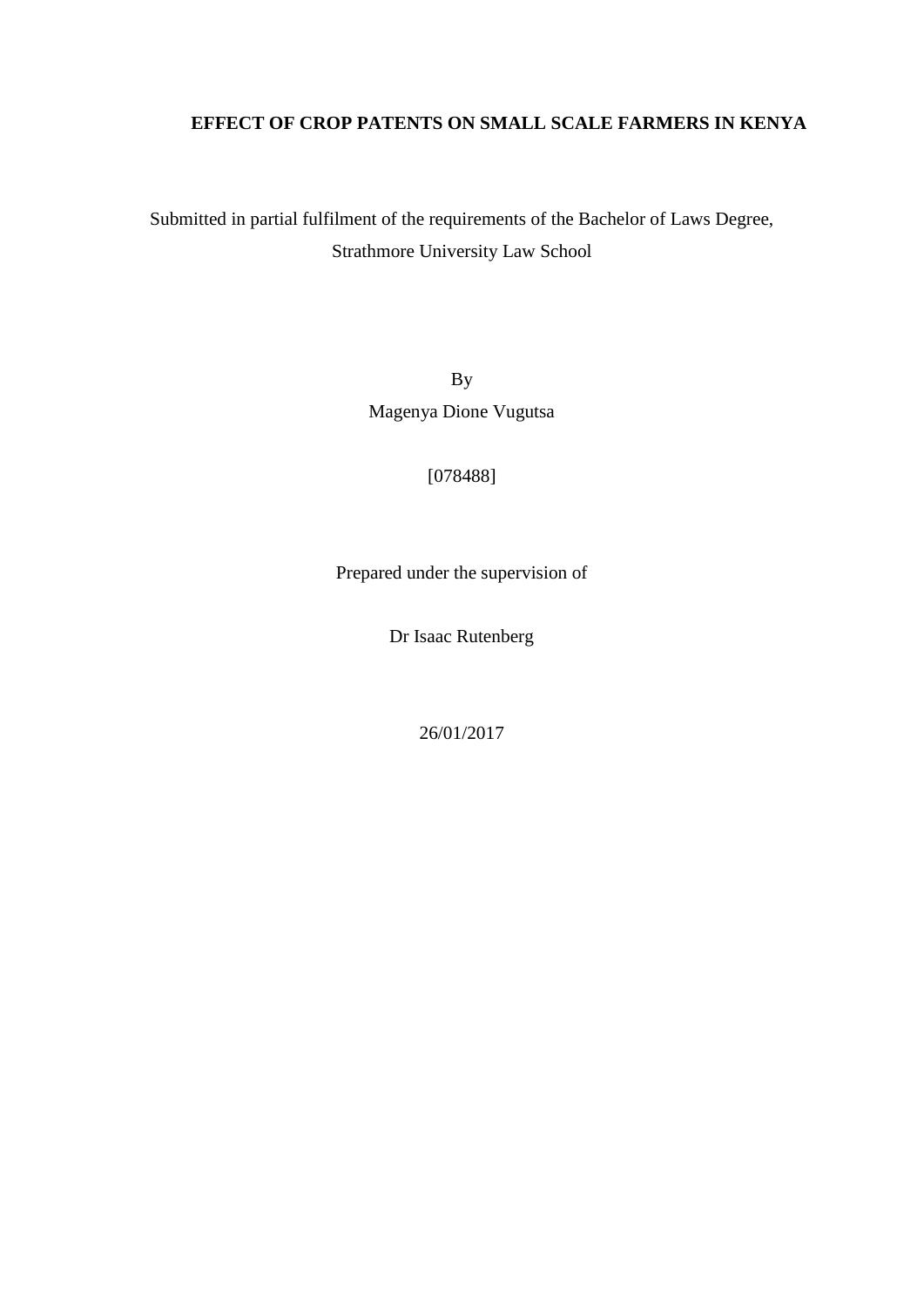# **Table of Contents**

| PATENTS, PATENT RIGHTS AND THE BIO-PATENT (PATENT OF CROPS) DEBATE  13 |
|------------------------------------------------------------------------|
|                                                                        |
|                                                                        |
|                                                                        |
|                                                                        |
|                                                                        |
|                                                                        |
|                                                                        |
|                                                                        |
|                                                                        |
|                                                                        |
|                                                                        |
|                                                                        |
|                                                                        |
|                                                                        |
|                                                                        |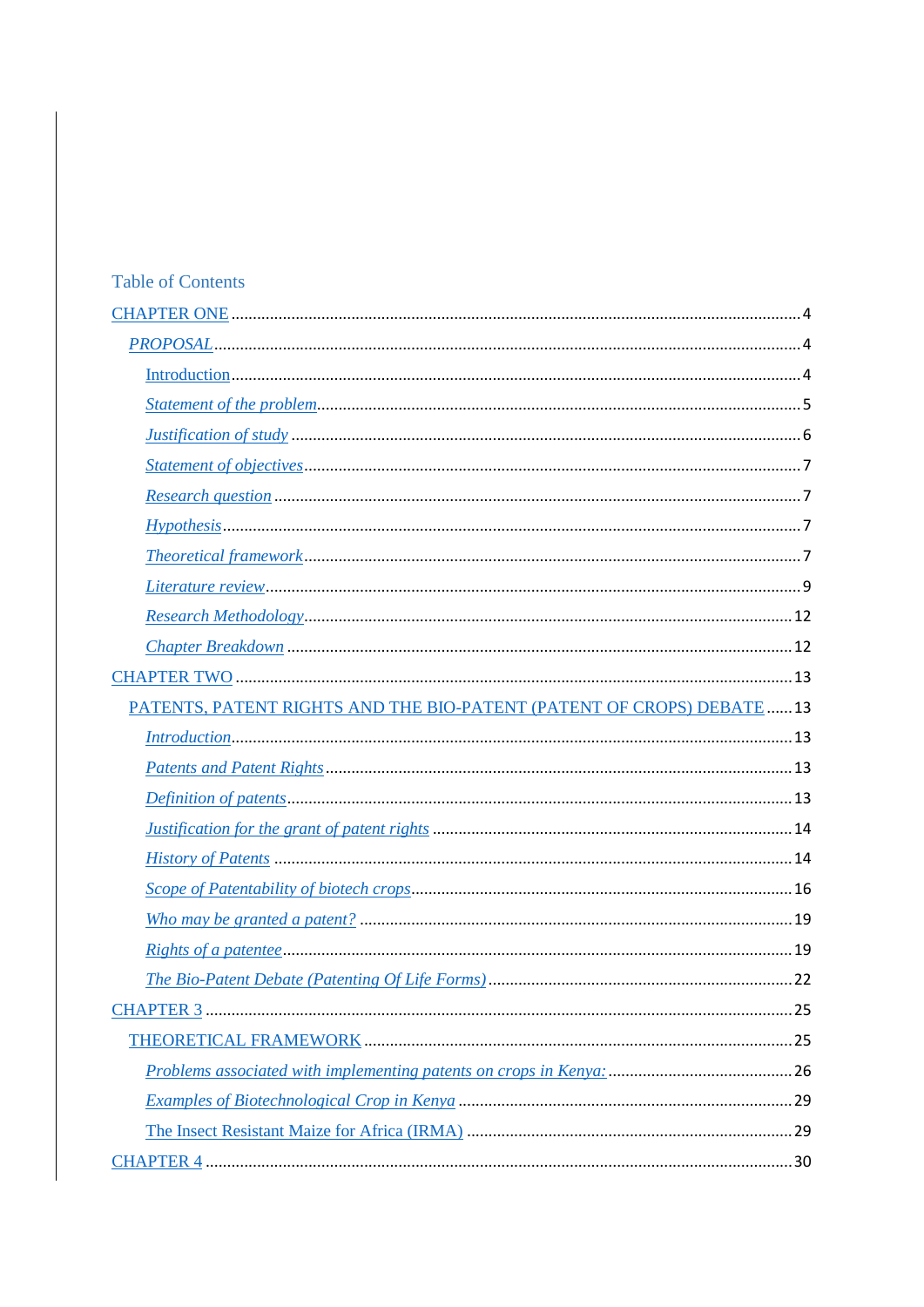| <u>National and International dimensions regulating crop patents in Kenya</u> 30          |  |
|-------------------------------------------------------------------------------------------|--|
|                                                                                           |  |
|                                                                                           |  |
| International and regional dimensions of Kenya's Patent Laws and policies32               |  |
|                                                                                           |  |
|                                                                                           |  |
|                                                                                           |  |
| II. Regulation of Access to Biological Resources at the International Leve38              |  |
|                                                                                           |  |
|                                                                                           |  |
| <b>International Treaty on Plant Genetic Resources on Food and Agriculture (PGRFA) 40</b> |  |
|                                                                                           |  |
|                                                                                           |  |
|                                                                                           |  |
|                                                                                           |  |
|                                                                                           |  |
|                                                                                           |  |
|                                                                                           |  |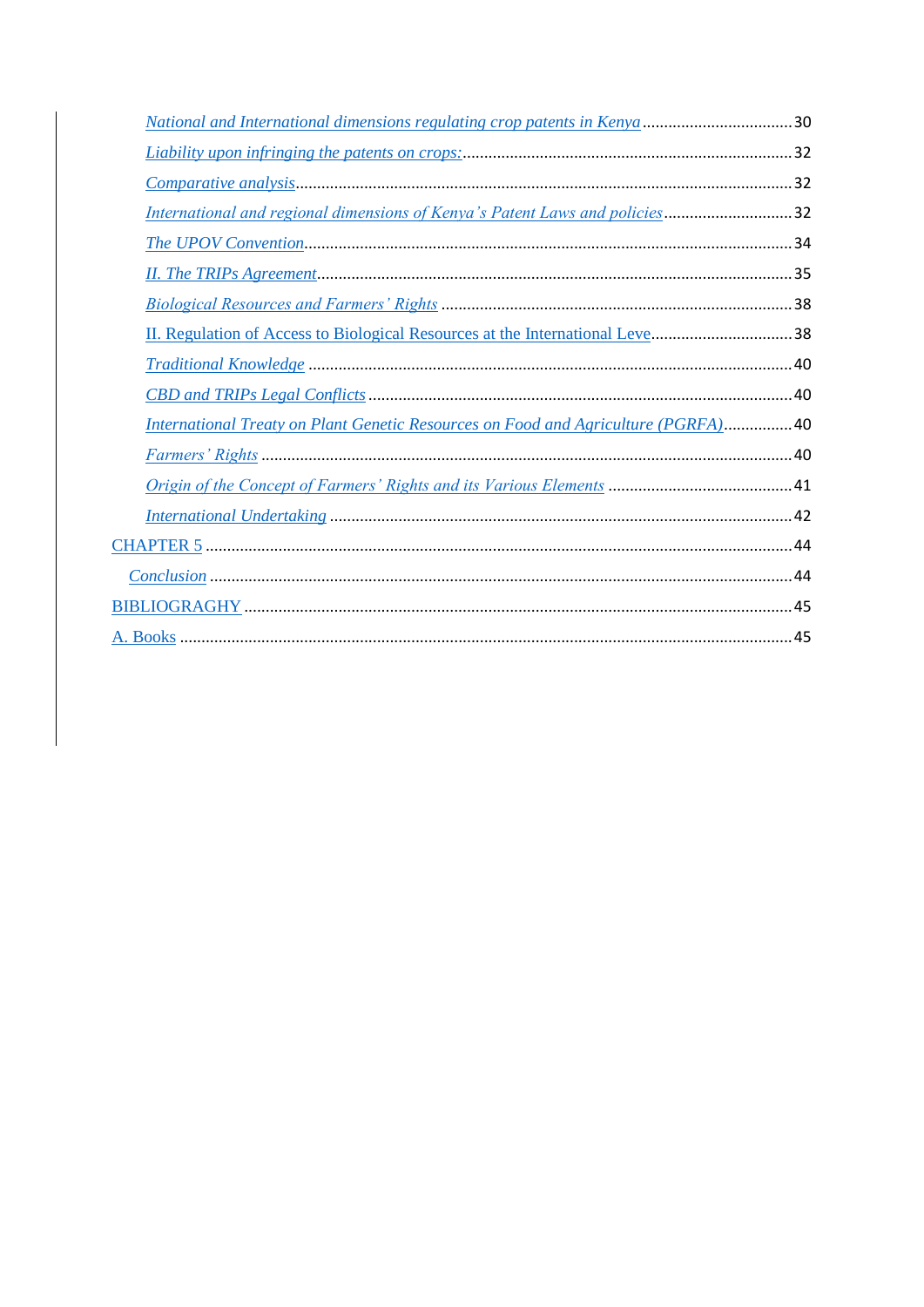### CHAPTER ONE

# *PROPOSAL*

#### **Introduction**

**.** 

Agriculture innovation in Kenya is shifting from the public sector to the private sector through the research in the use of recombinant DNA techniques to develop new plant varieties.<sup>1</sup> Consequently, these biotechnology companies secure their investments through the patent framework. Most farmers in Kenya are small scale farmers, who play an important role in conserving local plant genetic resources. Restricting farmers on the free access to improved seeds will essentially decrease global biological diversity. 6

Achieving food security is one of the major development objectives for Kenya. According to the World Bank, global food production will have to double by 2050 to meet the demands of the growing population.<sup>7</sup> Patenting of biotechnology is however resulting to significant changes in how agricultural innovation occurs, who controls food in the country and how it will be paid for.

<sup>&</sup>lt;sup>1</sup> Jayashree Watal, C:200 I) Intellectual Property Rights in the WTO and Developing Countries Kluwer Academic Publishers (Ist Edition)

<sup>&</sup>lt;sup>6</sup> Institute of Economic Affairs and Society for International Development (2001). Kenya at the Crossroads: Scenarios For Our Future, Nairobi, Kenya and Rome, Italy.

<sup>7</sup> MOARD, Kenya Food Situation Reports 1990-2000.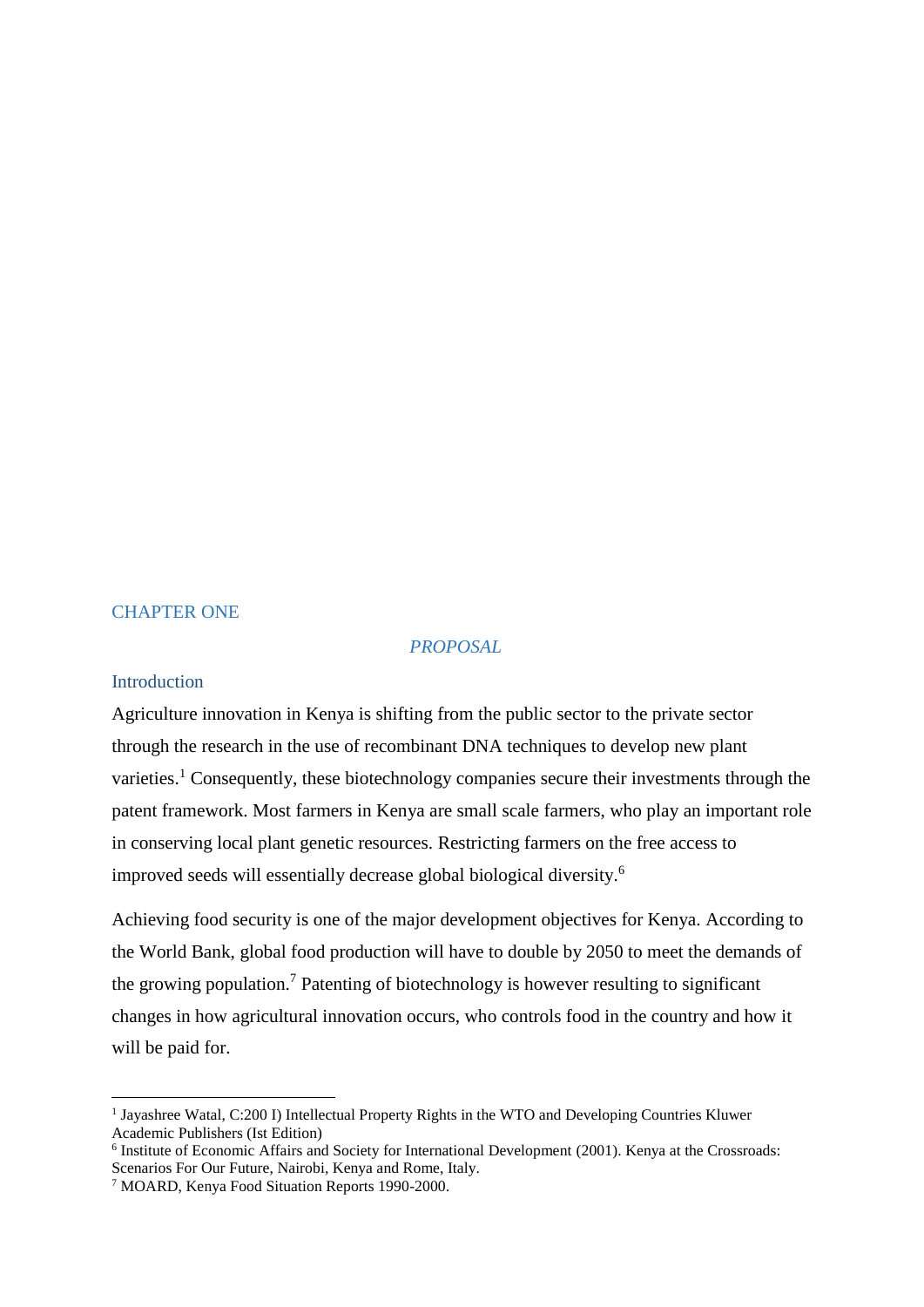For most of history in Kenya, seed innovation has been a freely shared public good. National agricultural research laboratories produce in seed technology that is distributed through various public channels in the country. With the introduction of plant patents in Kenya, research, control and access to seeds by the public is bound to shift towards the private sector.

Patents on crops will reduce farmers' access to seed and genetic resources. Seeds will become more expensive, due to royalty fees charged by the patent owners. Once a patented variety of seed is planted, farmers could be forced by companies to purchase new seeds every year, and penalised if they save seeds. Patented seeds sold as a package with fertiliser, pesticides and herbicides will further increase dependence on corporations.<sup>9</sup>

This dissertation aims to analyse the need for better protection given to indigenous farmers while balancing intellectual property issues.

#### *Statement of the problem*

*The social issue that motivated this dissertation is food insecurity in Kenya and how the patent regime can help solve this. This paper seeks to analyse the effect of patenting genetic resources in plants by limiting farmers' free access to these resources. I will address the morality behind privatization of life forms by looking at the key incentives behind patenting which essentially is inventors being granted monopoly on their inventions and in return making their invention available to society and the patent regime used as an incentive for further innovation.* 

I will also look at the present intellectual property regime in Kenya that protects plant genetic resources from being monopolised by foreign biotechnology companies and the recommendations that could be implemented to prevent global markets from swallowing our domestic markets.

Kenya is a signatory of the TRIPS agreement which provides for patents in section 5.

Article 27 (2) states that:

**.** 

"Members may exclude from patentability inventions, the prevention within their territory of the commercial exploitation of which is necessary to protect *ordre public* or morality, including to protect human, animal or plant life or health or to avoid serious prejudice to the

<sup>9</sup> Hon Nakitare Private Members' bill barring introduction of GM into Kenya, 2004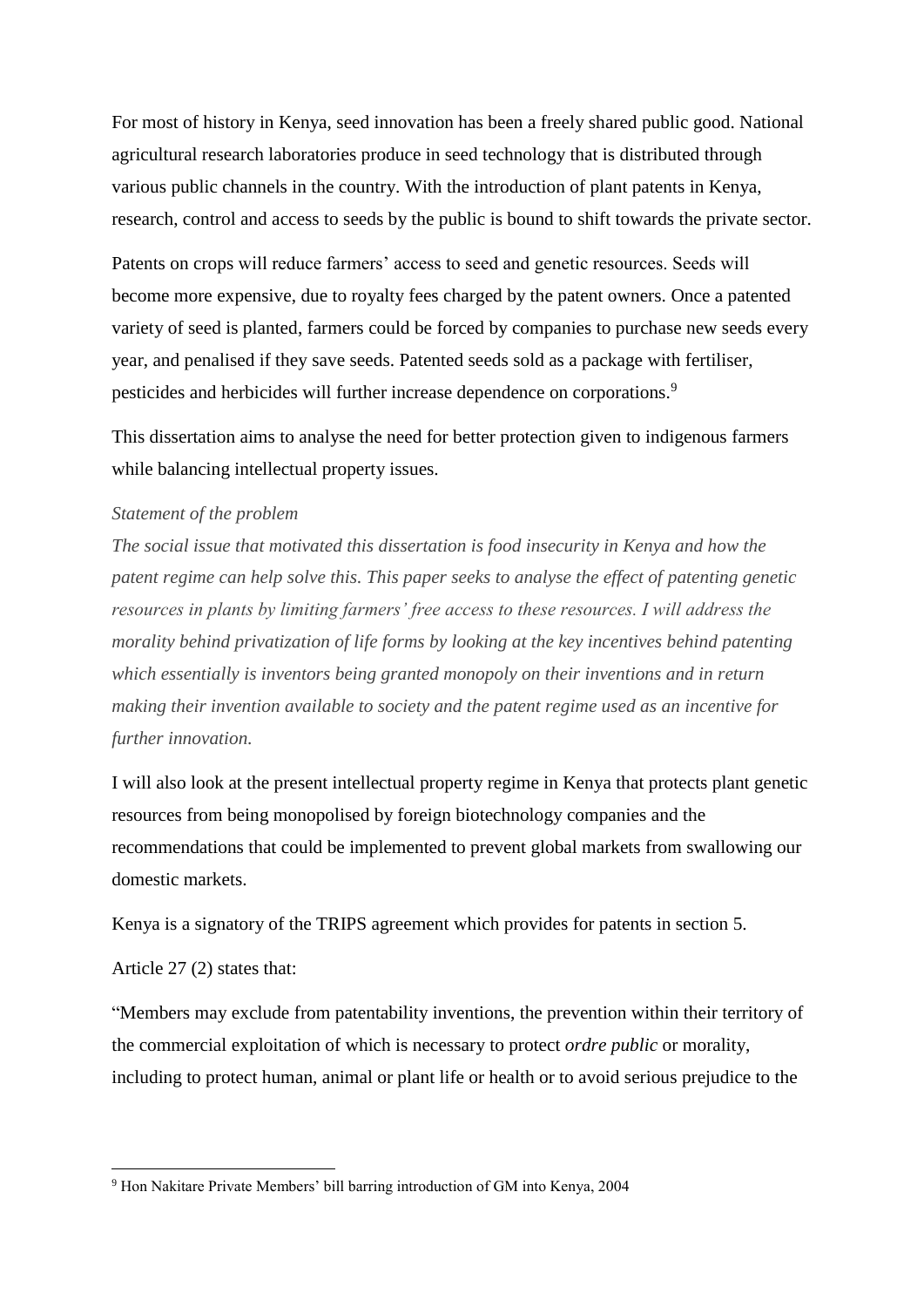environment, provided that such exclusion is not made merely because the exploitation is prohibited by their law."

Article 27(3) states that:

"Members may also exclude from patentability: plants and animals other than microorganisms, and essentially biological processes for the production of plants or animals other than non-biological and microbiological processes. However, Members shall provide for the protection of plant varieties either by patents or by an effective sui generis system or by any combination thereof."

These provisions provide a 'loophole'<sup>10</sup> by allowing member states to exclude some plants or biological processes from the scope of 'patentable subject matter' under section 5. To do so states ought to 'provide for the protection of plant varieties either by patents or an effective *sui generis*system'.<sup>11</sup> TRIPS does not contain specific standards as to what constitutes an effective *sui generis* system, nor does it mention the International Convention for the Protection of New Varieties of Plants (UPOV).

Kenya is not obliged to provide for the protection of plant varieties under patents nor to comply with UPOV provisions, instead, it may develop its own *sui generis* system of protection.<sup>15</sup> Developed countries such as the U.S are however applying unilateral pressure to force developing countries to go beyond the TRIPs standards in order to safeguard the interest of their multinational corporations.<sup>16</sup>

The first international IPR agreements signed by Kenya were the Paris Convention for the Protection of Intellectual Property (1883) and the Berne Convention for the Protection of Literary and Artistic Works (1886). Kenya became a signatory to these agreements largely because of colonization. Kenya started patenting life forms in 1989 through the Industrial Property Act.<sup>17</sup> One of the reasons for enacting the Industrial Property Act was that Kenya had plant innovations and needed to protect them from exploitation from unauthorized third persons.

<sup>10</sup> "*Beans, beans, the patented fruit: the growing international conflict over the ownership of life*"**,** Erin Donovan, Loyola of Los Angeles International and Comparative Law Review.  $11$  Article 27 3 b.

<sup>&</sup>lt;sup>15</sup> TRIPS Article 27

<sup>16</sup> www.ip-watch.org/weblog/wp-content/uploads/.../egypt-biopiracy-section-11.doc

<sup>&</sup>lt;sup>17</sup> Chapter 509, Laws of Kenya.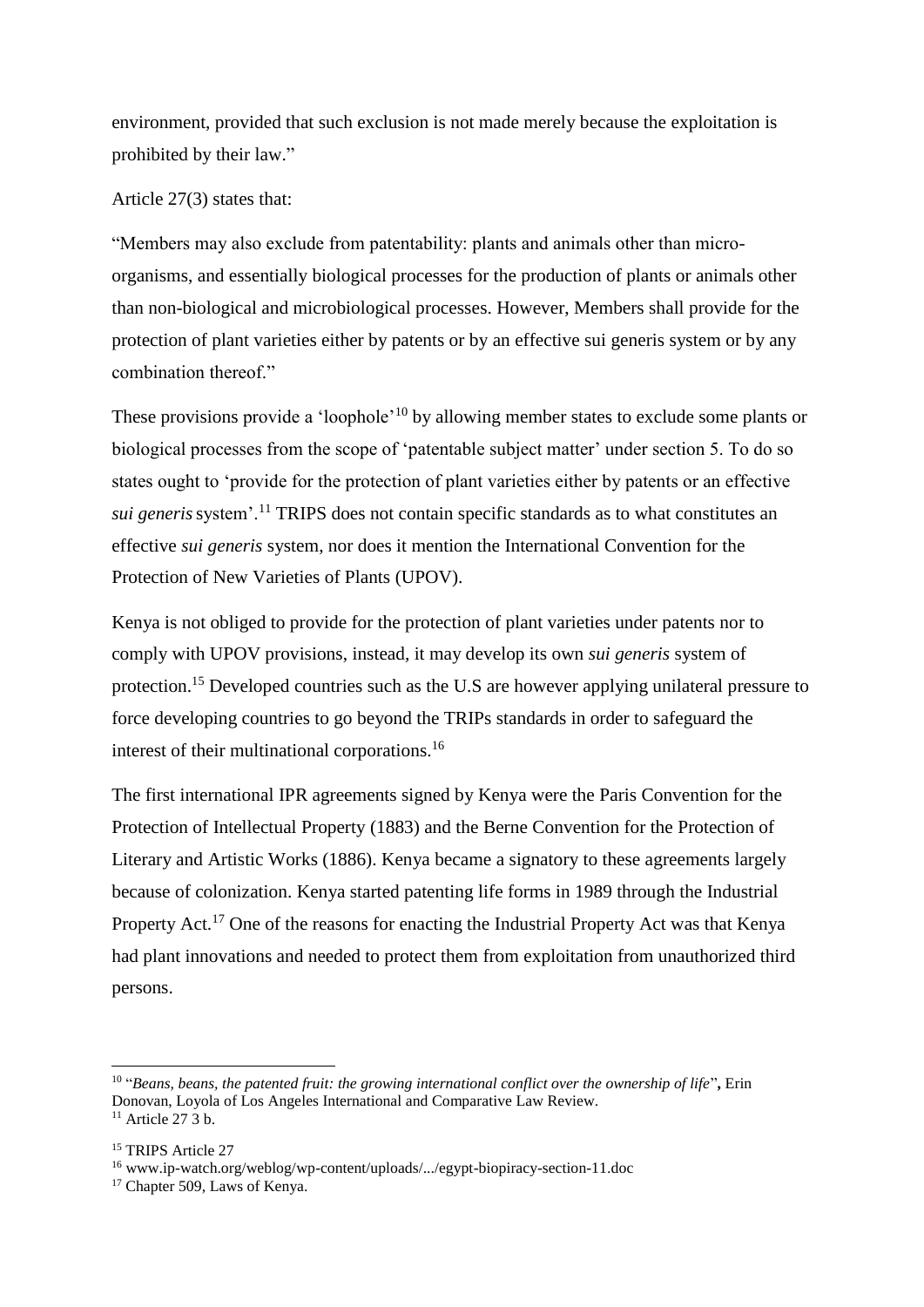Globalisation and the growth of the IPR regime led to an agreement between  $W I P O<sup>18</sup>$  and the WTO<sup>19</sup>, which led to the drafting of TRIPS, which epitomizes the implementation of national treatment and minimum standardisation of IPR on all WTO members. In this dissertation, I shall analyse whether it is conceivable to allow farmers open access over genetic resources while establishing private property rights for improved products based on those resources. I will analyse how a blanket international IPR regime does not satisfy Kenya's development needs, as it impedes development, prevents capital accumulation and increases indebtedness.

#### *Justification of study*

This Research is justified on the basis that although biotech crops promise to produce higher yields, they will have significant negative effects on organic farming and small scale farmers in Kenya. Patents do not exist in a vacuum, they are influenced by dynamic social and economic circumstances which are different in every country. Without considering the diverse social and economic circumstances of developing countries, these international IPR laws seem like a product of western legal supremacy that view a product worth protecting only if 'capital and technology' have been imparted in it. It delineates an association between Third World debt and intellectual property rights imposed by the few large foreign biotechnological companies. It is therefore necessary to provide considerable policy space to define national laws that govern patenting of biotech crops in Kenya.

### *Statement of objectives*

The general objective of this research paper is to examine the national and international regulatory dimensions of Kenya's crop patent laws and policies. The specific objective of the paper is to raise the key emerging issues with regard to Kenya's approach to patenting biotech crops.

### *Research question*

*Can Kenya's national crop patent laws be varied from industrialized countries' patent laws so as to cater for sustainable food security in Kenya as a developing country?* 

### *Hypothesis*

**.** 

*Measures have to be taken by the state to* achieve food security in the country subject to Article 43 and 21 of the constitution. To promote food security through intellectual property rights, stringent domestic intellectual property legislation should be adopted hence creating

 $18$  World Intellectual Property Organisation, founded through the two  $19<sup>th</sup>$  century agreements.

<sup>19</sup> World Trade Organisation.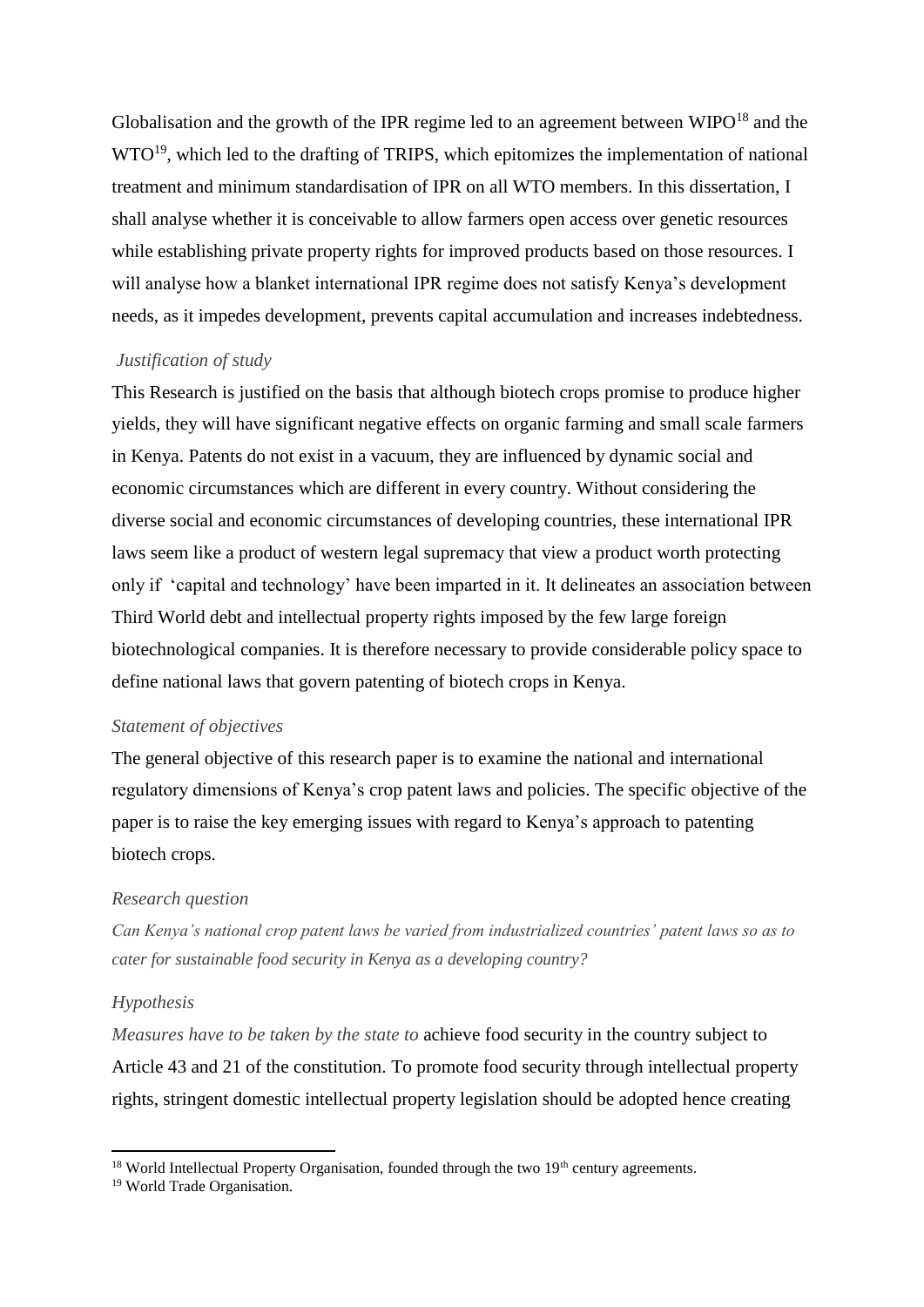monopolies over living organisms and processes.<sup>22</sup> This will give Kenya the sovereignty to adopt internal policies with respect to ethical aspects of biotechnology.

# *Theoretical framework*

Among other theories of law, this research paper is centred on classical liberalism and utilitarianism. The right conferred to the owner of a patent is the right to exclude. Economist and moral philosopher Adam Smith created a classical theory of economics that has been applied to property law. The theory states that the expectation of profit from improving one's stock of capital rests on private property rights, and on the belief that property rights encourage property holders to develop property, generate wealth, and efficiently allocate resources based on the operation of the market.<sup>23</sup> The patent system, in effect, "produced the incentive to disclose inventions and the free economic environment which encouraged their production."<sup>24</sup>

To receive patent protection in Kenya requires that the invention meet the statutory requirements of subject matter and utility, novelty, and non-obviousness.<sup>26</sup>The subject matter and utility requirement has traditionally played a critical role in determining the patentability of proposed inventions.<sup>27</sup> As a result, disputes about proposed inventions are rooted in utilitarian arguments.

Utilitarian theory is an ethical doctrine according to which the moral worth of an action is determined by its contribution to overall utility. It is a form of consequentialism that questions whether the ends of an action justify its means. Inventions that on balance do not benefit society should therefore be rejected.<sup>28</sup>

The Lockean 'labour justification theory'<sup>29</sup> justifies the strengthening of patents. In his theory, Locke stated that the allotment of property by an individual and their entitlement to profit from it was acceptable provided they used the required amount of labour<sup>30</sup> and that 'there is

 $\overline{a}$ 

<sup>&</sup>lt;sup>22</sup> Hettinger, 269. At 302: the "mistaken view that only human labour creates value (and that) genetic material is worthless

 $23$  Paul Blunt, Selective Breeding and the Patenting of Living Organisms (1998).

<sup>&</sup>lt;sup>24</sup> Gert Matthijs, The European Opposition Against the BRCA Gene Patents,  $(2006)$ .

<sup>&</sup>lt;sup>26</sup> David Blumenthal et al., Data Withholding in Genetics and the Other Life Sciences: Prevalence and Predictors, 81 ACAD. MED. 137, 145 (2006)

<sup>27</sup> Joan Robinson, THE ACCUMULATION OF CAPITAL 87 (3d ed. 1969)

<sup>28</sup> Diamond v. Chakrabarty, 447 U.S. 303 (1980)

<sup>&</sup>lt;sup>29</sup> Derived from Chapter V Book II of the Two Treatise of Government (1690) where he was forced to find an argument based in natural law that could justify the existence of private property, without betraying the commons, thus forming a natural rights theory on property see Ch 3 PF Drahos, (1996) A Philosophy of Intellectual Property Right*s*, Aldershot: Dartmouth Publishing Company

<sup>30</sup> *Ladbrooke Football Ltd v William Hill* (1964)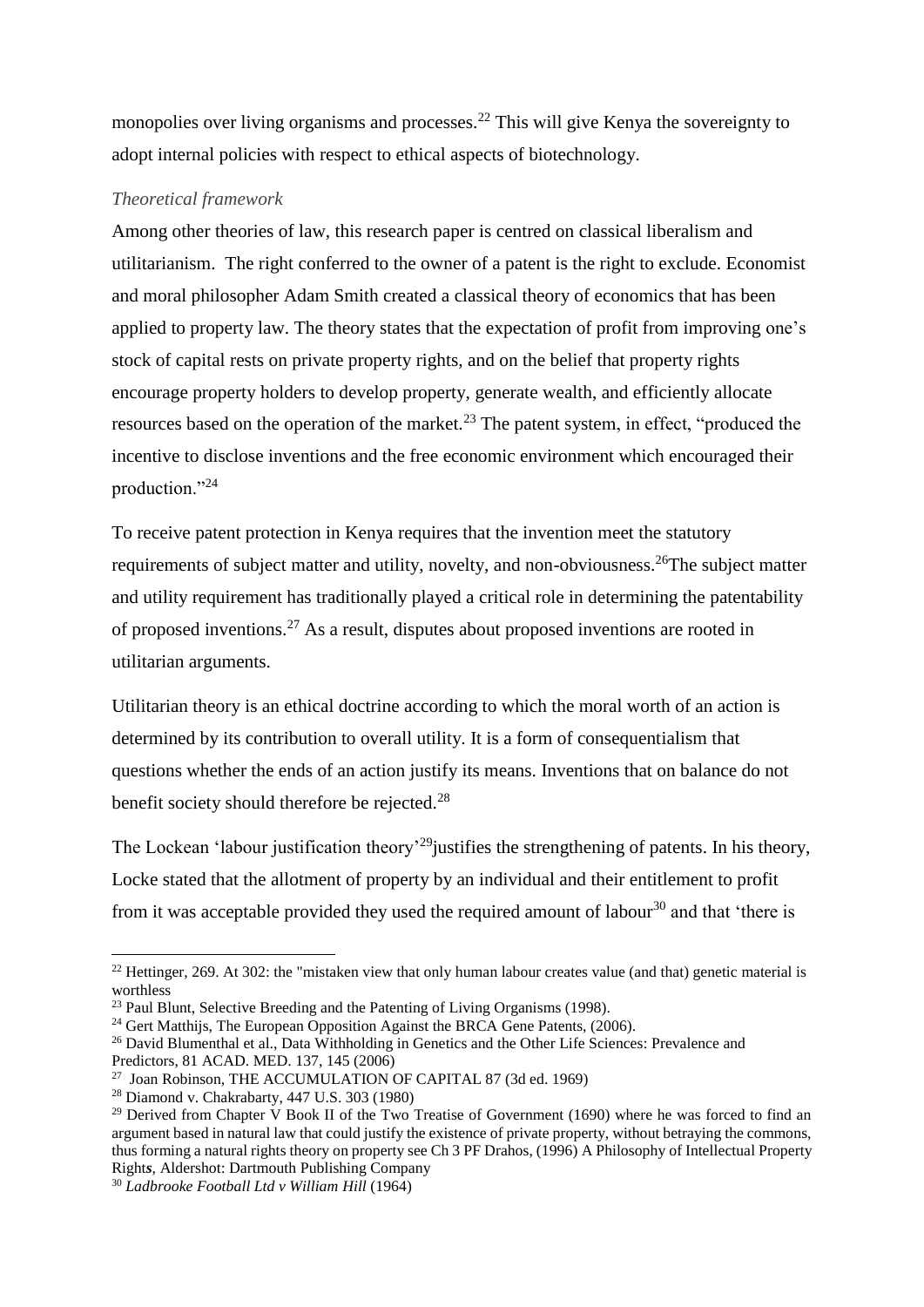sufficient, and as good, left in the commons for others'. This falls under natural rights theory of property, which today is considered particularly applicable to intellectual property. There are defects in this justification of patent laws in light of the fact that the principal beneficiaries are not the 'labourers' but the large biotechnological companies.

The Agreement on Trade –Related Aspects of Intellectual Property Rights. (TRIPS) sees Intellectual Property Rights primarily as 'economic or commercial rights' which is supported by economic or utilitarian justification theories<sup>32</sup>. Clearly this natural human rights based approach is not the driving force behind strengthening crop patents.

Economic or utilitarian theories support the strengthening of Intellectual Property Rights on the basis that people respond positively to incentives and reward<sup>34</sup>. This theory argues that if profit is to be made from abstract objects which are 'non – rivalrous'<sup>35</sup> in their consumption and can be reproduced at minimal expense, then 'they have to be locked up in some way, at least temporarily'.<sup>36</sup> This led the economists to conclude that the best way to ensure the continuation of creativity, innovation and adequate capitalist investment to facilitate marketability of intellectual products to potential users, was through the creation of IPR which accords legal protection of their property rights afforded by domestic and international laws.

The inquiries into whether and how an invention may "benefit society" are however very necessary. The basis of this is on the dynamic economic, social, cultural and political environment.

### *Literature review*

1

Agriculture is very important in Kenya as 75% of the Kenyan population is dependent on agriculture for food and income. Agriculture contributes 26% to the Gross Domestic Product (GDP) and 60% to foreign exchange earnings.<sup>38</sup> Kenya's population is however high in proportion to its arable area with only about one third of the total land area being agriculturally productive. This has resulted to an urgent need for technological change to enhance food production and to alter the course of widespread poverty, hunger, and

<sup>32</sup> ch 1 Drahos, (1996) *A Philosophy of Intellectual Property Rights*, Aldershot: Dartmouth Publishing Company

<sup>34</sup> p5 Drahos, (1996) *A Philosophy of Intellectual Property Rights*, Aldershot: Dartmouth Publishing Company <sup>35</sup> i.e. ideas, music, books etc can be shared by many at the same time without devaluing the original, unlike real

property that can in essence only be used by one person at one time <sup>36</sup> p 6 Drahos, (1996) *A Philosophy of Intellectual Property Rights*, Aldershot: Dartmouth Publishing Company

<sup>38</sup> Nyangito, H. and J. Okello. (1998). Kenya's Agricultural Policy and Sector Performance 1964 to 1996.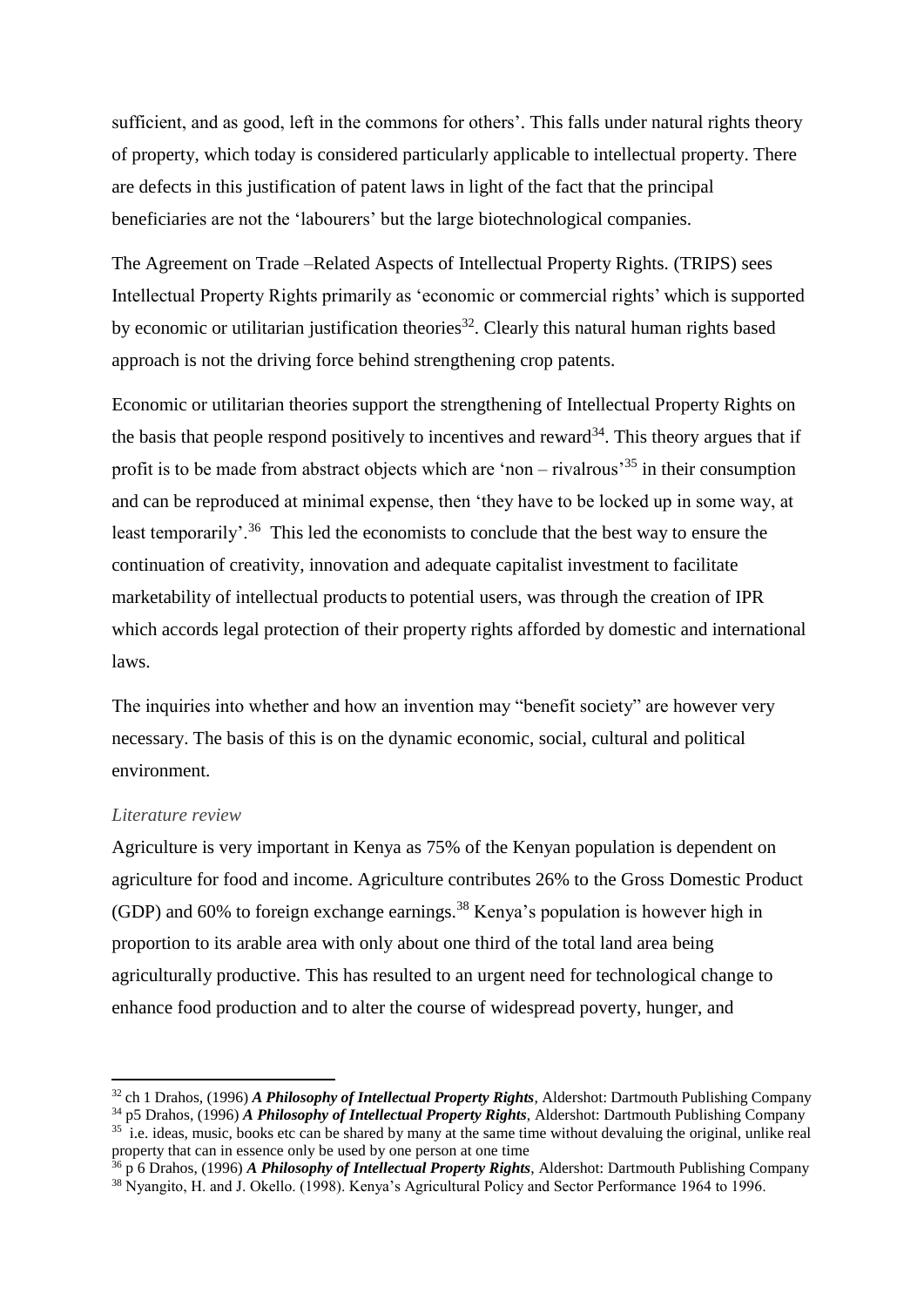starvation. Most investments in biotechnology in Kenya are now focussed on improving agriculture.

Following the adoption of the TRIPS Agreement in Kenya, debates concerning the contribution of IPRs to economic and social development have become much more pronounced. Under the provisions of the Act, biotechnology innovations are patentable. The controversy arises with the perception that IPP restricts access to seed by farmers. Provision for biotechnology patents is seen as advantaging foreign biotechnology firms at the detriment of small scale farmers.

The TRIPs Agreement recognizes the need of maximum flexibility in implementing patent laws in ways that enable developing countries to create "a sound and viable technological base."<sup>39</sup> It contains several provisions that give countries the flexibility to grant exceptions to patent rights under certain circumstances, including broad authority in Article 30 to grant exceptions when the interests of the patent holder will not be adversely affected and authority in Article 31 to provide for compulsory licenses, subject to some conditions, when the patent holder's interests are affected. Article 27.3(b) permits countries to exclude plants and animals from patentability altogether, provided an alternative sui generis system of protection is provided<sup>40</sup>. The TRIPs Agreement only established minimum standards for adoption of patent systems by WTO members and left considerable flexibility to tailor the system to local needs.

The Agreement on Trade-Related Aspects of Intellectual Property Rights (TRIPS) provides that WTO members should protect intellectual property rights (IPRs) through national legislation. This however imposes developed country standards of IPRs on developing countries without considering their cultural values, economic, technological, scientific and social development levels.

Kenya is a member of many international organizations and has ratified a number of instruments that have implications on crop patent regulations including the WTO Agreements the Convention on Biological Diversity (CBD) and the Biosafety Protocol<sup>41</sup>.

1

<sup>39</sup> R.L. Paarlberg, 'Governing the GM crop revolution: Policy choices for developing countries', Food, Agriculture, and the Environment Discussion Paper 33.

<sup>&</sup>lt;sup>40 \*</sup>Towards a Liability and Redress System under the Cartagena Protocol on Biosafety: A Review of the Kenya National Legal System', *East African Law Journal,* (2004).

<sup>41</sup> United Nations Conference on Environment and Development: Convention on Biological Diversity - Done at Rio de Janeiro, June 5, 1992.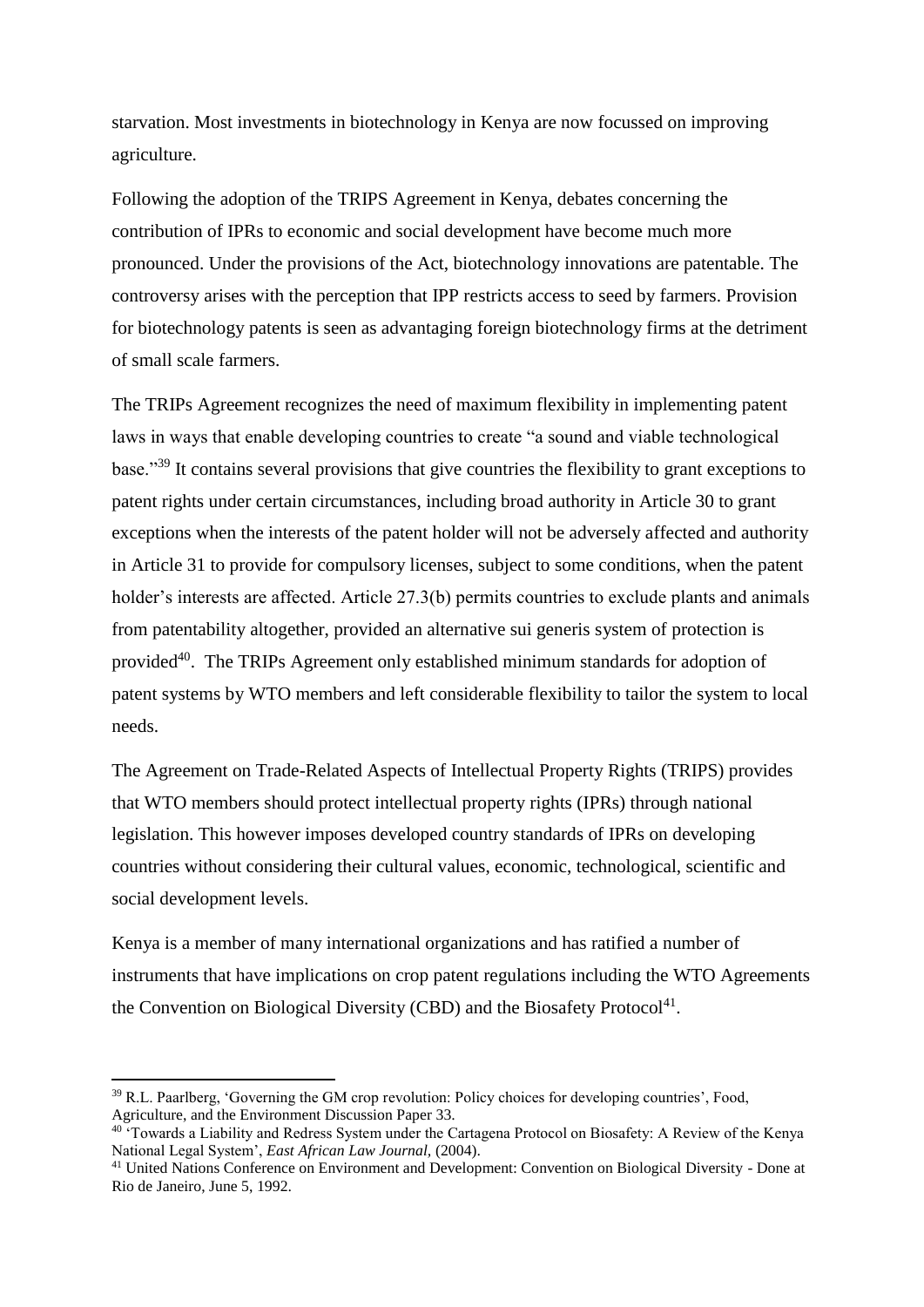A copyrighted movie remains the same movie, but when food becomes a patentable subject matter, it stops being food. Of course, you can eat patented rice the same way you can consume its unpatented cousin but unlike an iPhone, everyone needs food for survival. Food property rights allow those corporations which hold food patents a guaranteed portion of profits from guaranteed purchase. The same way, patentability of genetically modified crops confers monopoly rights over life forms and life itself for commercial exploitation. Patents may be appropriate for protecting genuine inventions, but are inappropriate applied to life forms, living processes, genes and traits, which are forms of discovery at their best. Granting patents on life encourages bio piracy which is the theft of genetic resources and traditional knowledge belonging to local communities.

Most of the patents from staple foods originating from developing countries but now grown globally do not involve prior informed consent from communities and there is no benefit sharing from commercial gain. These patents frequently end up being owned by corporations. This erodes the rights of farmers, indigenous peoples and local communities, depriving communities' access to resources they have nurtured and conserved over generations.

There is no official Kenyan policy document addressing the issue of genetically modified crops. There are only draft guidelines and policies. There is however reference in national development plans to the role that new technologies can play in addressing food security problems and in spurring economic growth

Within the context of the UNEP-GEF project, a draft for a comprehensive policy on biotechnology and biosafety was developed in 2003 but it has not been adopted. The main objective of the draft policy is to provide a framework for safe development and application of biotechnology. The policy does not specifically address GMOs. It deals with it in the general context of biotechnology development<sup>44</sup>.

The Convention on Biological Diversity provides the framework for the development of biotechnology in a manner consistent with conservation and sustainable use of biological resources.<sup>45</sup> It recognises the need to ensure equitable allocation of ownership rights and intellectual property rights to biotechnology by explicitly spelling out the rights of states to their natural resources and the rights to intellectual property rights for products of biotechnology. There is also need to consider the implications of the Food and Agriculture

<sup>44</sup> Cartagena Protocol on Biosafety to the Convention on Biological Diversity, 2000.

<sup>45</sup> Draft Biosafety Bill, September 2003.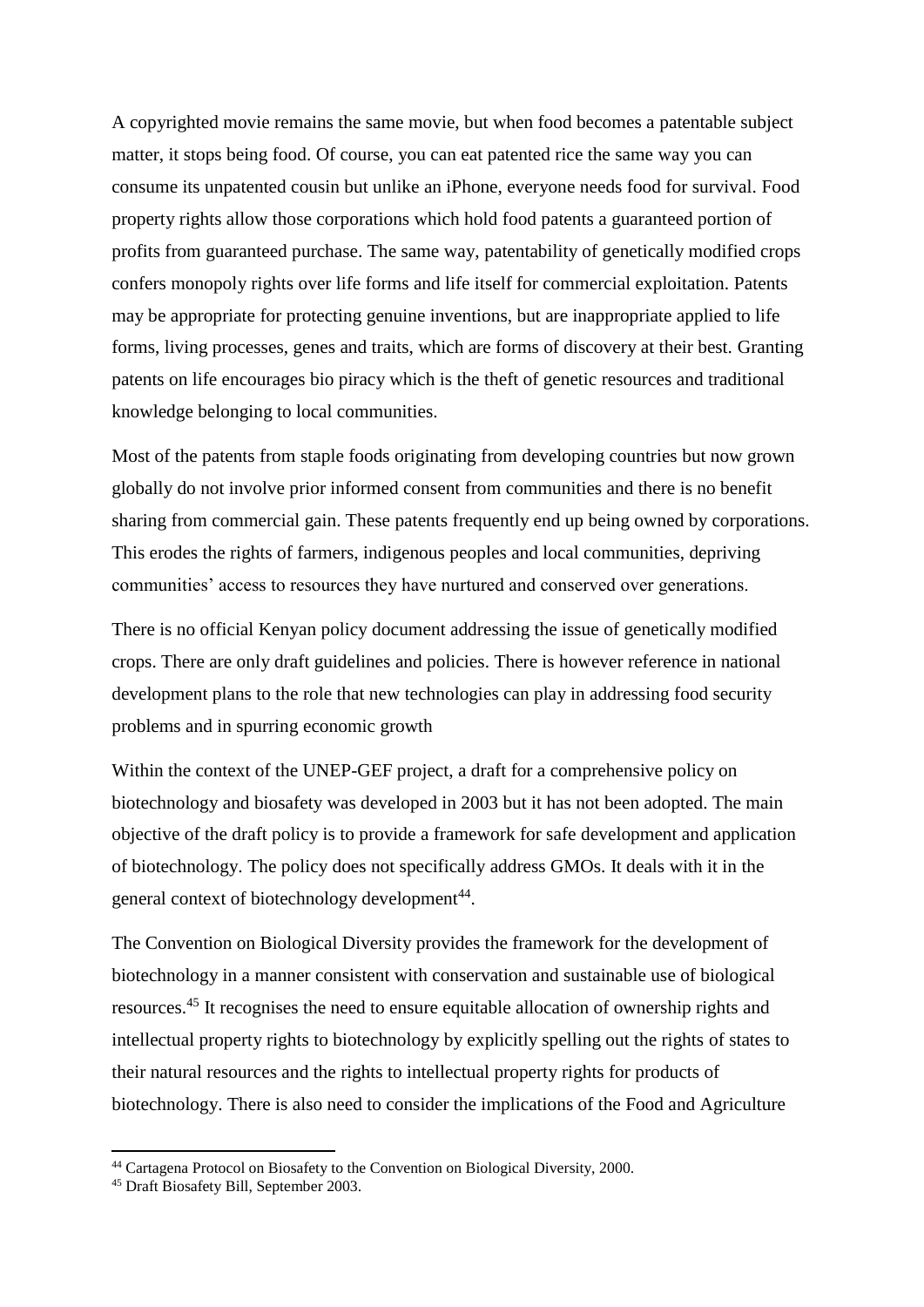Organization's International Treaty on Plant Genetic Resources for Food and Agriculture, which provides for Farmers' Rights, a genus of intellectual property rights. Given that Kenya is a member of the International Convention for the Protection of New Varieties of Plants (UPOV Convention), this should inform policy directions in biotechnology research and development<sup>46</sup>. Laws on crop patents in Kenya should not be predicated on international rules rather than on national development imperatives.

### *Research Methodology*

I will use secondary sources of material for my research. This includes:

- a) Library research
- b) Internet searches
- c) observation

*Chapter Breakdown* 

Chapter 1: The Proposal

**<sup>.</sup>** <sup>46</sup> NCST No. 41. 2003. Regulations and Guidelines for Biosafety in Biotechnology for Kenya.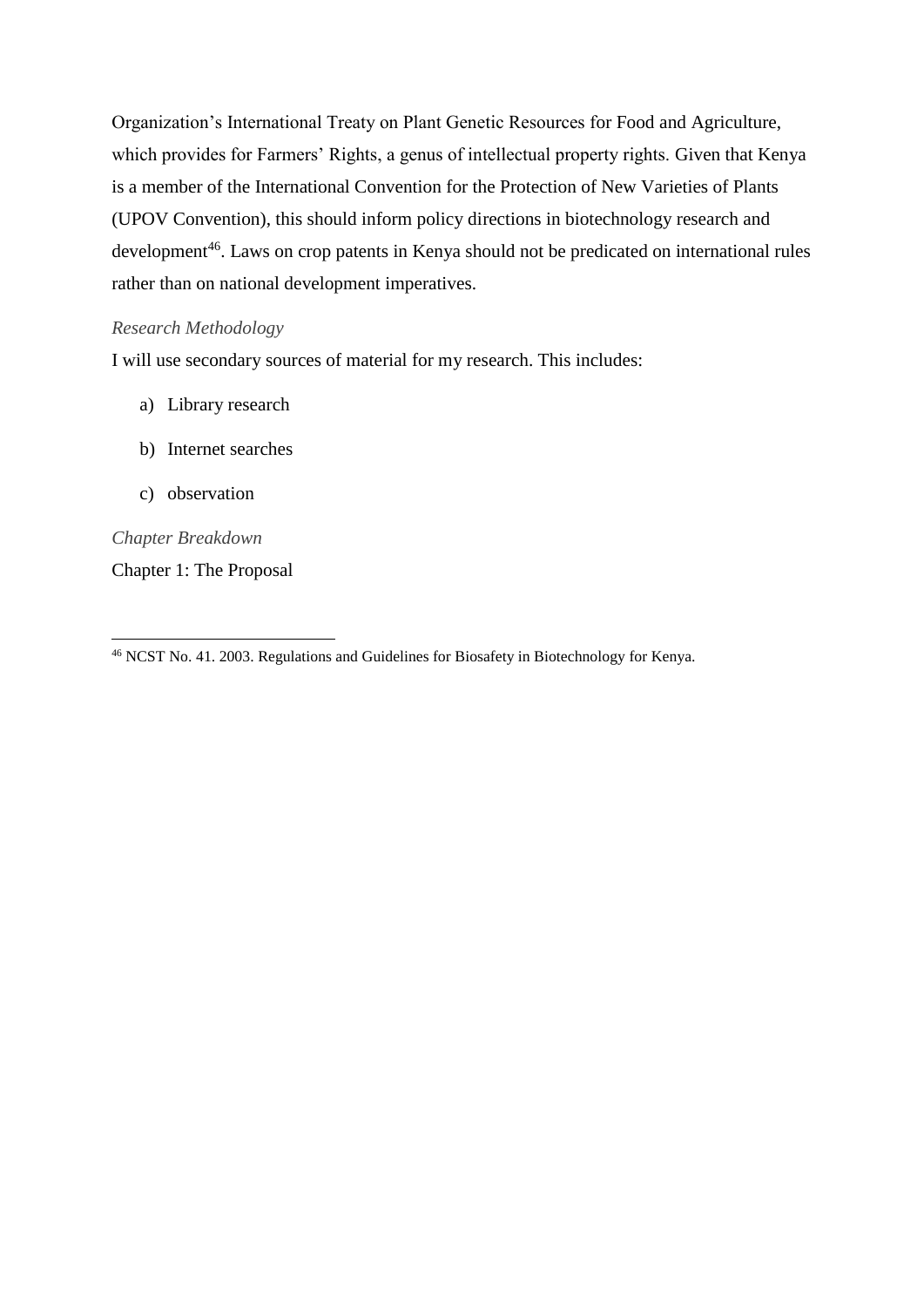This shall be the introduction to the dissertation. It states the objective and scope of the dissertation.

Chapter 2: Patents, patent rights and the bio patent debate

This chapter gives an introduction into what patents are and the rights accruing to an inventor upon his being granted a patent. It will then delve into the bio patent debate, highlighting the arguments that have been put forward for and against the patenting of crops.

Chapter 3: Theoretical Framework

I shall discuss the various arguments that have been presented with regard to patenting crops and the effect it has on small scale farmers and organic farming in third world countries.

Chapter 4: National and International dimensions regulating crop patents in Kenya

I shall analyse how international IPR regulations interact with our domestic laws to protect intellectual property rights as well as farmers' rights and biodiversity.

Chapter 5:

Recommendations and conclusion

This chapter shall analyse the need for a balance between protecting breeders' rights as well as considering farmers' rights.

### CHAPTER TWO

#### PATENTS, PATENT RIGHTS AND THE BIO-PATENT (PATENT OF CROPS) DEBATE

## *Introduction*

In this chapter, I shall discuss what Patents are, the rights that accrue to a patentee once a patent has been granted to him by the patent office, and lastly I shall delve into the Bio-patent debate. The purpose of this Chapter is to lay the foundation on which I shall then discuss the effect of crop patents on small scale farmers.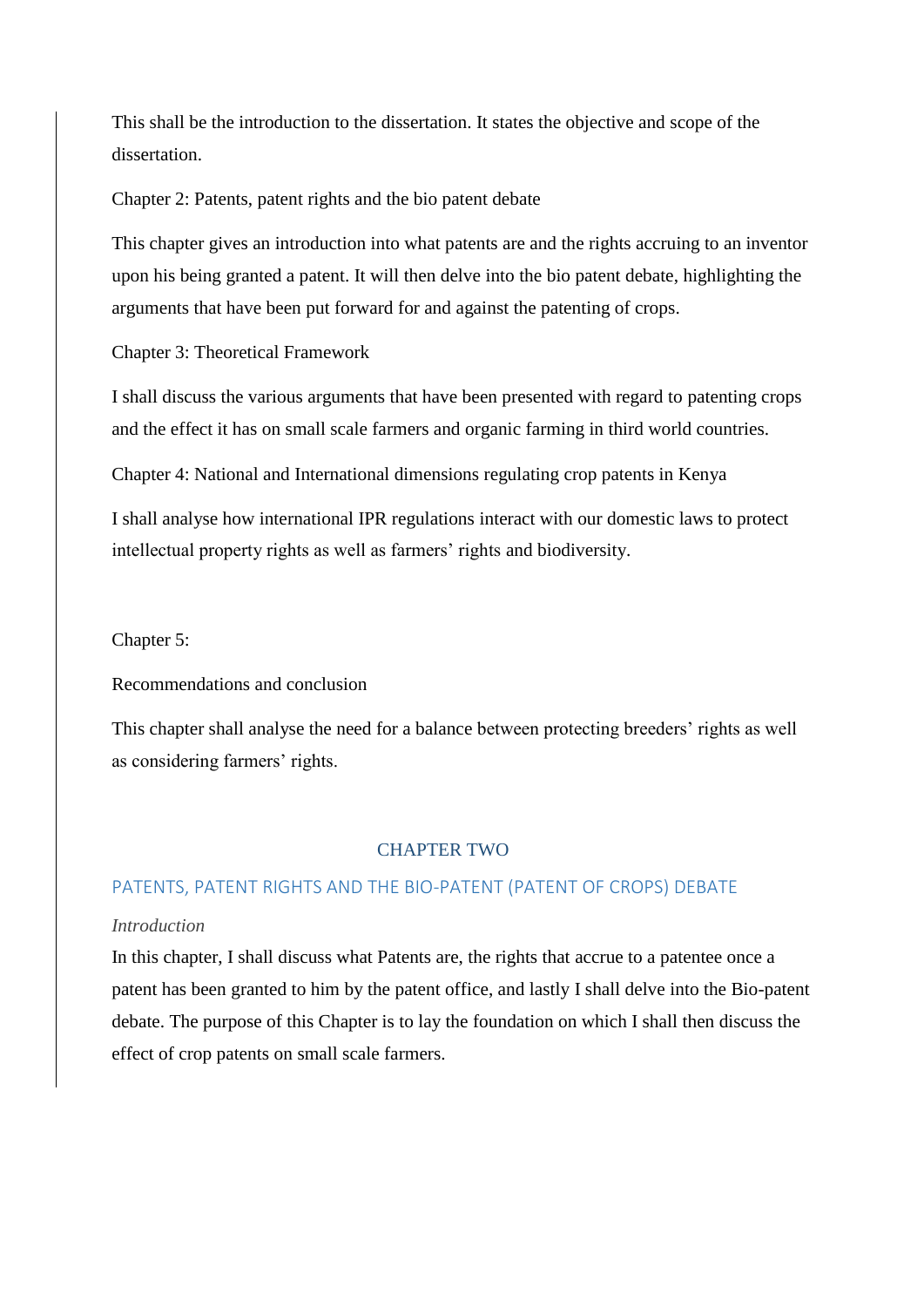# *Patents and Patent Rights*

### *Definition of patents*

A patent can be defined as a set of exclusive rights granted by a government to an inventor or applicant for a limited amount of time (normally 20 years from the filing date). It can be said to be a contract entered into by an inventor and a government.

The government promises to provide the exclusive rights to the enjoyment of his or her invention in return for disclosing the invention to the general public. The Kenya Industrial Property Institute (KIPI) describes a patent thus:

"Patents offer inventors monopolies on their creation for specific periods, and thus providing incentives for research and development. Without the possibility of patent protection many people might not take the risks or invest the time and money involved in devising and perfecting new products"<sup>52</sup>

If the government does not encourage disclosure, an invention could as well be kept a secret forever.

### *Justification for the grant of patent rights*

**.** 

The reason for patent legislation has always been to induce the inventor to disclose knowledge for the advancement of society in exchange for a limited period of exclusivity. It has long been recognized that these rights are nothing more than tools to achieve public good. The patent system encourages inventors to share their ideas with the general public through disclosure to the designated patent office (which in Kenya is the Kenya Industrial Property Institute (KIPI)), and thereby advancing the general status of technology. The advancement is accomplished by encouraging innovation through giving the inventor the right of exclusive commercial use, and by encouraging competitors to design around the invention. Thus, the knowledge of the inventor is preserved for the benefit of society and future generations.

P. Naranayan<sup>53</sup> described the importance of the patent system. He stated that the exclusive rights granted to a patentee stimulate technical progress in four different ways. First it encourages research and inventions. Secondly it induces an inventor to disclose his discoveries instead of keeping them as a trade secret. Thirdly, it offers a reward for the expenses of developing inventions to the stage at which they are commercially practicable:

<sup>52</sup> Kenya Industrial Property Institute (2005) A Guide to Patenting in Kenya, KIP], Nairobi, pp 1-30.

<sup>53</sup> P. Naranayan (1990) intellectual Property Law Eastern Law House, India, pp 44 (1st Edition).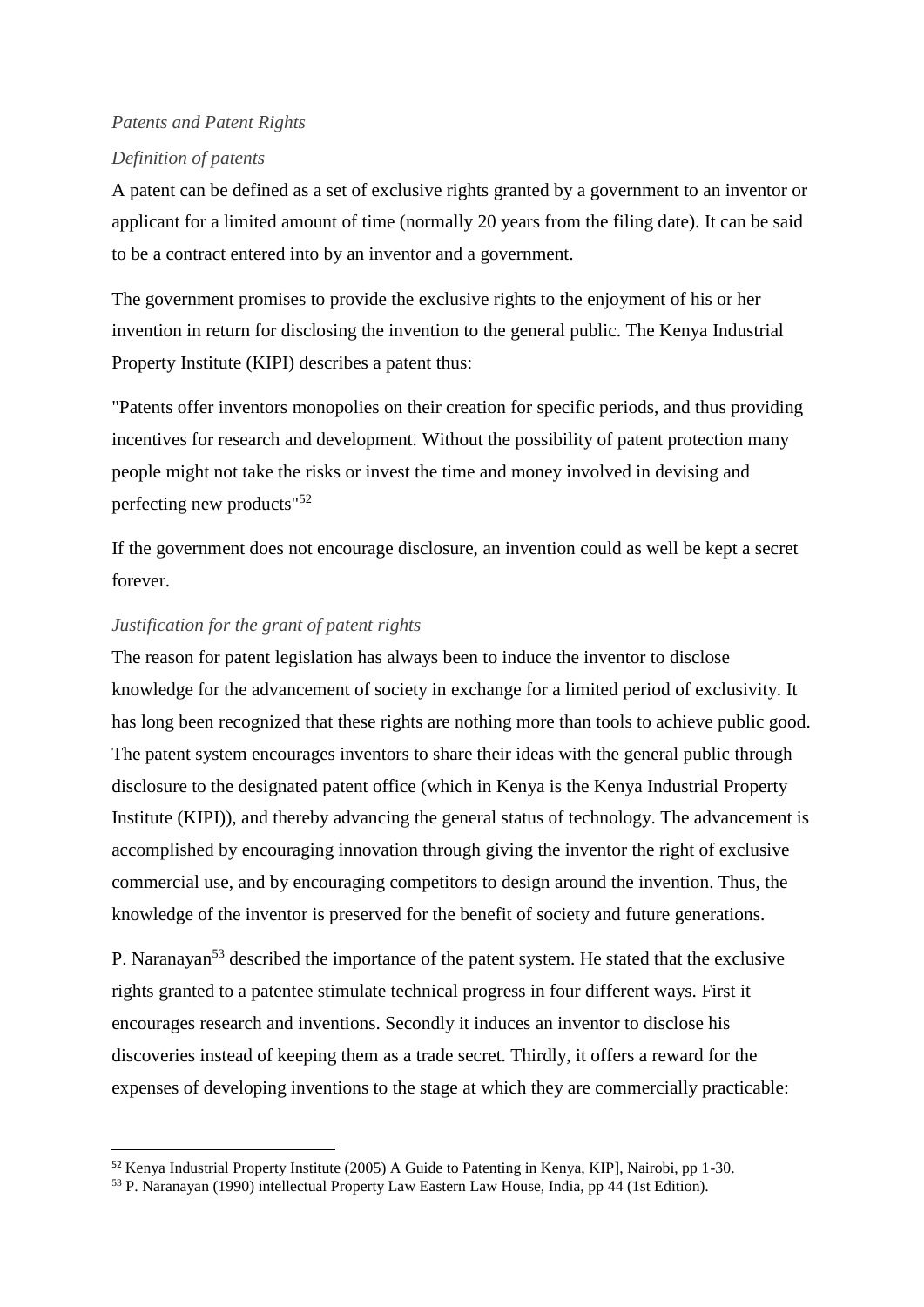and lastly, it provides an inducement to invest capital in new lines of production that might not appear profitable if many competing producers embarked on them simultaneously.

However, patents do more than keep the creative wheel spinning. They are also a means of technological exchange. Each patent document describes a new aspect of technology in clear and specific terms and is available to anyone to read. As such, they are vital resources for entrepreneurs, researchers, academics, farmers and anyone who needs to keep up with developments.

# *History of Patents*

The term "patent" originates from the term *patere* which means to lay open (to public inspection) and the term letters patent, originally denoted royal decrees granting exclusive rights to certain individuals or businesses.<sup>54</sup>

History demonstrates that patent protection followed the acquisition of technological capabilities and higher income levels rather than preceded it. Therefore, it is until a nation has developed a certain level of biotechnological capacity that gives it a competitive advantage in order to become concerned with its protection.<sup>55</sup>

In his journal, Joon Chang legitimately proposes that "it seems unfair to ask the modern day developing countries to behave to a standard that was not even remotely observed when the now advanced countries were at a similar or even more advanced stages of their development"<sup>56</sup>

David Vaver states that 'international corporate power has effectively curbed national sovereignty in the field of intellectual property policy.<sup>57</sup> The threat of trade sanctions on such weak economies removes the benefit of protecting their economy and creating technological capabilities to concentrate on local demand to reduce poverty.

Shiva, Vandana, in her article, **"***The effects of WTO on Women's Rights"* states that through 'industrialisation and colonialism'<sup>58</sup> the natural resources in the hands of the developing

<sup>54</sup> Schmiedchen and Spennemann

<sup>55</sup> In Britain patent laws established between 1790 – 1850, copyright 1709, trademark 1862 p 7"*Intellectual Property Rights and Economic Development- Historical lessons and Emerging Issues"* Ha – Joon Chang, Journal of Human Development, July 2001.

 $56$  p13 – Intellectual Property Rights and Economic Development-Historical lessons and Emerging Issues" Ha Joon Chang, Journal of Human Development, July 2001.

<sup>57</sup> Intellectual Property: An Overview, David Vaver.

<sup>58</sup> Shiva, Vandana, "The effects of WTO on Women's Rights".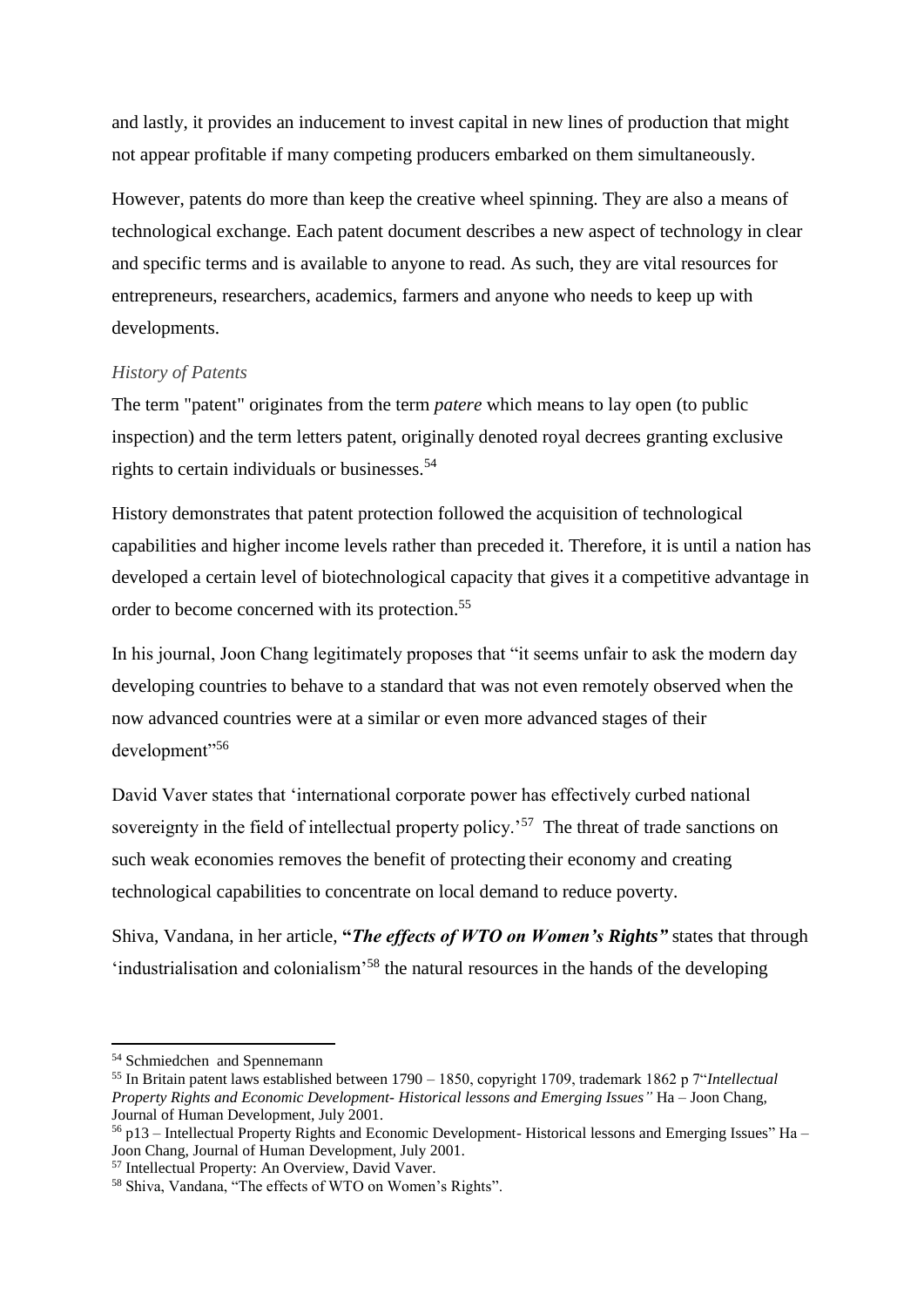world became raw materials for the west, requiring 'human inventiveness' to transform them into a marketable commodity.

Patent application and registration in Kenya is traceable to the Patent Registration Act<sup>59</sup>(Repealed), Chapter 508 of the Laws of Kenya. This statute was enacted in 1962 and provided for the grant of patents in the United Kingdom, which were subsequently registered in Kenya. The Registrar General, a department of the Attorney General's office, carried out registration of patents in Kenya.

The Industrial Property Act<sup>61</sup> which was the law governing patents, was enacted in 1989.It was later revised in 2001. Prior to 1989, Kenya's patent law was essentially a neo-colonial issue and was based on the United Kingdom's patent system<sup>62</sup>. Under the Parent Registration Ordinance 1933, for one to obtain patent protection in Kenya, one had to obtain a certified copy of *letters patentes* from the United Kingdom's patent office. The Kenyan office only registered patents that had been granted in the United Kingdom. The current law governing patents is the Industrial Property Act, 2001.

# *Scope of Patentability of biotech crops*

Biotechnological patents involve patenting the altered physiology of the plant which is done through a biotechnological process based on its novelty, inventiveness and the sufficient effort expended in the process.

Patents in the field of plant biotechnology are given on the basis of inventions that satisfy the criteria for novelty, inventive step and utility or industrial applicability.<sup>67</sup> An invention has been defined under Section 21 of the Industrial Property Act as a solution to a specific problem in the field of technology. An invention may relate to a product or a process. The main dispute is that plants and seeds cannot simply be termed as inventions as they are not man made.

Section 21 of the Act also enumerates inventions that shall be excluded from patent protection. They are:

a. Discoveries, scientific theories and mathematical methods

**.** 

Agricultural Biotechnology ln Kenya and Implications for Food Security, Institute for Development Studies.

<sup>59</sup> Chapter 508 Laws of Kenya (Repealed).

<sup>&</sup>lt;sup>61</sup> Chapter 509, Laws of Kenya (repealed).

<sup>62</sup> Hannington Odarne, Patricia Kameri Mbote and David Wafula (September 2003), Governing Modern

<sup>&</sup>lt;sup>67</sup> Section 22 IPA 2001 requires that the invention be industrially applicable.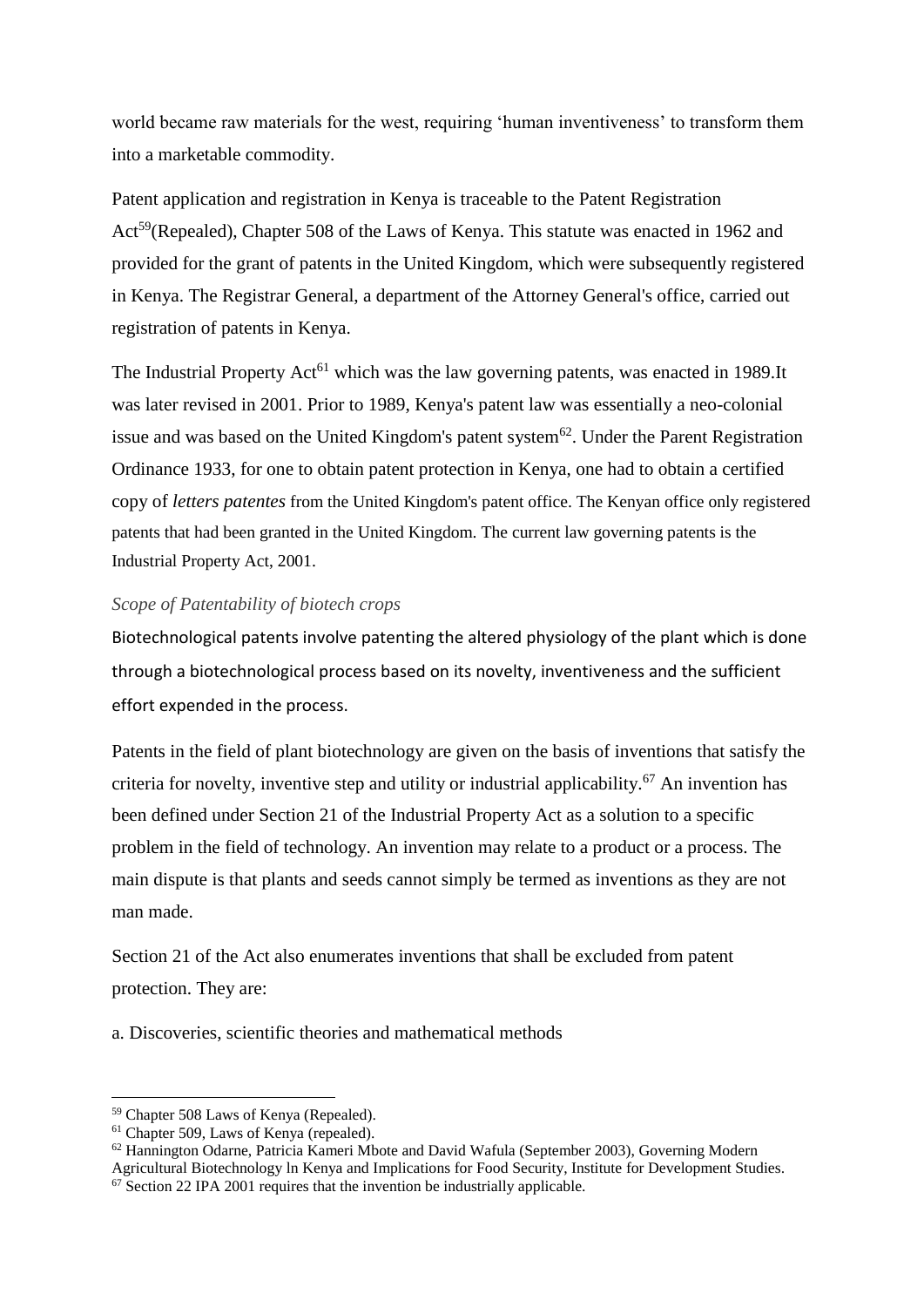b. Schemes, rules or methods for doing business, performing purely mental acts or playing games.

c. Methods for treatment of the human or animal body by surgery or therapy, as well as diagnostic methods practised in relation thereto, except products for use in any such methods.

d. Mere presentation of information.

e. Public health related methods of use or uses of any molecule or other substance whatsoever used for the prevention or treatment of any disease that the minister responsible for matters relating to health may designate as a serious health hazard or as a life threatening disease.

Thus, any invention that does not fit within any of the above categories will be regarded as an invention under the Act and hence patentable. Section 22 of the Industrial Property Act states that an invention is patentable if it is new, involves an inventive step, and is industrially applicable.

The 1980 Supreme Court decision in *Diamond v. Chakrabarty*, held that there was no objection to the patenting of genetically modified living organisms, provided that the protection has met the criteria of patentability.

A reasonable distinction has to be made in what constitutes an invention of man and what is a result of nature. The main contention is whether the feature introduced is novel and whether the process through which the variety has been gotten is novel.

In order for a plant to be eligible for protection, it must adhere to this test:

# **Novelty**

Section 23(1) of the Act states that an invention is new if it is not anticipated by prior art. At the date of filling the application of registration for the crop patent, the biotechnological product or process should not exist before the registration.

# In *Fomento v. Mentmore<sup>68</sup>*the court held:

"On the contrary, if the information whether in documentary form or in the form of the invention itself, has been communicated to a single member of the public without inhibiting fetter, that is enough to amount to making it available to the public ..."

**<sup>.</sup>** <sup>68</sup> [1956] RPC 87, CA.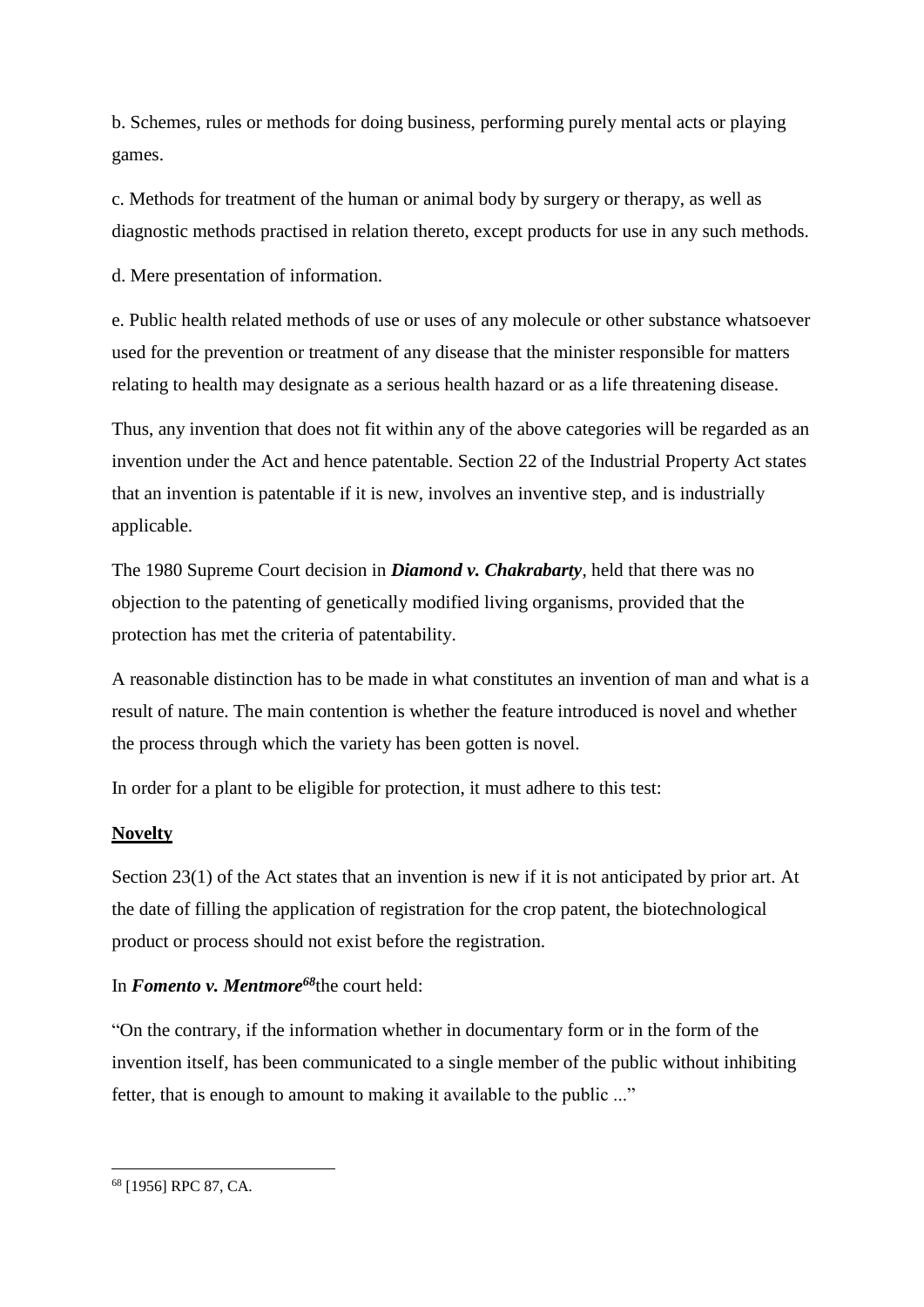# **Distinct**

The plant variety must be recognizable from any other variety whose existence is a matter of common knowledge in any country at the time of filing such an application. There must be a significant degree of human creation above the previous art and it ought to be clear to a person of ordinary skill in that field. The relationship between the patented product and genetic resource must be studied in depth. Such patented plants must be distinct from the earlier plant in its characteristics

Patent examiners generally use these principles before granting a patent. These principles were laid down in *Windsurfing International V Tabur Marine*<sup>69</sup>, they are:

a) The court must identify the inventive concept embodied in the patent.

b) It must assume the mantle of the normally skilled but unimaginative addressee in the art at the priority date and impute to him what was, at that date, common general knowledge in the art in question

c) It must identify what, if any, differences exist between the matters cited as being 'known or used' and the alleged invention;

d) It must ask itself whether, viewed without any knowledge of the alleged invention, those differences constituted steps which would have been obvious to the skilled man or whether they required any degree of invention.

# **Uniform**

The patented plant must be uniform in its fundamental character liable to the variety anticipated from its propagation. The patented plant's characters must remain unchanged after repeated propagation.

# **"Non-obviousness," "Inventive ingenuity", or "Inventive" Step**

Section 24 of the Industrial Property Act states:

"An invention shall be considered as involving an inventive step if, having regard to the prior art relevant to the application claiming the invention, it would not have been obvious to a

**<sup>.</sup>**  $^{69}$  [1985] RPC 59, as quoted by William Cornish (2003) Cases and Materials on Intellectual Property Sweet & Maxwell, London. Pg. 163 (Fourth Edition).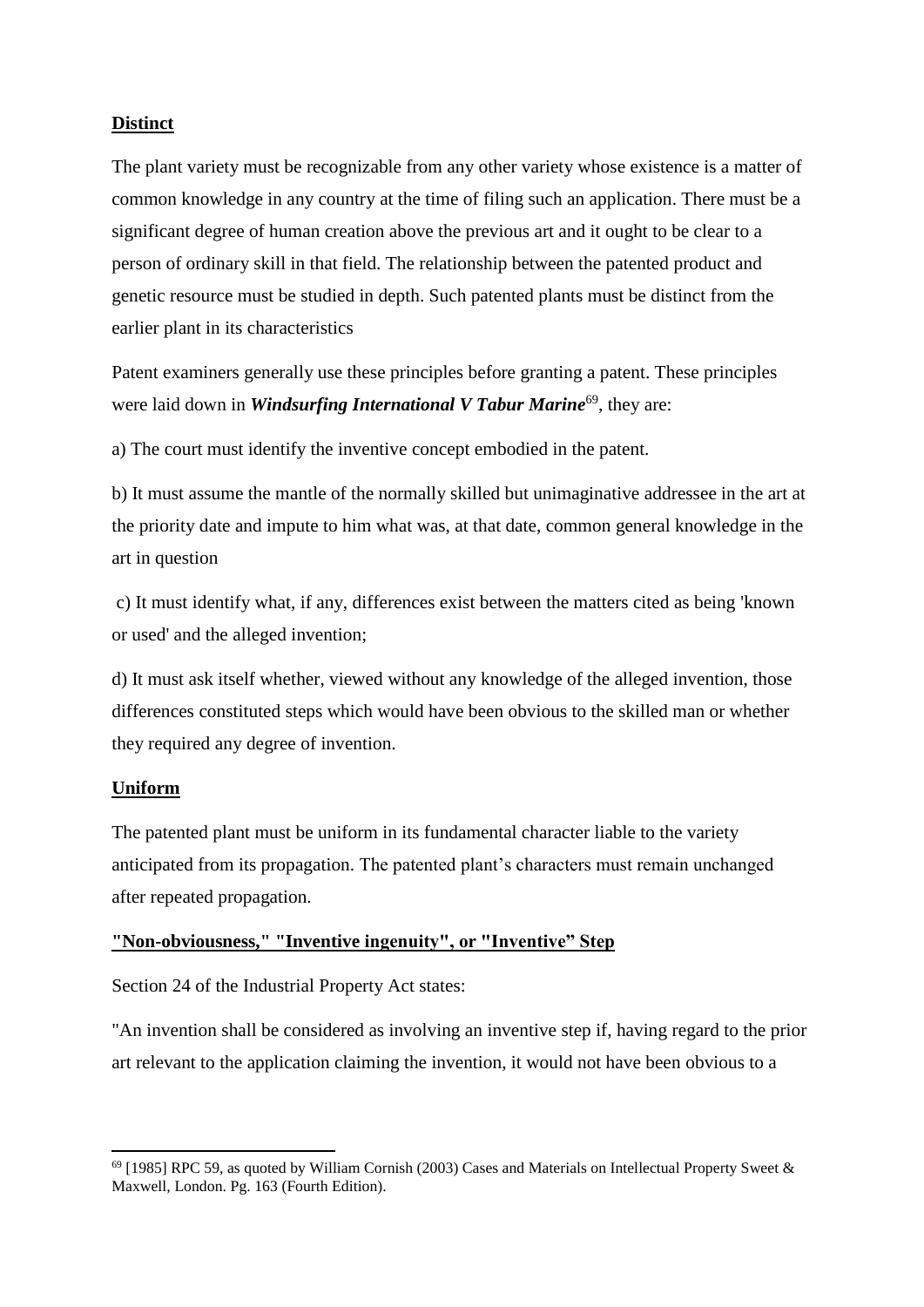person skilled in the art to which the invention pertains on the date of the filing of the application or, if priority is claimed, on the priority date validly claimed in respect thereof."

Even if an applicant's claim for an invention is technically novel, a patent can still be denied to the applicant if the applicant's subject matter is obvious. The purpose of forbidding patents on obvious technologies is to prevent a person from obtaining exclusive rights to what is effectively already in the possession of the public.

# **Industrial applicability or utility**

Section 25 of the Act states:

"An invention shall be considered industrially applicable if, according to its nature, it can be made or used in any kind of industry, including agriculture, medicine, fishery and other services."

The technology must be useful and have utility in commercial, industrial, trade, or agricultural sectors. "Useful" means the invention must be of some, even if small, benefit.

### *Who may be granted a patent?*

Patents are normally granted to four main groups of people:

# 1) Natural persons

A patent will be granted in respect of an invention, either to a single individual if he is the sole inventor or to two or more people if they are co-inventors, as a result of which they become joint owners of the invention.

Section 30 of the Industrial Property Act states that the right to a patent shall belong to the inventor. Further, if two or more persons have jointly made an invention the right t0 the parent shall belong to them jointly. The Act also states that the right to a patent may be assigned or may be transferred by succession.

# 2) Artificial or legal persons

These are mainly corporations or companies. An example would be where an individual invents a way of manufacturing a product and instead of patenting it in his own name, he forms a company to be the owner of the patent, and responsible for its exploitation.

3) Assignees of inventions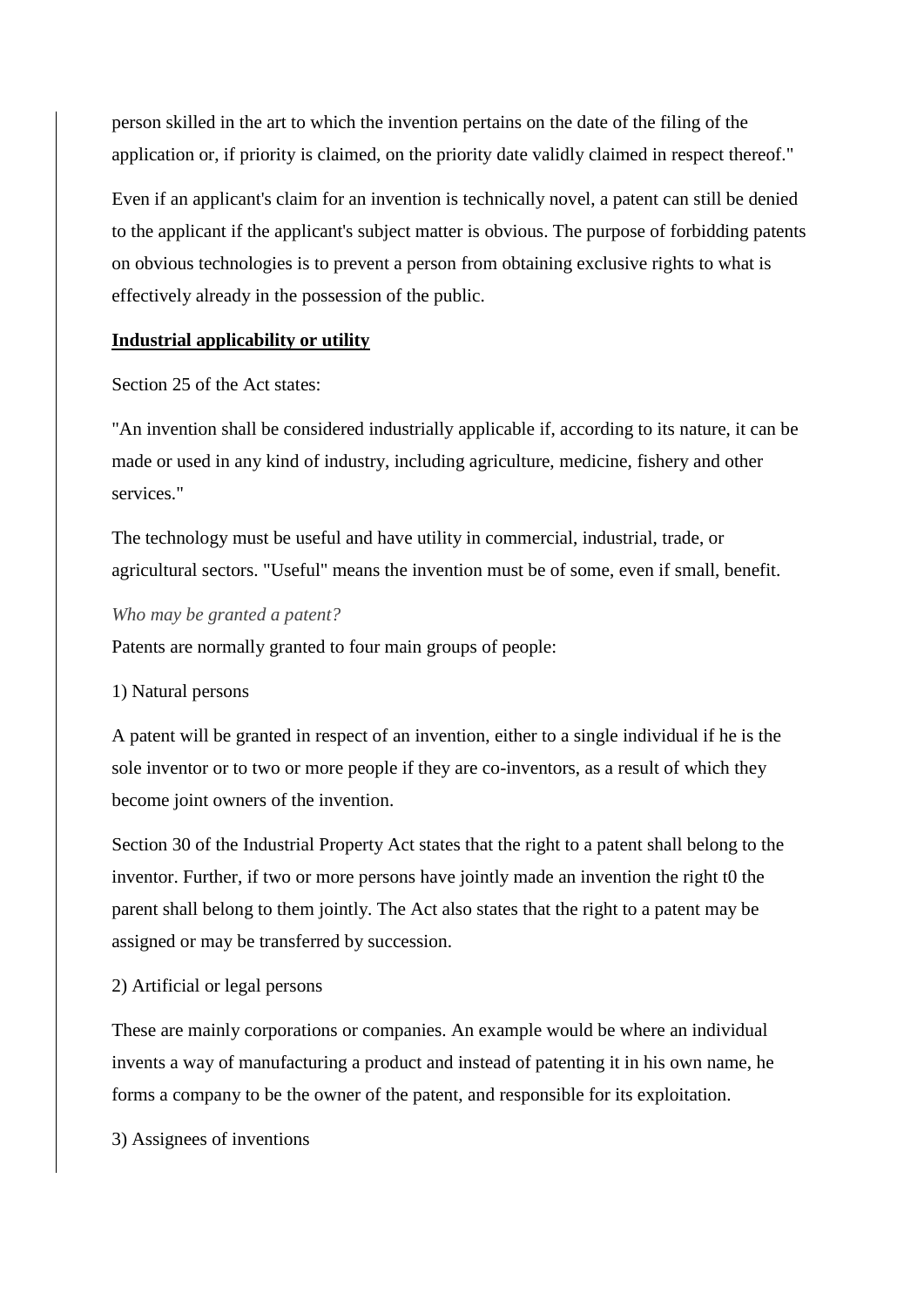A patentee may assign the whole or any part of the patent rights. The assignee replaces the assignor and is entitled to his name being entered on the register of patents as the proprietor of the patent. The assignee can thereafter exercise all the rights of the proprietor of a patent.

### 4) The Government

Under section 17 of the Science and Technology  $Act^{70}$ , inventions made by scientists in research institutions established under the Act are patented in favour of the research institute and not the individual inventor. The government may however be said to be the owners of such inventions because such institutions are government agencies. Thus, inventions by Kenya Medical Research Institute, KEMRI) belong to the government.

### *Rights of a patentee*

Section 53 of the Industrial Property Act provides for the rights and obligations of a patentee. It provides that a patentee or owner of an invention has the following rights:

1. To be granted a patent upon the fulfilment of the requirements of the Industrial Property Act.

2. After the grant of the patent, to exclude other persons from exploiting the patented invention, as provided for in Section 54 of the Act.

3. To licence out the patented invention as provided for under the Act.

4. To receive royalties as in the case of compulsory licensing.

Section 5-1- provides for the rights of the owners of a patent. It states:

"(I) The owner of the patent shall have the right to preclude any person from exploiting the protected invention by any of the following acts: When the patent has been granted in respect of a product (I) Making, importing, offering for sale, selling and using the product; or (ii) Stocking such product for the purposes of offering it for sale, selling or using the product:

(b) When the patent has been granted in respect of a process (I) Using the process; or (ii) doing any of the acts referred to in subsection (a) in respect of a product obtained directly by means of the process.

<sup>70</sup> Chapter 250, Laws of Kenya.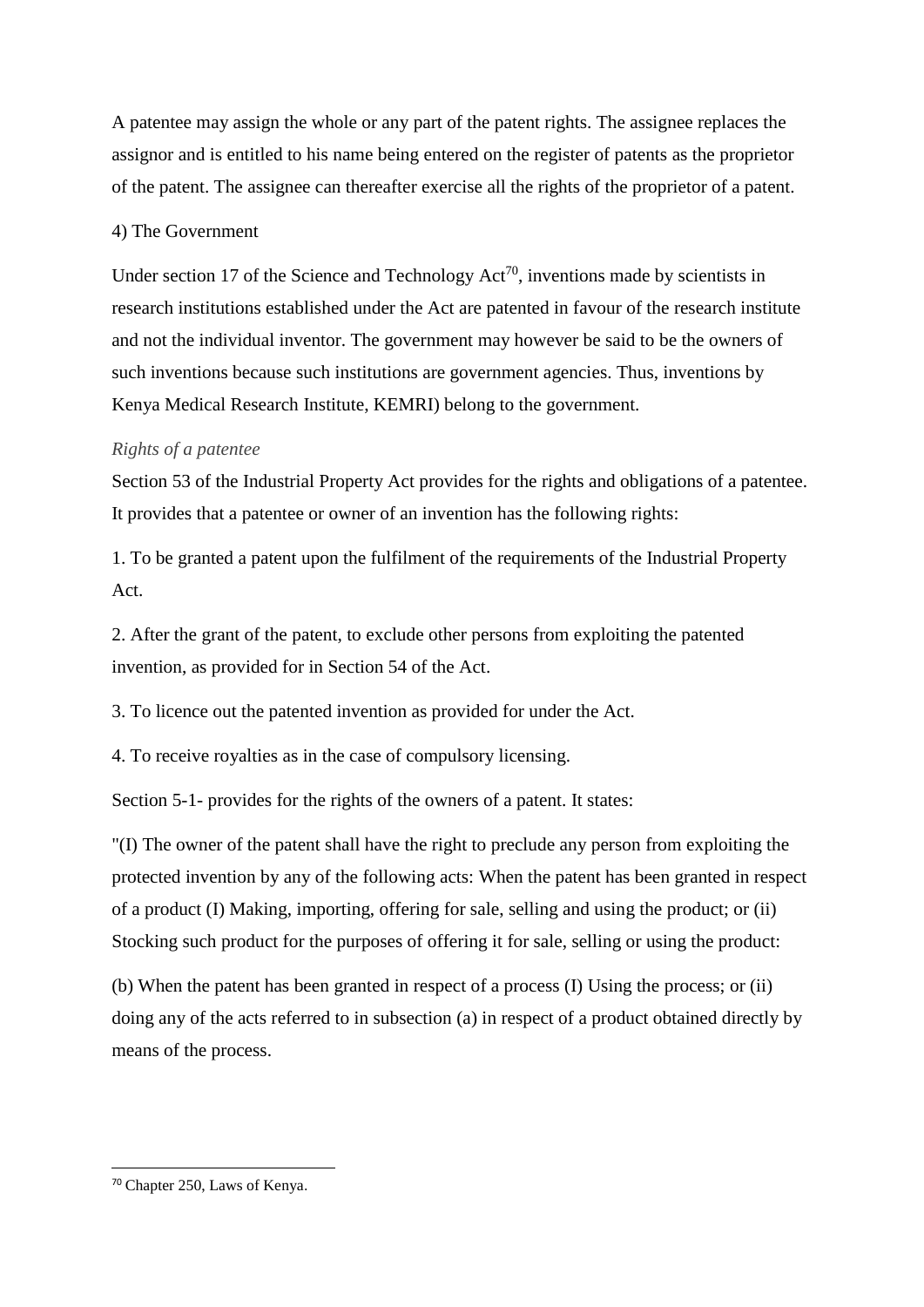(2) The rights conferred on the owner of the patent under this section shall not apply to acts by third parties necessary to obtain approval or registration of a product from the Institute, for the purpose of commercialising the product after expiry of the patent."

Hence, no person may produce, sell or offer for sale, or even import a patented invention without the patentee's authority.

However, these rights are not unlimited

1. They only extend to conduct or acts done for industrial or commercial purposes. This does not include acts done for scientific research or experimentation. It will not be an infringement of a patentee's rights if one company uses the patented formula belonging to another company to see whether that product can be used for generating another plant variety

2. Compulsory licensing, or when the patents are mutually supporting that it would be impossible to work one patent without infringing another. This is the reason why in compulsory licensing, a government must pay sufficient royalties to the owner of a patented medicine because technically, the government is infringing the patentee's rights by producing a similar and more affordable product for its citizens.

3. Under Section 56 of the Act, the rights of a prior user limit a patentee's rights.

4. It must be noted that a patentee's right are limited to the claims that he made under the patent application. A patentee is therefore only protected for what he claimed when he was granted the patent.

In addition, a patentee has the following obligations:

a) To disclose the intervention to the patent office, when applying for a patent. The disclosure must be in a clear and concise manner, and if possible, diagrams of the invention and how it works must be provided. In addition, the applicant must indicate at least one method of carrying out the invention.

b) If the applicant has applied to any other foreign country or jurisdiction, and/or been granted such a patent, he must inform the patent office of this.

c) The applicant must pay any requisite fees as he may be directed by the patent office, for example for conducting searches.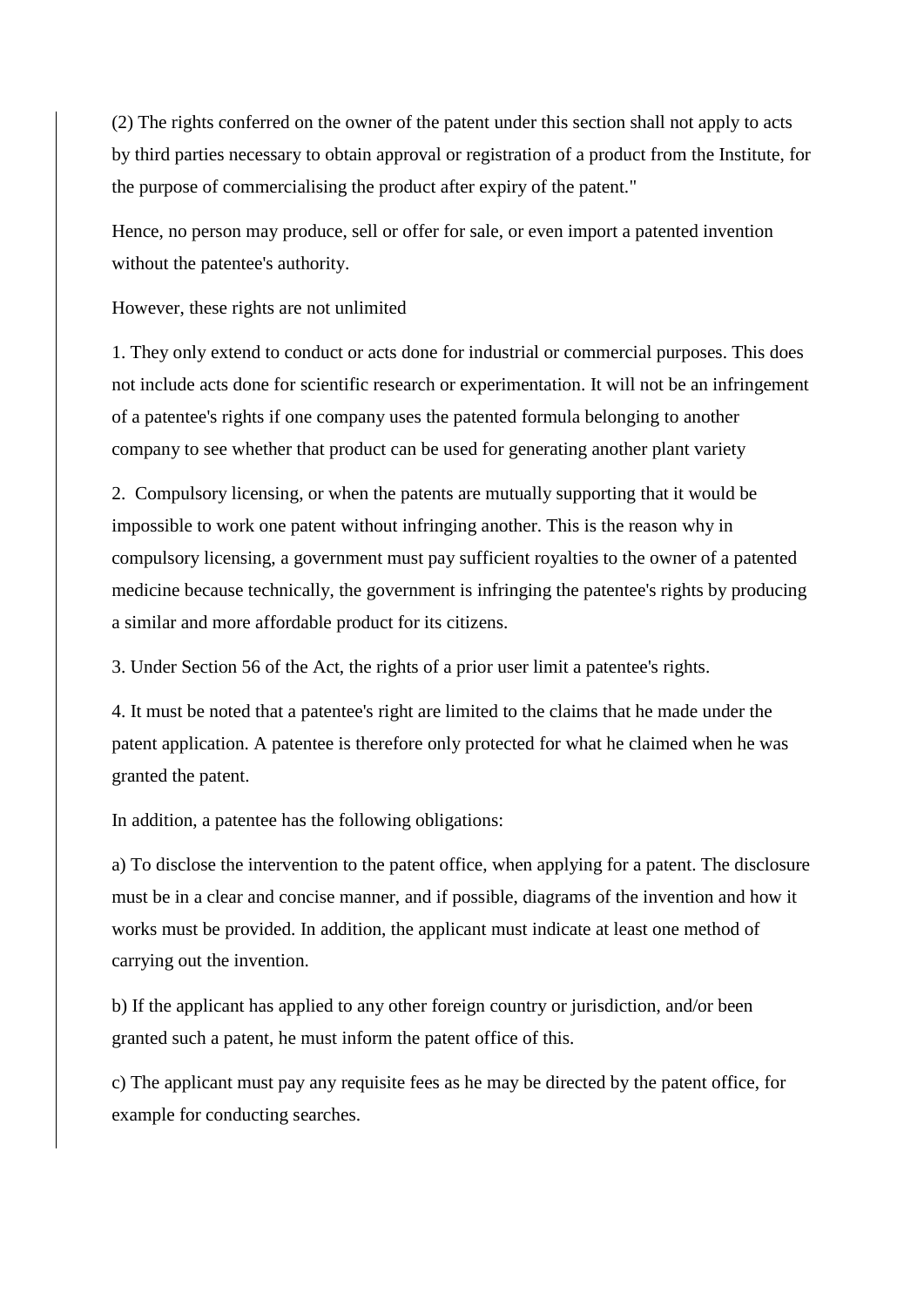d) To refrain from licensing or assigning his patent in a way that is prohibited by Section 69 of the Act, for example one that is harmful to the social and economic interests of Kenya.

The purpose of highlighting these rights and obligations is because they are the same rights that holders of bio patents have.

It will therefore be an infringement of a patent if patented seeds are not made available to farmers hence affecting the social and economic development in the country.

In Kenya, seed innovation is to a great extent a public enterprise and a public good. Farmers produce, save, and share improved seed. Agricultural research laboratories involved in seed innovation distribute seeds through public channels. An example is the Consultative Group on International Agricultural Research (CGIAR), which is sponsored by the World Bank and funded largely by donor countries. It has played a leading role in seed innovation, and a large number of its laboratories are exploring the use of modern biotechnology to solve Kenya's agronomic problems.

Kenya is rich in biodiversity. Farmers possess traditional knowledge and use traditional techniques to manage and develop new crop types and biodiversity conservation. These small scale farmers have played an important role in the conservation of plant genetic resources and the transmission of these resources to seed companies, plant breeders and research institutions. The question arises as to whether it is fair that these genetic resources be transferred freely while breeding activities contributed by developed nations are being rewarded with intellectual property rights.<sup>71</sup>

In Kenya, traditional farmers and indigenous people have the plant genetic resources and traditional knowledge monopolized by private companies under patents without receiving their equal share of benefits from their contribution to these genetic resources.<sup>72</sup>.

*These concerns led to the adoption of two United Nations binding international treaties, the Convention on Biological Diversity (CBD) , the first global agreement on the conservation and sustainable use of biological diversity, signed at the 1992 Earth Summit in Rio de Janeiro, and the International Treaty on Plant Genetic Resources for Food and Agriculture* 

<sup>71</sup> J. BARTON, *Acquiring Protection for Improved Germplasm and Inbred Lines*, in:F.H. Erbisch, and K.M.Maredia, (Eds.), Intellectual Property Rights in Agricultural Biotechnology, Biotechnology in Agricultural Series, No.20, Cab International, 1998, Wallingford-New York, p.20

<sup>72</sup> P. C. MARIN*, Providing Protection for Plant Genetic Resources . Patents Sui generis System and Biopartnerships*, Kluwer Law international, 2002, New York, p.1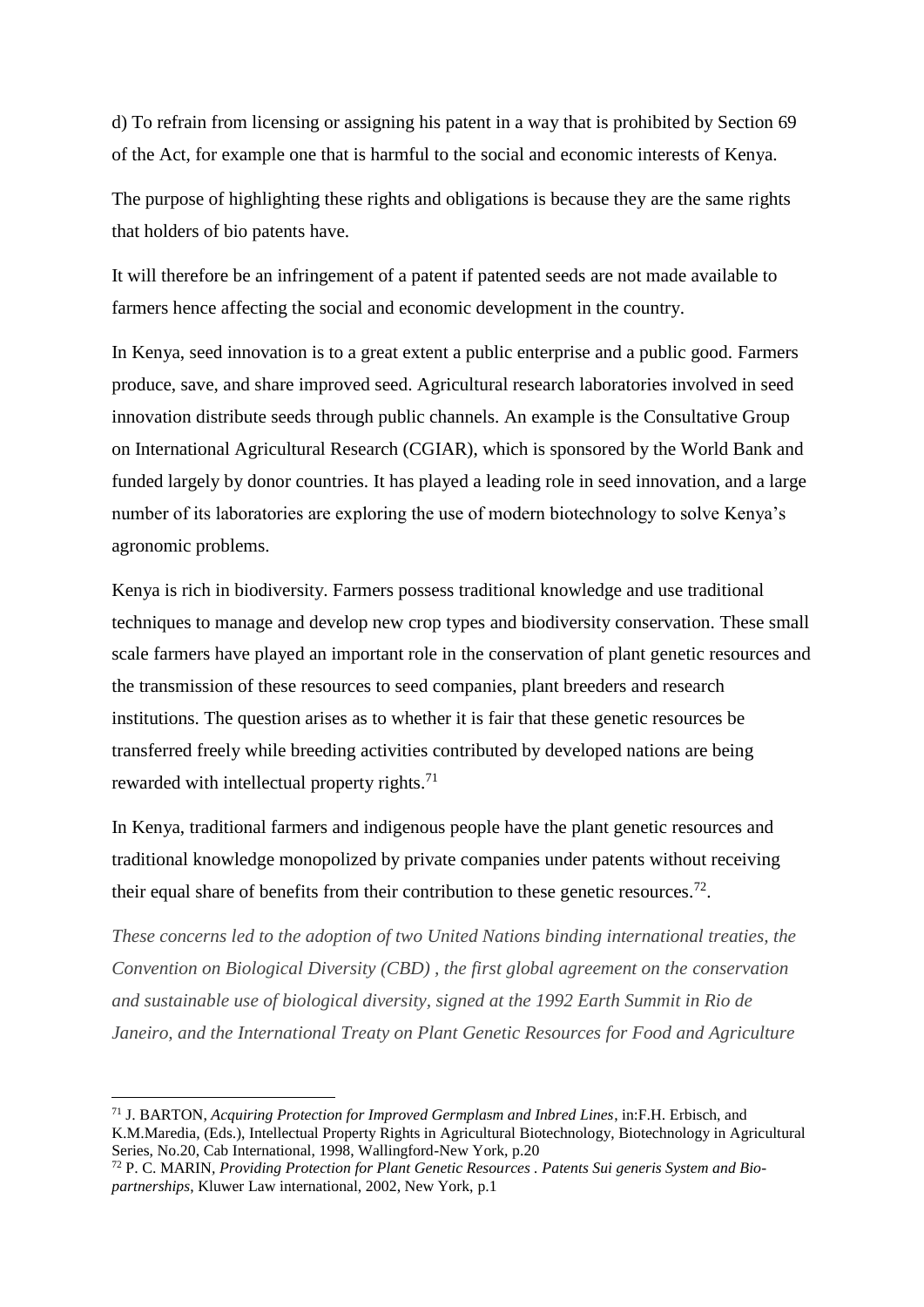*(PGRFA), adopted on 3 November 2001 under the auspices of the FAO, which recognizes the enormous contribution that farmers and their communities have made and continue to make to the conservation and development of genetic resources.*

### *The Bio-Patent Debate (Patenting Of Life Forms)*

A debate that has been raging for quite a while is whether life forms should be patented. The argument has been whether genetically modified organisms should be patented since such organisms are products of nature. It is therefore argued that no one should be able to lay a claim on a specific plant just because they have made an improvement on it.

Patents affect the holder as well as the general public. There is a complexity of moral and ethical concerns that cloud the importance of agro patents in society. It can be argued that there is an apprehension that in permitting biotechnology patents on plants, it may lead to privatization of all that is natural as long as it can fit into the "patentable" qualities.

It is argued that Intellectual Property Rights are fundamentally a western concept, established through the development of capitalism which in turn encouraged individualism through alienation and a desire to fulfil needs which could only be met through innovation and technological progress.<sup>73</sup> Many communities in Kenya practise communal ownership of property and therefore consider "copying" and the sharing of expressions as a signal of respect and status rather than the infringement of an IPR<sup>74</sup> as propounded by TRIPS.

Developing countries are suppliers of almost all genetic resources used in research but do not have the resources to develop along the line of IPRs. Recent statistics demonstrate that developed countries own 95% of the world's patents and the vast majority of patents are in the developing world.

It could be argued that 'intellectual property has become the new wealth of the late twentieth century'<sup>75</sup>. This has encouraged the main beneficiaries of intellectual property to seek stronger IPR to the developing nations in order to increase their financial reward. To the IPR holders, stronger IPR is something to be thankful for.

 $\overline{a}$ 

<sup>73</sup> Vaver, David, *Intellectual Property: An Overview*

<sup>74</sup> p 15, *Study on Intellectual Property Rights, the Internet, and Copyright*, Alan Story: CIPR (2002), Integrating Intellectual Property Rights and Development Policy

<sup>75</sup> p4 Vaver, David, *Intellectual Property: An Overview*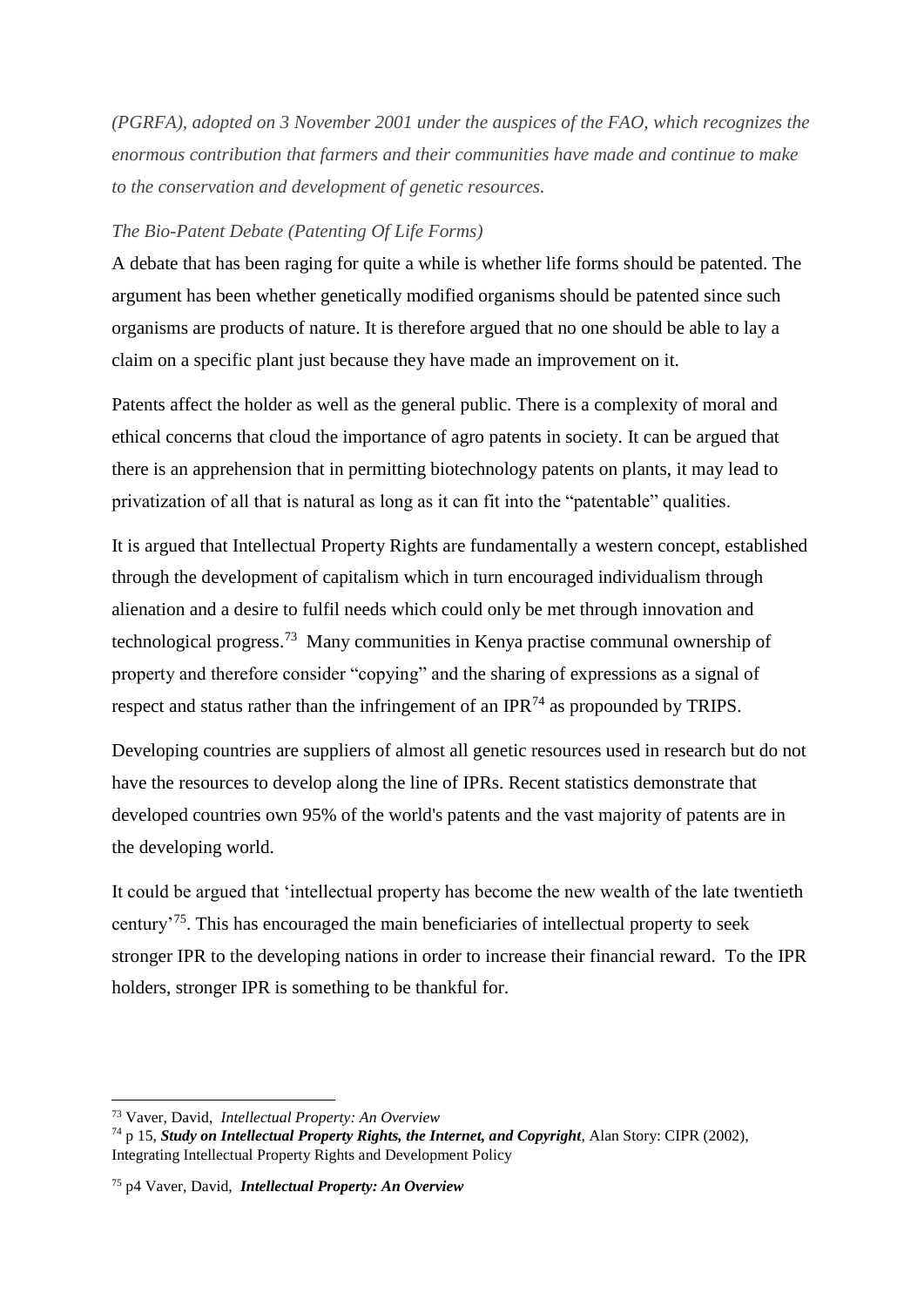Patents are likely to create greater wealth in countries that have the internal environment to support their development and commercial exploitation. For developing countries patents can be unfavourable to achieving the targets of 'catching up' with the more industrialised nations.

TRIPS does not address the broader social issue which is access to genetic resources, it rather focusses on securing the financial interests of biotechnology companies. It does not acknowledge that different countries have unequal capabilities in the market and in providing institutions for the state to regulate the market. TRIPS further erodes national sovereignty by reducing the ability of national governments to protect their local market. The sweeping implementation of IPRs through TRIPS paying little heed to size, technological capabilities or Gross national Income, suggests the attainment of such advantages will vary greatly between different developing countries.

Article 7 of TRIPS provides that such rights should be protected to the mutual advantage of inventors and users and the technical knowledge used in a way that is conducive to social and economic welfare. This provision seems impractical because the IPR regime enforced by TRIPS is too advanced for Kenya's technology base and will prevent the country from climbing the "technological ladder. For instance, Kenya gets most of its technological capabilities through imitation, reverse engineering and exclusive compulsory licensing, all of which are intensely denied by TRIPS.

Different communities in Kenya have different impressions of what comprises food and that discernment is critical to successful interventions in making food accessible and affordable. Some food crops such as sweet potatoes are connected with starvation and can only be consumed during famine, when there is no other option as food. Different communities eat different foods as part of their culture and will be extremely hesitant to eat other types of food. These factors have not been considered in the development crop patent laws in Kenya.

An example is the GM sweet potato which is considered by many communities a famine crop. Another remarkable point is the practice of saving seed from the harvest for planting the next season. While farmers progressively buy hybrid seeds from seed vendors for sowing, there is no distinction between seed for planting and seed for food in many parts of Kenya. The result is that GM seeds brought in as food or feed may end up on farmers' fields. The probability of this happening is significant given that Kenya experiences interminable food shortages and receives food aid from donor countries.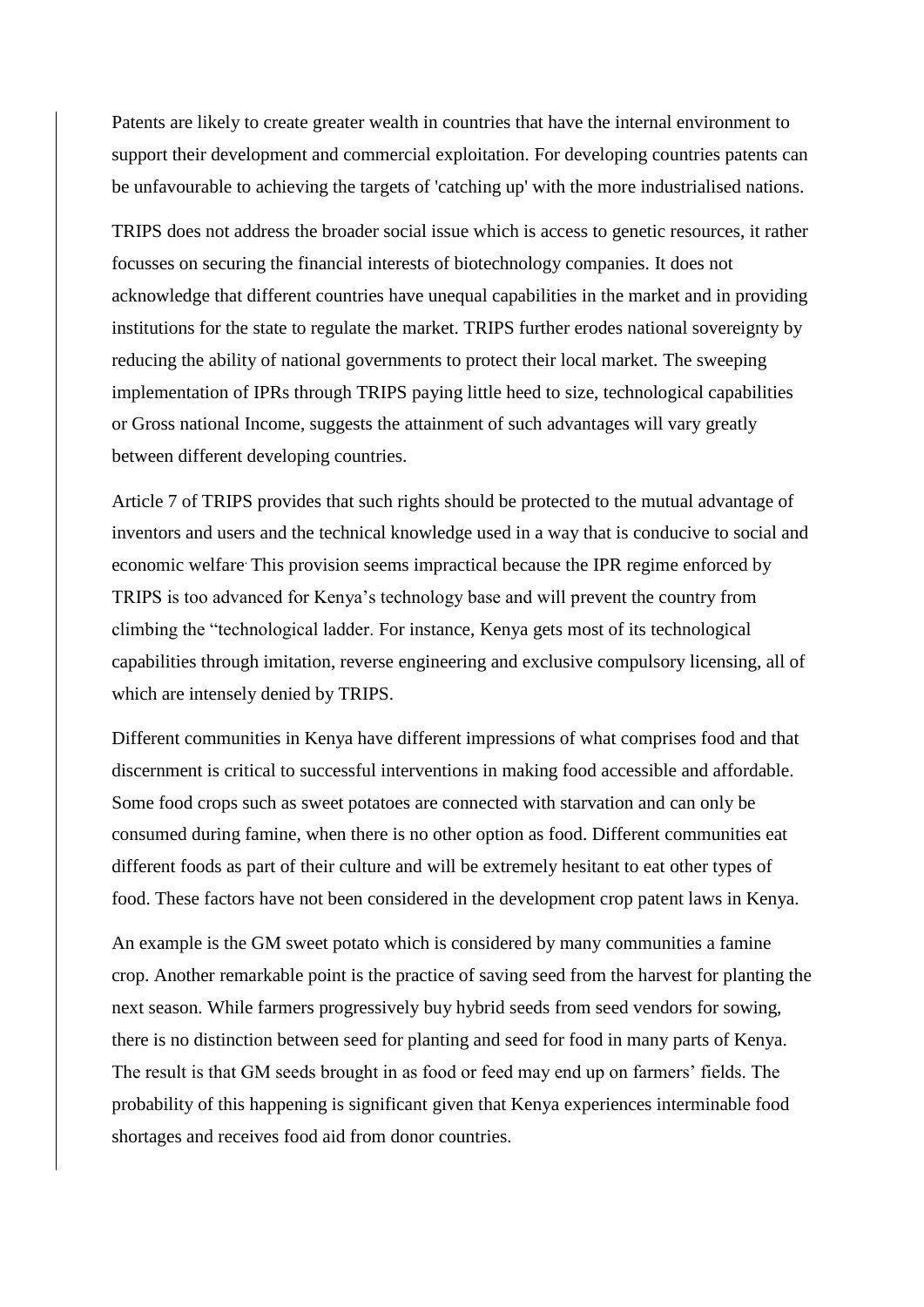During my research, I took into account these perspectives that I thought are essential in order to have an effective patent framework in Kenya:

1. Cultural contrasts in attitudes towards patenting of life forms in Kenya.

It can be argued that TRIPS is based on proprietarian Intellectual Property Rights which portrays the western individualistic perspective of ownership. There are principal contrasts between indigenous and Western conceptions of rights in knowledge and nature. For a long time, ideas on farming in Kenya have been held as public goods. There is no provision in TRIPs that recognizes communal intellectual property interests. The preamble to TRIPS provides that intellectual property rights are private rights. This excludes knowledge held by village farmers and by indigenous people.

- 2. How crop patents actually meet the needs of the nation in terms of economic development
- 3. Do genetic resources qualify for patent protection?
- 4. Does the patent system in Kenya take into account farmers' rights?

# CHAPTER 3

# THEORETICAL FRAMEWORK

At the World Food Summit held in Rome in 1996, 186 countries, including Kenya pledged their efforts to achieve "food security for all with a prompt view to reduce the number of undernourished people to half their present level no later than 2015."<sup>76</sup>

<sup>76</sup> http://www.fao.org/wfs/index\_en.htm.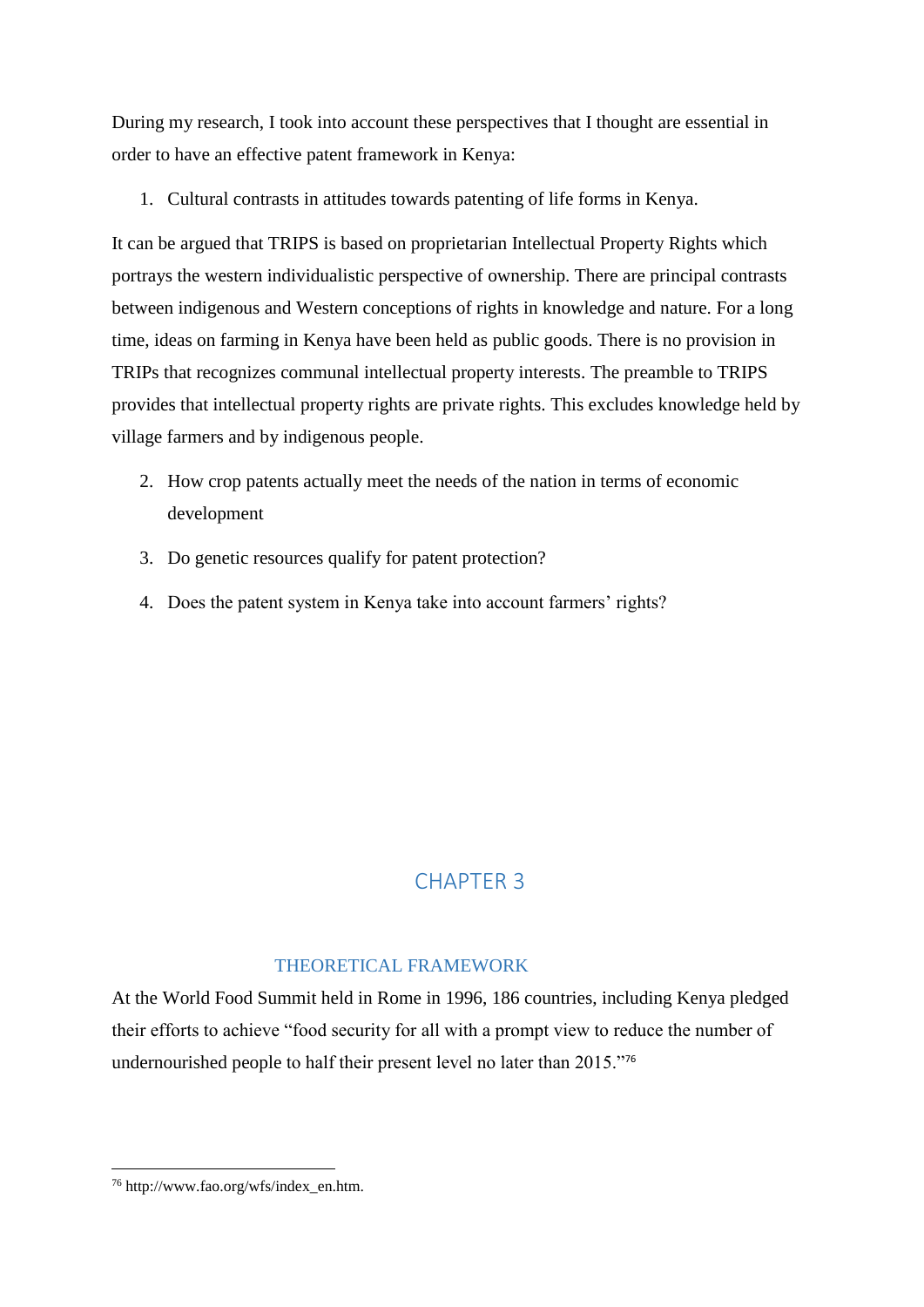The growth of agricultural production in Kenya has declined gradually since the mid-1980s and more quickly in the past five years. It declined from 4.6 per cent in 1960 to less than 1 per cent in the 1990s. Agriculture's contribution to Gross National Product dropped from 35 per cent to 28 per cent during the same period.<sup>77</sup>

This poor performance of the agricultural sector has been credited to wrong policies especially controls on agricultural production and marketing<sup>78</sup>, inappropriate land tenure arrangements, market failure<sup>79</sup>, increased need for and cost of agricultural inputs such as fertilisers, pesticides and seeds $80$  and unfavourable climatic conditions.

Kenya's agricultural policy aims at internal self-sufficiency, maintaining sufficient levels of strategic food reserves and generating additional supplies for the export market. The country has however largely depended on food imports and food aid to satisfy local demand. This is due to drought and the increase in human population which is not proportional to agricultural production.

Article 27 of TRIPS allows patents for 'any' products and processes, widening the scope of patentability to plant varieties and pharmaceuticals provided they are 'new', 'involve an inventive step' and are 'capable of industrial application'<sup>81</sup> and if they are, a patent of up to twenty years can be granted.

States are therefore required to adopt stringent domestic intellectual property legislation creating monopolies over living organisms and processes.<sup>82</sup> This gives the states the sovereignty to adopt internal policies with respect to ethical aspects of biotechnology.

The object behind intellectual property rights is to reward innovativeness and to promote creativity and enterprise by offering those who invent a right to exclusive use of their invention. Patents enable holders exclude others from marketing and using their invention for

<sup>77</sup> Republic of Kenya (2000) Rural Poverty Eradication Strategy Paper

<sup>78</sup> H. Nyangito & J. Okello. (1998). Kenya's Agricultural Policy and Sector Performance 1964 to 1996. IPAR Occasional Paper.

 $<sup>79</sup>$  Robert H. Bates, Beyond the Miracle of the Market : The Political Economy of Agrarian Development in</sup> Kenya, Canada, Cambridge University Press (1989).

<sup>80</sup> Institute of Economic Affairs and Society for International Development (2001). Kenya at the Crossroads: Scenarios For Our Future, Nairobi, Kenya and Rome, Italy.

<sup>81</sup> Section 5, Article 27.1, TRIPS, source: p569, Christie & Gare, (2004), *Blackstone's Statute on Intellectual Property*, 7<sup>th</sup> Edition, Oxford: Oxford University Press

 $82$  Hettinger, 269. At 302: the "mistaken view that only human labour creates value (and that) genetic material is worthless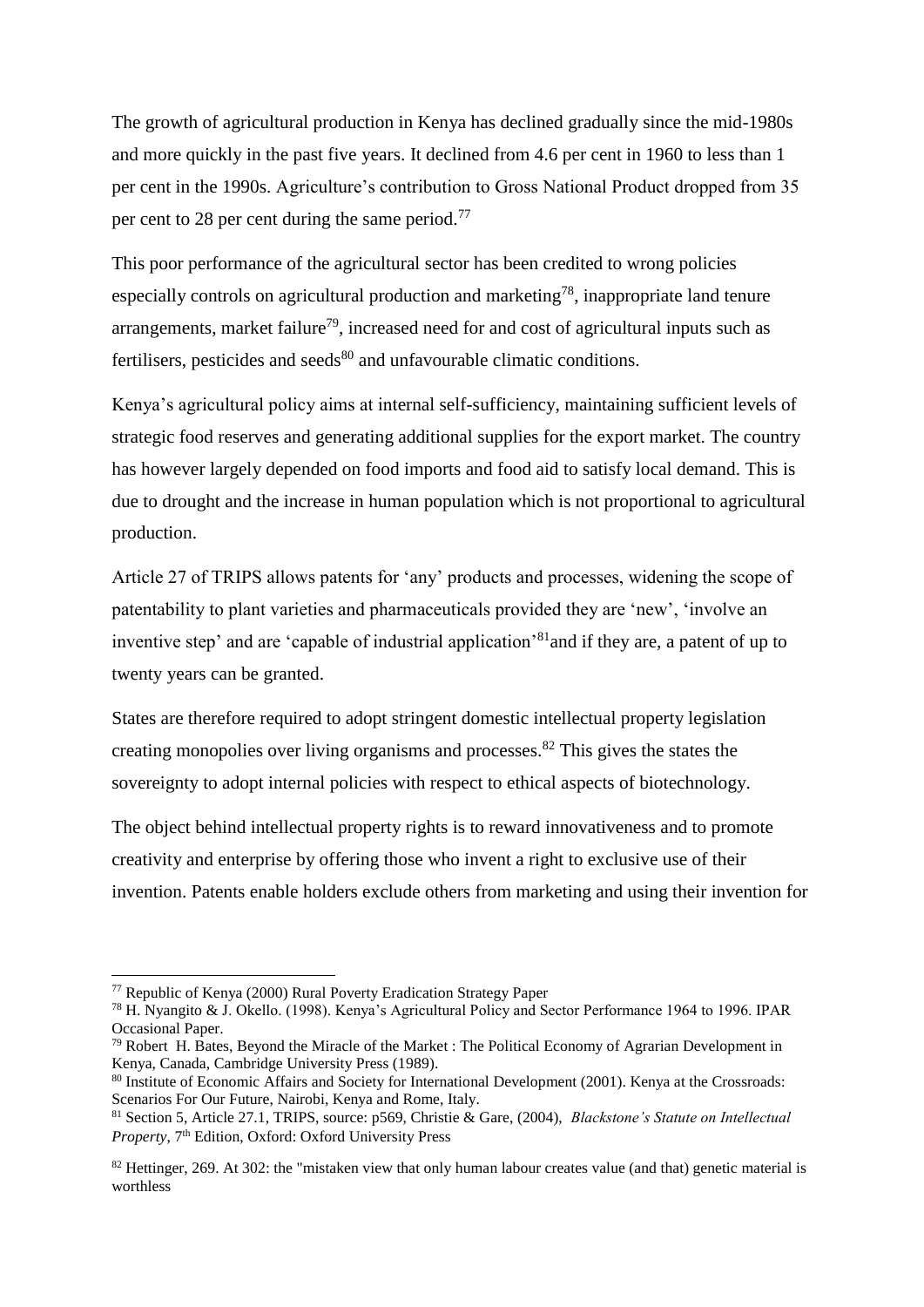a stipulated time unless otherwise given permission. This in turn creates a monopoly of the crop within the market.

### *Problems associated with implementing patents on crops in Kenya:*

The enforcement of TRIPS has resulted to an increase in the costs of implementing an intellectual property system. Kenya has to contend with paying inflated prices for consumer goods on the existing protected products and some newly protected ones<sup>83</sup>. Money is needed to set up an institutional framework to deal with crop patents.

Before TRIPS, giant agricultural multinationals, such as the Rockerfeller Foundation were in charge of the marketing and financing the "Green Revolution" in the 1960s, which changed Third World agriculture from sustainable organic bases to totally non sustainable chemical farming<sup>84</sup>. The result is third World countries being bonded into permanent debt.'

The consequent production and patenting of genetically modified *'*food' such as "Round-up ready" soy and "golden rice" that require the very chemicals they want to sell are sold at increased prices, which the farmers are compelled to buy because of IPR and the chemical shift in agriculture. When the crops fail due to a disease outbreak, farmers are unable to recover funds from such institutions that forced them into 'monocultures'. India encountered a threefold leap in borrowing from the World Bank over this period.

Through the continued implementation of TRIPS together with the withdrawal of  $UPOV<sup>85</sup>$ clause retaining the farmer's rights to save the patented seed they purchase for reuse in 1991, Kenya faces greater impoverishment through global patent enforcement and bio- piracy.

Article 1 effectively imposes a 'positive obligation'<sup>86</sup> on all members of WTO to comply with the minimum standards of IPR required by  $TRIPS<sup>87</sup>$  and are "free to determine the appropriate method of implementing the provisions of this agreement within their own legal system and practice".<sup>88</sup>

<sup>&</sup>lt;sup>83</sup> The adverse effect of widening the scope of IPR in these newly protected areas and its impact on the debt crisis will be examined next

<sup>84</sup> "*The new Global Brahmanism and the meaning of the WTO Protests: An Interview with Dr. Vandana Shiva*", Forum Social Mundial 2001, Biblioteca das Alternativas, *Publicado na revista* ColorLines, Summer 2000 (v.3, n.2)

<sup>&</sup>lt;sup>85</sup> The International Convention of the Union for the protection of New Varieties of Plants

<sup>86</sup> D Gervais, the Trips Agreement: Interpretation and Implementation.

<sup>&</sup>lt;sup>87</sup> Although many LDC's and developing countries and even LDC's have been bullied into 'TRIPS plus' bilateral agreements

<sup>88</sup> Article 1, TRIPS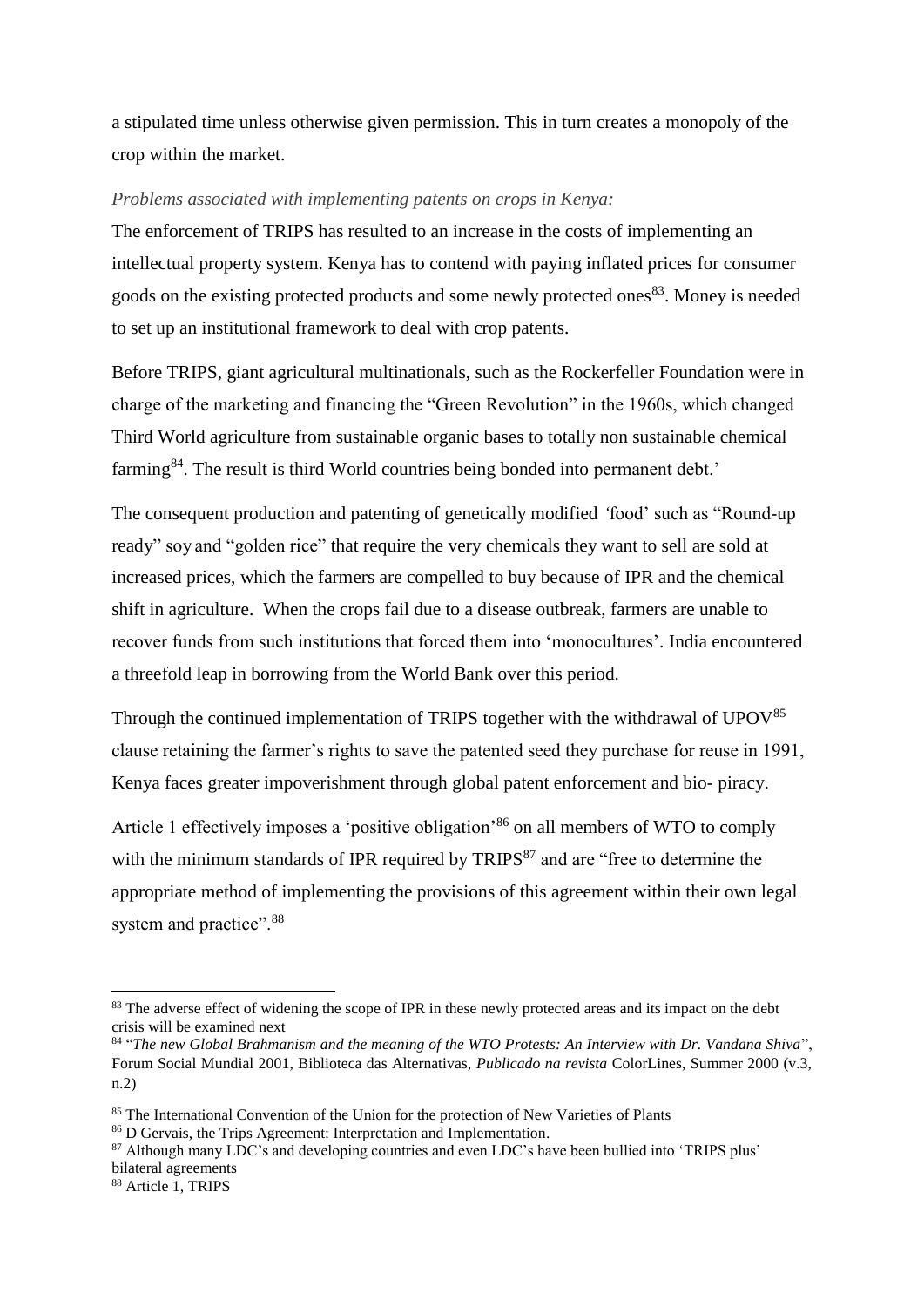This creates a challenge for Kenya as a member of WTO to determine the best way to establish an IPR regime that will suit their level of technology and their economic needs. For example, if the IPR system is too basic i.e. with no patent examination; lack of legal inquiry into infringement and so on, Kenya risks the potential of further abuse from large corporations creating monopolies or other anti-competitive practises that will go unchallenged.

Kenya's indigenous biotechnology capacity is so low, therefore, the guarantee of crop patents promoting invention is essentially an empty promise.<sup>89</sup> It is the existing biotechnological capacity that actually decides the degree to which Kenya can assimilate and apply foreign technology<sup>90</sup> CIPR and other studies conclude that the most 'distinctive single factor determining the success of technology transfer is the early emergence of an indigenous technological capacity'.<sup>91</sup>

Developing countries like Kenya cannot create adequate levels of indigenous technological capabilities required to help economic development and reduce poverty not to mention assimilate advanced technology from developed countries. In addition to that, in In compliance with TRIPS, Kenya as a member of WTO has had to forsake its norms and values of 'ecological regeneration', traditional knowledge and communal ownership, and place the control, supply, price and ultimately their lives in the hands of a few biotechnological companies who now own the IPR on seeds.

Broad patent protection afforded by TRIPS raises the prices of seeds, for example, the patent granted on 'neem' seeds. Kenya must sustain these costs for longer costs as patents are granted for longer under TRIPS hence making it dependent upon the 'affordable' varieties developed by the IPR holder but are still prevented from saving and reusing the seed.

When a farmer is suspected of reusing or saving seed, TRIPS reversal of the burden of proof under Article 34 unconscionably shifts the unbalanced legal costs on to the acclaimed Third World infringer to prove their innocence.

The financial effect of these unavoidable and ever increasing IPR payments for Kenya can be summarised as follows: increased royalty and licensing payments prevent capital accumulation which is essential to the country's ability to invest in, and so develop

<sup>1</sup> <sup>89</sup> Article 7

<sup>90</sup> Ch 1, CIPR 2002

<sup>91</sup> Ch 1, CIPR 2002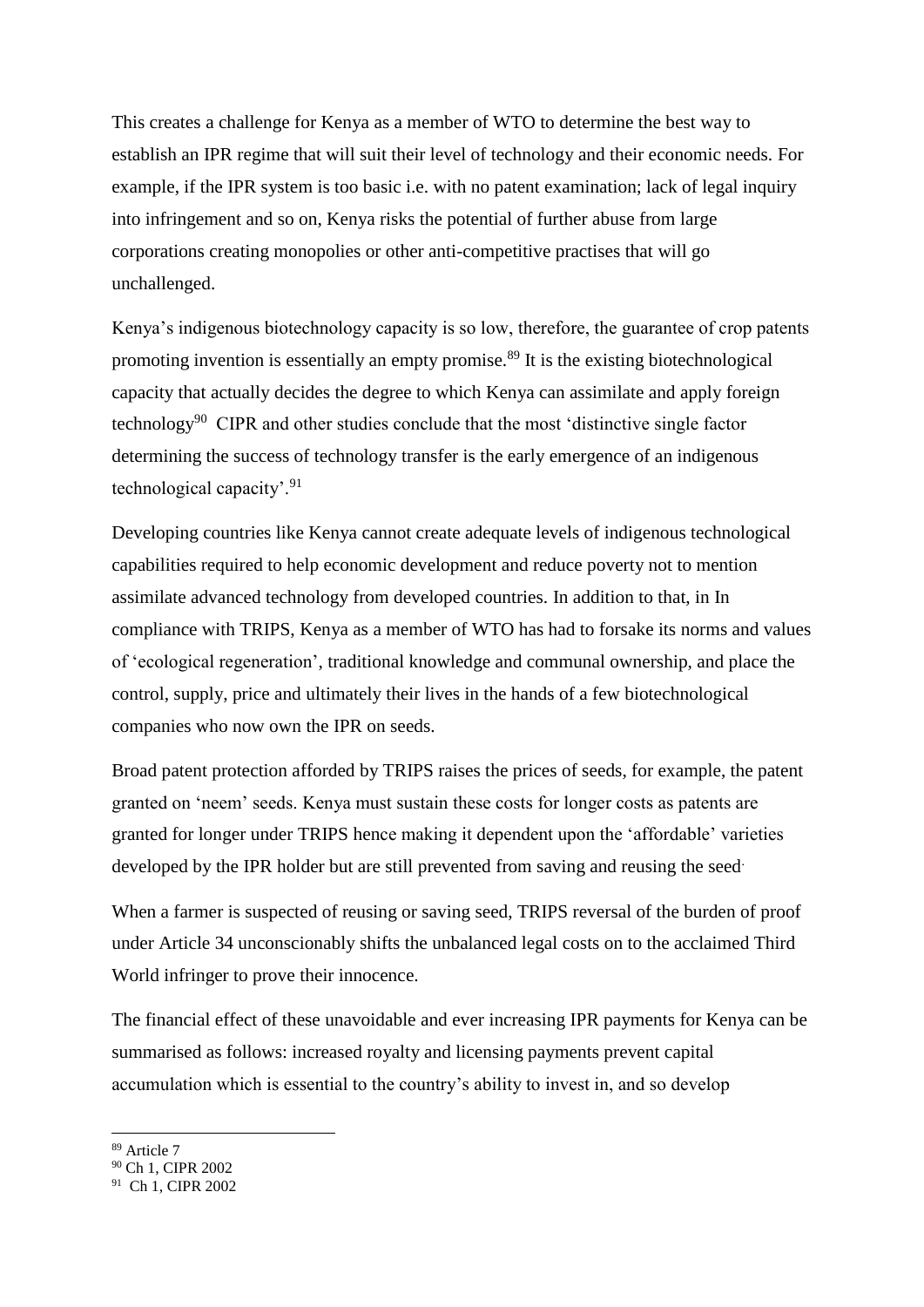indigenous technological capabilities sufficiently adequate to absorb the transfer of technology embodied in the products we import to further our domestic development (especially implied knowledge which is not effectively transferable).

However, inferring from economic and technological divergence and depreciation of domestic currencies in Kenya as a third world country for biotechnological companies, the cost of filing patents in the Kenya are insignificant, yet the comparative cost for a Kenyan peasant farmer, scientist or company to file a patent to protect their seed or process in the developed countries would be incomprehensible. This legal exemption cannot be utilized to limit further exploitation of indigenous crops.

Such exorbitant but equally unavoidable costs forced through TRIPS can only expand the borrowing requirement of Kenya. As Shiva concludes she proposes that the implementation of a stronger IPR regime through TRIPS amounts to a "transfer of extra funds as royalty payments from the poor to the rich that will exacerbate the current third world debt crisis tenfold."<sup>92</sup>

The 'IPR system seems to be evolving in a way that favours the advanced country producers over everyone else'<sup>93</sup> yet it should be wielded to reduce debt, not increase it. Between 1991 and 2001, the net US surplus of royalties and fees (principally relating to IP transactions) increased from \$14 billion to over \$22 billion<sup>94</sup>, while the developing countries experienced a deficit of \$7.5 billion on royalties and licence fees in 1999<sup>95</sup>. Developing countries like Kenya are therefore the net importers and the net losers of intellectual property, whilst the large biotechnological companies in developed countries remain the biggest beneficiaries.

### *Examples of Biotechnological Crop in Kenya*

#### The Insect Resistant Maize for Africa (IRMA)

The Insect Resistant Maize for Africa project started in 1999. It was jointly implemented by Kenya Agriculture and Livestock Research Organization (KALRO) and the International Maize and Wheat Improvement Centre (CIMMYT) with funding from the Syngenta Foundation for Sustainable Agriculture. The aim of the project is to increase maize production which is a staple food in Kenya and enhance food security through the

1

<sup>92</sup> Shiva, Third World

<sup>93</sup> p15, Chang

<sup>&</sup>lt;sup>94</sup> US Department of Commerce, Bureau of Economic Analysis, cited in Ch 1 CIPR 2002

<sup>95</sup> cited in CIPR 2002, *"World Bank (2001b) World Development Indicators",* World Bank, Washington DC, Table 5.11, Source: www. worldbank.org/data/wdi2001/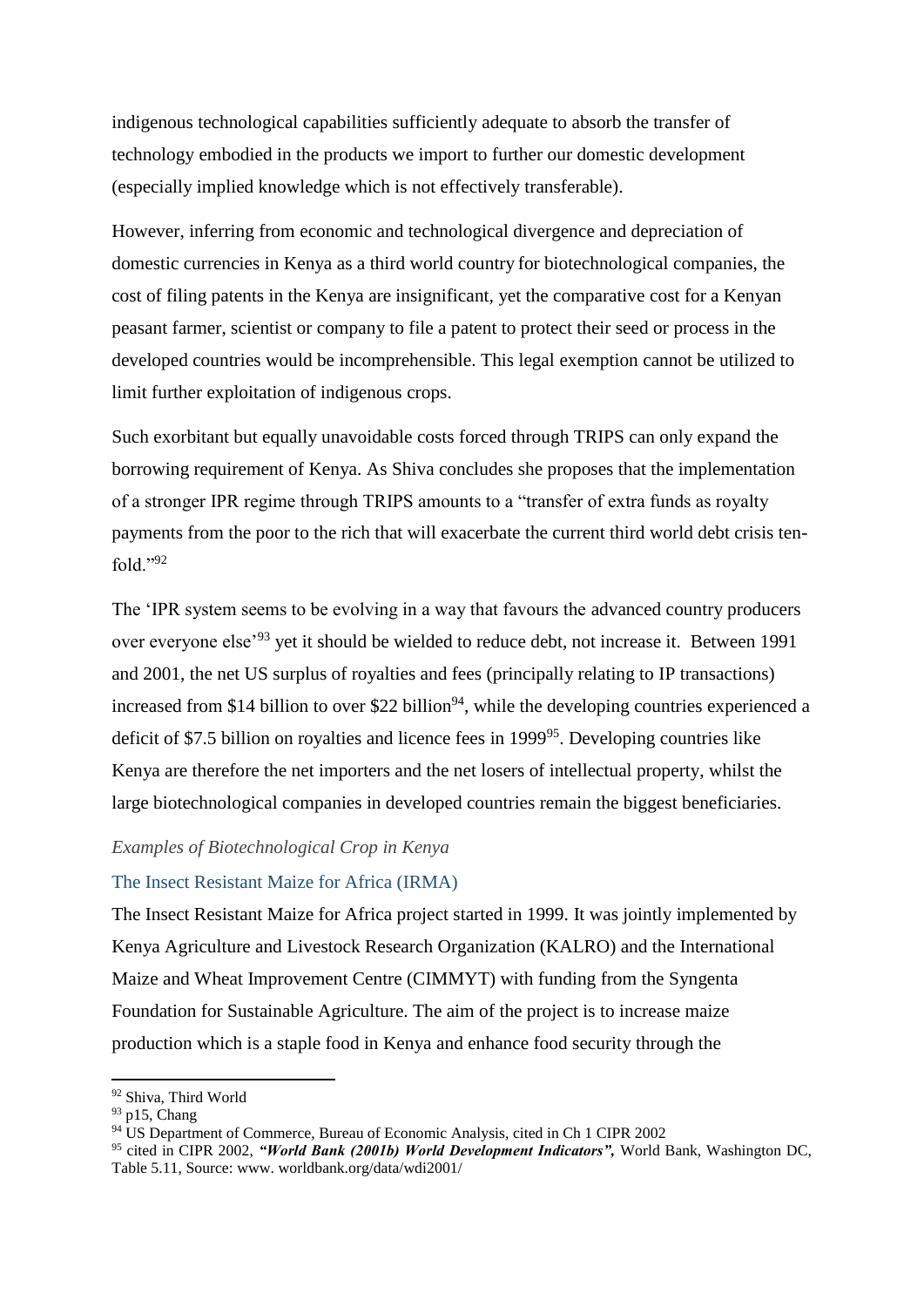development and deployment of insect resistant maize that is adapted to various agroecological zones in Kenya. The new variety of maize is expected to be developed with Bt. genes which is naturally occurring bacteria that produces a protein toxic to certain types of insects. The genes in this case are harmful to the local population of stem borers. Bt. maize is expected to close the wide food deficit gap in Kenya.

The project intends to come up with procedures for disseminating the technology to farmers and the assessment of the socio-economic impacts of the new maize variety in Kenyan agricultural systems.

To guarantee that Bt. maize is affordable and benefits the resource-poor farmers, the technology will encase open pollinated seed varieties and farmers will be allowed to recycle the seeds on the farm without significant drop in production. Cross-pollination between farms with Bt. maize and adjacent ones with local varieties will be possible. Farmers will therefore be able to maximize benefits of the technology at no extra cost. This however brings the risk of contamination of non-GM crops, an issue that the Kenya Institute of Organic Farmers has raised.

Public participation through stakeholder meetings have been held at each stage from the conceptualization of the project to the current stage. They have included farmers, policy makers, scientists, consumers, representatives from the general public and regulators.

# CHAPTER 4

### *National and International dimensions regulating crop patents in Kenya*

The Industrial Property Act No. 3 of 2001 aligns Kenya's industrial property law to TRIPS' provisions. Under the provisions of the Act, biotechnology innovations are patentable. This is important when considered together with the perception that Intellectual Property Protection limits access to seed by farmers. Patents are therefore seen as benefiting foreign biotechnology firms and not the poor small scale farmers.

Several initiatives have been taken up in recent years to address some of the IPR-related problems in Kenya. The 2002 report of the Commission on Intellectual Property Rights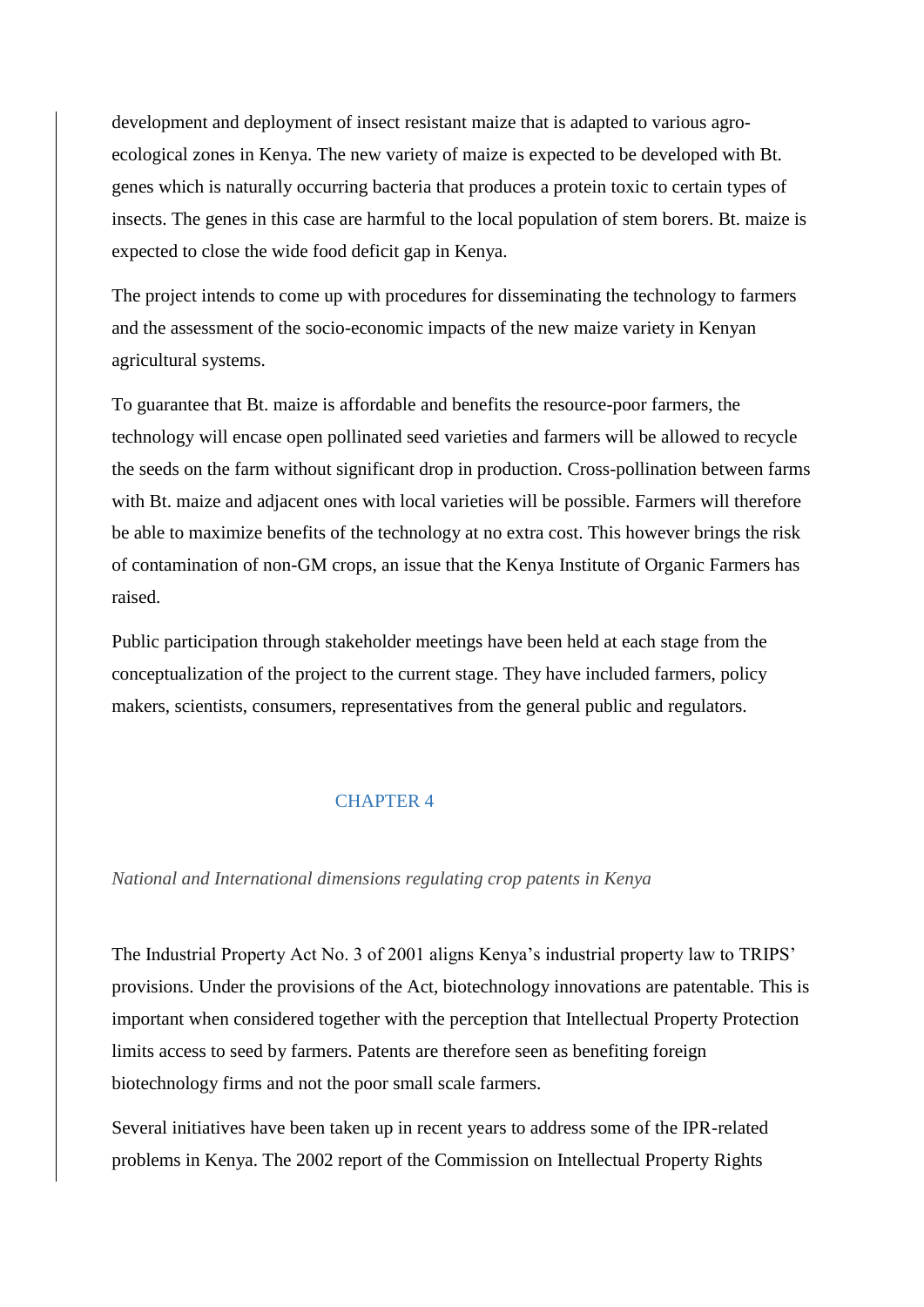stands out.<sup>96</sup> It provides a largely balanced account of the advantages and disadvantages of intellectual property protection in the present Kenyan intellectual property framework.

The grant of intellectual property rights to innovations has implications for access to those innovations. The proprietor has legal protection against unwarranted infringement by nonowners. Non- proprietors of the new variety of plant have to negotiate with the rights' holder to access the resources.

If ownership and control rights are given to the innovator of a biotechnology product, the issue of access for the person who nurtured the raw material must be addressed. This raises the issue of fair and equitable sharing of benefits arising from the innovations with the aim of protecting the rights of all actors.

Following the adoption of the TRIPS Agreement, debates concerning the contribution of IPRs to economic and social development have become much more pronounced. This is due to a number of converging factors:

- 1. The TRIPS Agreement commits Kenya to raise its standards of intellectual property rights protection.
- 2. The TRIPS Agreement makes few exceptions for the smaller, economically weaker countries, including the least developed countries. This limited differentiation has led to major controversies such as the controversy concerning access to seeds by poor small scale farmers.
- 3. The issue of increasing appropriation of knowledge to the public through intellectual property rights.

The draft *Regulations and Guidelines for Biosafety in Biotechnology for Kenya,* issued in 1998 by the National Council on Science and Biotechnology, comprise the main instrument for regulating Biotechnology in Kenya. These regulations are based on the precautionary principle, prior informed consent or advance informed agreement, public participation and consultation, access to information (without prejudice to the protection of confidential information), access to justice (through compliance, liability, and compensation systems), and

<sup>96</sup> Commission on Intellectual Property Rights, *Integrating Intellectual Property Rights and Development Policy*  (London: CIPR, 2002)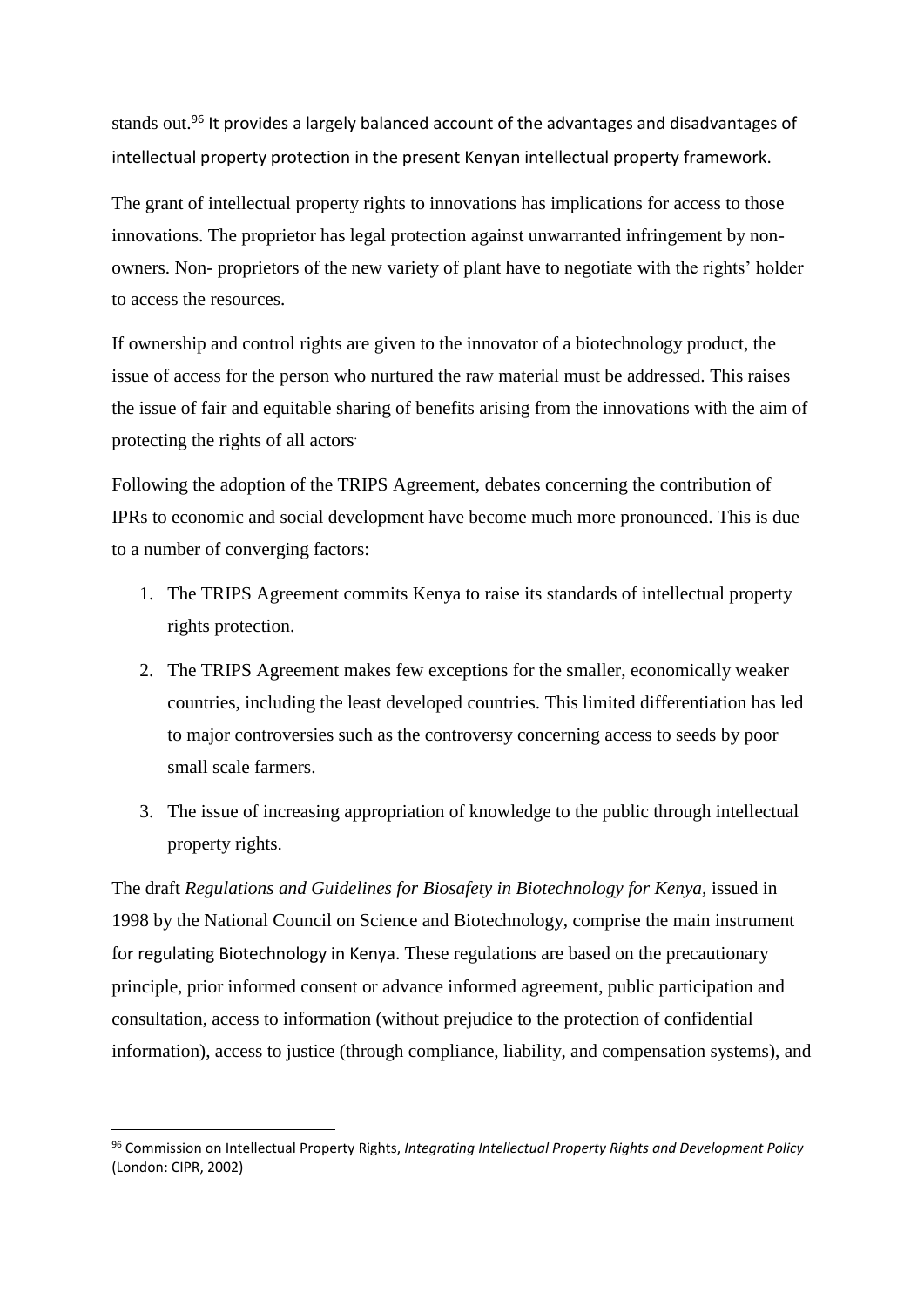enforcement procedures and sanctions. They require that the release of biotechnology crops be preceded by the approval of the National Biosafety Committee (NBC).

Kenya is in the implementation phase of the UNEP-GEF Project and is expected to develop a national biosafety framework which comprises a combination of policy, legal, administrative and technical instruments set in place to address safety for the environment and human health in the context of modern biotechnology. The broad elements of the framework include: -

- Policy on biosafety;
- Legal/regulatory system;
- Administrative system to handle requests for permits which includes risk assessment procedures to help in decision-making;
- Mechanism for monitoring and inspection;
- System to provide information to stakeholders about National Biosafety Frameworks and for Public participation.

Public participation is a requirement in decision-making on imports of biotechnology and substantive law on environment provides for this right. This however remains a challenge to implement. Another challenge is the access to information where the information is technical and is presented in English while most Kenyans cannot read English. Another challenge is lack of access to documents due to distance from the capital where the NBC is situated and the culture in government which is known to limit public access to information by designating it as confidential.

# *Liability upon infringing the patents on crops:*

**.** 

The three torts that are relevant to liability and redress for biotechnology are negligence, nuisance and the rule in Rylands Vs Fletcher.<sup>97</sup> Given that these laws predate biotechnology activities and may not cover all kinds of damage likely to arise from biotechnology activities, the issue of their efficacy has been raised and the need to work out a suitable liability and redress system for patented crops.

<sup>97</sup> N. Rukuba-Ngaiza et al., *Public Involvement in Environmental Decision-making in Asia and East Africa: Law and Practice* (The Legal Vice Presidency, The International Bank for Reconstruction and Development/The World Bank, Washington DC, 2003)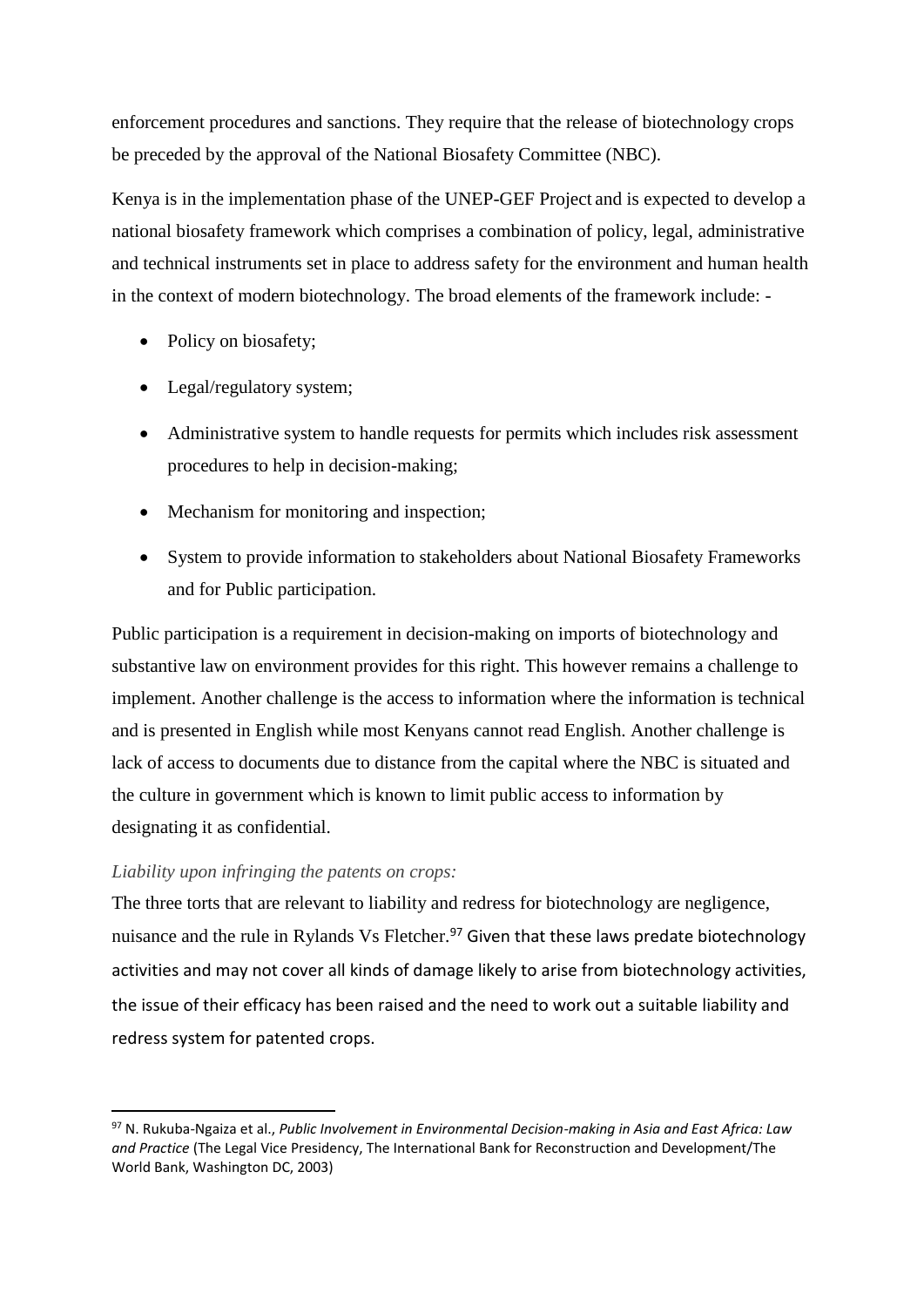### *Comparative analysis*

### *International and regional dimensions of Kenya's Patent Laws and policies*

Kenya is a member of several international organizations and has ratified a number of instruments that have implications on patent laws including the WTO Agreements, the Convention on Biological Diversity (CBD) and the Biosafety Protocol. Membership to the World Trade Organization implies that Kenya has to put in place mechanisms in its national law to domesticate provisions of agreements such as the Agreement on Trade Related aspects of Intellectual Property Rights (TRIPS).

The internationalisation of intellectual property rights within the scope of the World Trade Organization's Agreement on Trade Related Aspects of Intellectual Property Rights (TRIPS) raises the need to align the provisions of the Biodiversity Convention with the requirements of TRIPS. There is also need to consider the implications of the Food and Agriculture Organization's International Treaty on Plant Genetic Resources for Food and Agriculture, which provides for Farmers' Rights, a genus of intellectual property rights. Given that Kenya is a member of the International Convention for the Protection of New Varieties of Plants (UPOV Convention), this should inform policy directions in biotechnology research and development.

The CBD provides the framework for the development of biotechnology in a manner consistent with conservation and sustainable use of biological resources. It recognises the need to ensure equitable allocation of ownership rights and intellectual property rights to biotechnology by explicitly spelling out the rights of states to their natural resources and the rights to intellectual property authors for products of biotechnology. Article 16 of the Convention provides that such rights should support the objectives of the Convention and not run counter thereto.

The theory of democratic property rights argues that efficiently defined property rights are more likely to emerge if at least three conditions are met:

- 1. All relevant interests have to be represented in the negotiating process (the condition of representation).
- 2. All those involved in the negotiation must have full information about the consequences of various possible outcomes (the condition of full information).
- 3. One party must not coerce the others (the condition of non-domination).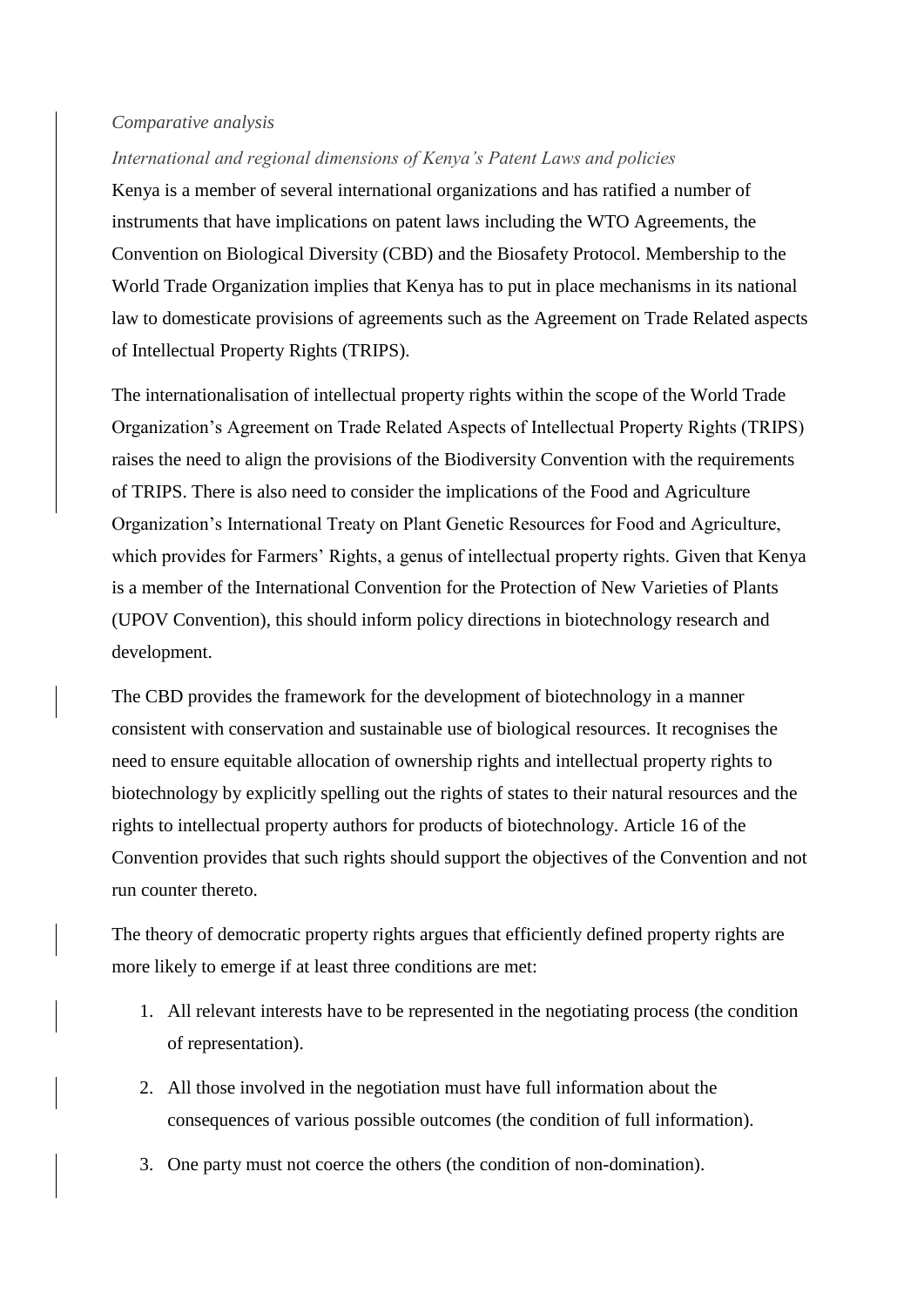The TRIPS negotiations did not meet these conditions of democratic bargaining.

I shall analyze the regulations of access to biological resources under the CBD and the PGRFA treaty, explaining the origin of the concept of Farmer's Rights and its content. It is important to note that there is no international plant variety protection system that advocates for plant breeding rights towards food security. Nothing in the UPOV Convention prioritizes legal protection of food crops over industrial crops<sup>98</sup>. This is crucial because most Kenyans owe their livelihood to Agriculture as a source of food, employment, heath in terms of medicine and income.

# *The UPOV Convention*

### A. Overview

 The International Convention for the protection of New Varieties of Plants (UPOV) is the only international treaty focusing on plant variety protection.<sup>99</sup> Its main objective is promote the development of new varieties of plants, for the benefit of society through the grant of protection, which serves as an incentive to those who engage in commercial plant breeding<sup>100</sup>

Subject to the TRIPs Agreement, member States of the World Trade Organization (WTO) are obliged to provide for the protection of plant varieties. To sync the TRIPS patent with UPOV Convention on the protection of plant varieties, Article 27.3(b) permits Members to provide "for the protection of plant varieties either by patents or by an effective *sui generis* system or by any combination thereof".<sup>101</sup> This means that international obligations could be adapted to Kenya's national circumstances. The UPOV Convention presents one model of a *sui generis* system of plant protection for plant breeders developing new plant varieties.<sup>102</sup>

### B. Conditions and Scope

The conditions for granting a breeder's right are set out in Article 6 of UPOV 1978 and Article 5 of UPOV Convention 1991. These are novelty<sup>103</sup>, distinctness<sup>104</sup>, uniformity<sup>105</sup> and stability. With regard to the propagating material of a protected variety, any production or reproduction, conditioning for the purpose of propagation, offering for sale, selling or other

<sup>98</sup> GRAIN, *Plant variety protection to feed Africa? Rhetoric versus reality*, October 1999. available at: [http://www.grain.org/Publications/variety-en-p.htm.](http://www.grain.org/Publications/variety-en-p.htm) 

<sup>99</sup> P. CULLET, supra note *4,* at 99.

<sup>100</sup> S.K.VERMA, TRIPS *and Plant Variety Protection in Developing Countries,* 6 *EIPR*, 1995 at 282.

<sup>101</sup> M.BLAKENEY, supra note 1, p.83.

<sup>102</sup> VERMA, supra note 10, at 283

<sup>103</sup> 1991 Act, Article 6(1).

<sup>104</sup> 1991 Act, Article 7.

<sup>105</sup> 1991 Act, Article 8.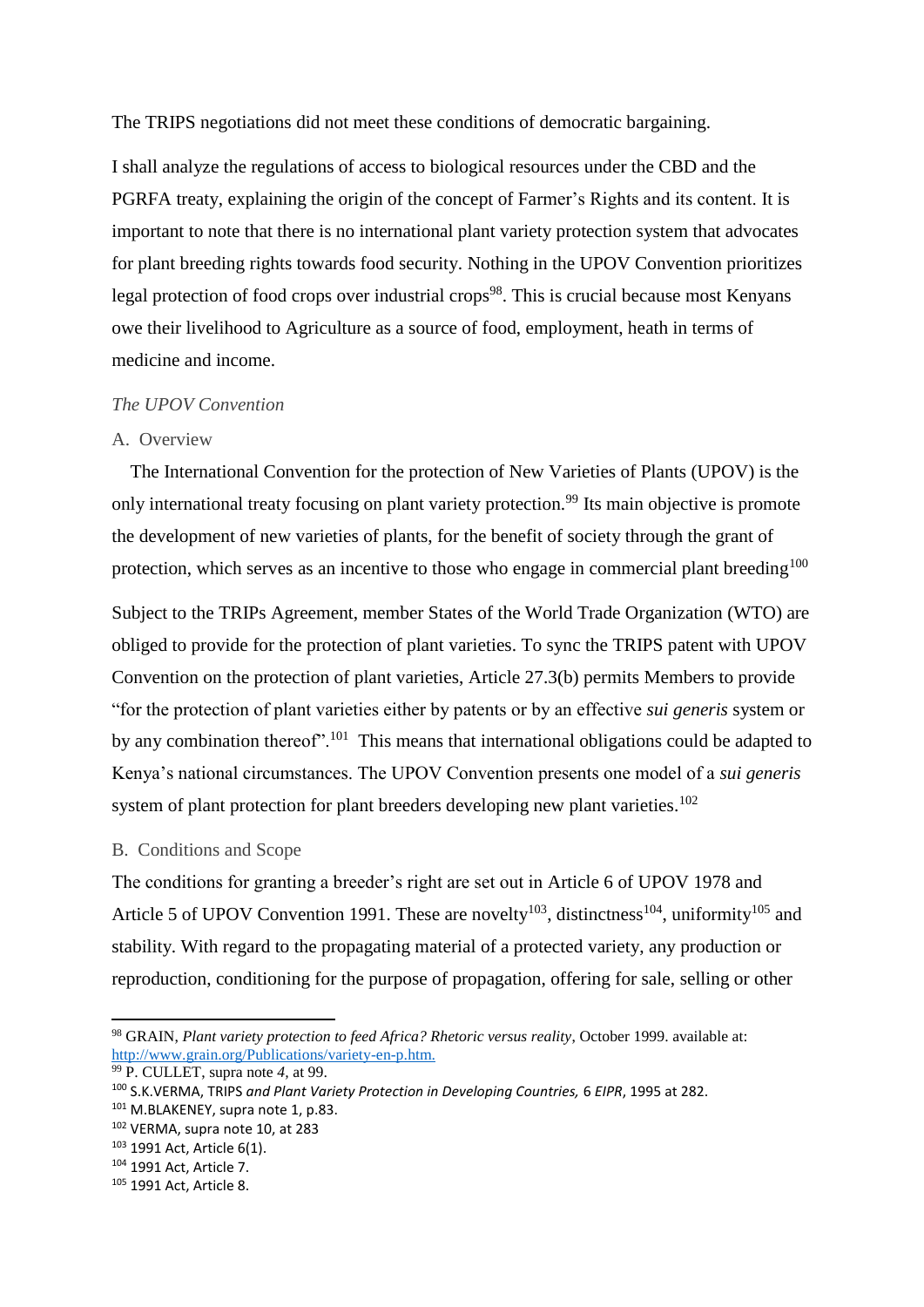marketing, exporting, importing, stocking for any of these purposes mentioned shall require the authorization of the breeder. However, the right of the breeder in respect of the production of propagating material is not limited to "production for the purpose of commercial marketing", rather it is extended to all production. A farmer is therefore no longer able to freely save and re-sow propagating materials from the previous year's harvest. Re-use of seeds is however a common agricultural practice in Kenya.

Article 15(2) outlines an exception which permits Contracting States to restrict the breeder's rights, within reasonable limits and subject to the safeguarding of the legitimate interests of the breeder, in order to permit farmers to use for propagating purposes, on their holdings, the propagating material from the previous year's harvest.<sup>106</sup>

The duration of protection of breeders' right under the 1991 Act for plant varieties is not less than twenty years from the date of the grant of the breeders' right, and for trees and vines the duration should not be less than twenty-five years. $107$ 

On the other hand, Article 15(2) allows contracting parties, if they so wish, to provide an exception in favor of farmers subject to the legitimate interest of the breeder<sup>108</sup> Kenya could take advantage of this provision by protecting the small scale farmers' interests.

Article 14 of the 1991 Act adopts the concept of "essentially derived variety", restricting the application of the "breeder's privilege".<sup>109</sup> This could be interpreted to mean that for a breeder to improve an initial protected variety, they have to get authorization from the owner of the initial variety. This broadens the scope of protection of the plant and makes it difficult for the local farmers who would want to breed the current plant variety. This is in contrast to the interest of most developing countries and Kenya in particular.

These provisions seem to deprive farmers' rights. This is in conformity with the view of Carlos M. Correa that the underlying rationale of Farmer Rights relates to their possible role as an instrument to support the conservation of plant genetic resources for food and Agriculture.<sup>110</sup>

 $\overline{\phantom{a}}$ 

<sup>&</sup>lt;sup>106</sup> Article 15(2).

<sup>107</sup> Article 19

<sup>108</sup> VERMA, Supra note 10, at 285

 $109$  Article 14 (5)

<sup>110</sup> C. M.CORREA*, Options for the Implementation of Farmers Rights at National Level*, December 2000, p.11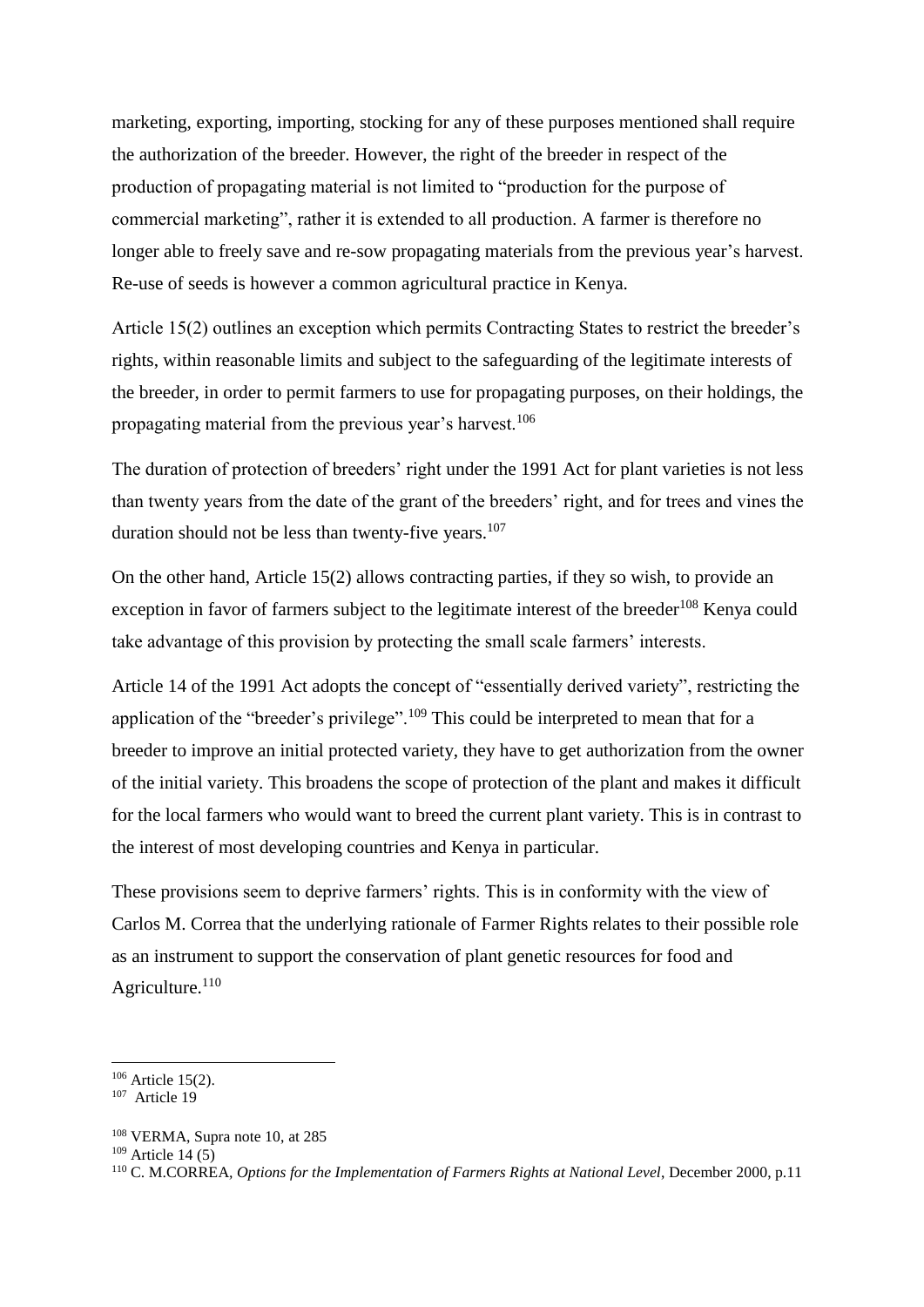# *II. The TRIPs Agreement*

# A. Options of Plant Varieties Protection

Article 7, outlines the TRIPs Agreement objectives, "the protection and enforcement of intellectual property rights should contribute to the promotion of technological innovation and to the transfer and dissemination of technology, to the mutual advantage of producers and users of technological knowledge and in a manner conducive to social and economic welfare, and to a balance of rights and obligations."

Article 27(3) (b) of the TRIPs Agreement allows WTO members to exclude from patentability "plants and animals other than micro-organisms, and essentially biological processes for the production of plants or animals other than non-biological and microbiological processes."<sup>111</sup>

This provision makes it mandatory that WTO members "provide for the protection of plant varieties either by patents or by an effective *sui generis* system or by any combination thereof."

# B. Patent v. Sui generis system

The TRIPs Agreement contains no further standard as to what constitutes an effective *sui generis* system, nor does it mention UPOV. Therefore, WTO Members that haven't acceded UPOV are not obliged to comply with UPOV provisions, and may prefer to develop their own *sui generis* system of protection.

In Kenya, the issue has been how to balance the rights of "breeders" and "farmers" while at the same time providing protection to new varieties of plants.<sup>112</sup> The protection of plants varieties under patent would be the worst solution for developing countries, as patent is the most powerful mean of protection.

Kenya already has a plant variety protection regime in place. The introduction of plant variety protection has not substantially fostered the development of new food crops. On the contrary, out of 136 applications filed and tested since 1997, only one was a food crop while

**<sup>.</sup>** <sup>111</sup> It is worth mentioning that this provision follows the European Patent Convention level of protection, not the more protectionist level of the US law, where article 53(b) EPC provides that patents shall not be granted in respect of "plants or animals varieties or essentially biological processes for the production of plants or animals; this provision does not apply to microbiological processes or the products thereof."

See: J.H. REICHMAN, *Universal Minimum Standards of Intellectual Property Protection under the* TRIPS *Component of the WTO Agreement, 29 The International Lawyer*, 1995, p.358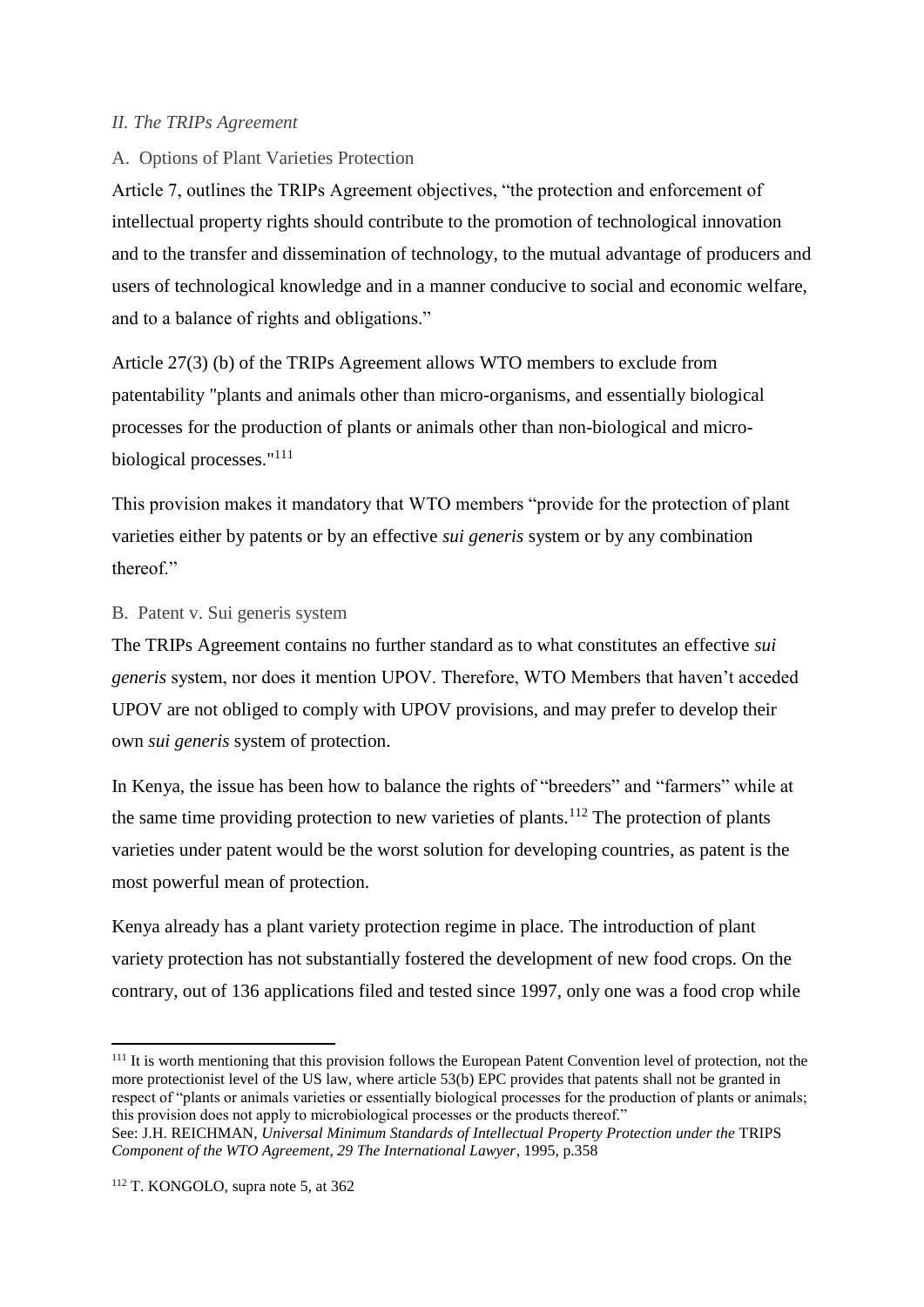most were cash crops such as ornamentals or sugarcane and more than half concerned rose varieties" 113

III. Do Categories of IP Covered by TRIPs Include Plant Varieties? Referring to TRIPs Agreement Art 1.2 reads as follows: "For the purposes of this Agreement, the term "intellectual property" refers to all categories of intellectual property that are the subject of Sections 1 through 7 of Part II."

Plant variety protection was only mentioned in "Section 5: Patents", Art 27.3, it reads:

"Members may also exclude from patentability, plants and animals other than microorganisms. However, Members shall provide for the protection of plant varieties either by patents or by an effective *sui generis* system or by any combination thereof."

This provision does not establish a standard for plant variety protection, it however provides that it should be protected either by patents or by an effective *sui generis system or by any combination thereof.* <sup>114</sup> The question arises as to whether plant varieties as provided in article 27.3(b) qualify as intellectual property subject to Art 1.2 of the TRIPs Agreement.

Gervais observes that the definition of intellectual property, for the purpose of TRIPS , comprises only the seven categories of Intellectual Property Rights mentioned in Part II of the Agreement namely; Copyright and related rights, Trademarks, Geographical indications, Industrial Designs, Patents, Layout-Designs of Integrated Circuits, and Undisclosed information.<sup>115</sup>

Another interpretation of article 1.2 in relation to article 27.3(b) of the TRIPs Agreement is that the mere mentioning of plant varieties, as presented in article 27.3(b), is a sufficient enough reason to consider it a category of intellectual property for the purpose of the TRIPs Agreement.

**<sup>.</sup>** <sup>113</sup> P.CULLET, supra note 4, at 107

<sup>114</sup> Art. 27-34

<sup>115</sup>He states that: " Article 1(2) defines intellectual property in a pragmatic way: it comprises the forms of intellectual property covered in the agreement (namely copyright and related rights, trademarks, geographical indications, industrial designs, patents, layout-designs,(topographies) of integrated circuits and the protection of undisclosed information). This excludes from general TRIPS obligations forms of intellectual property( or of protection that some would consider as being a part of intellectual property) not covered by TRIPS. Certain *sui generis* or new forms of protection may be concerned." D. GERVAIS, *The* TRIPs Agreement*: Drafting History and Analysis*, Sweet & Maxwell, 1998, London, p.43.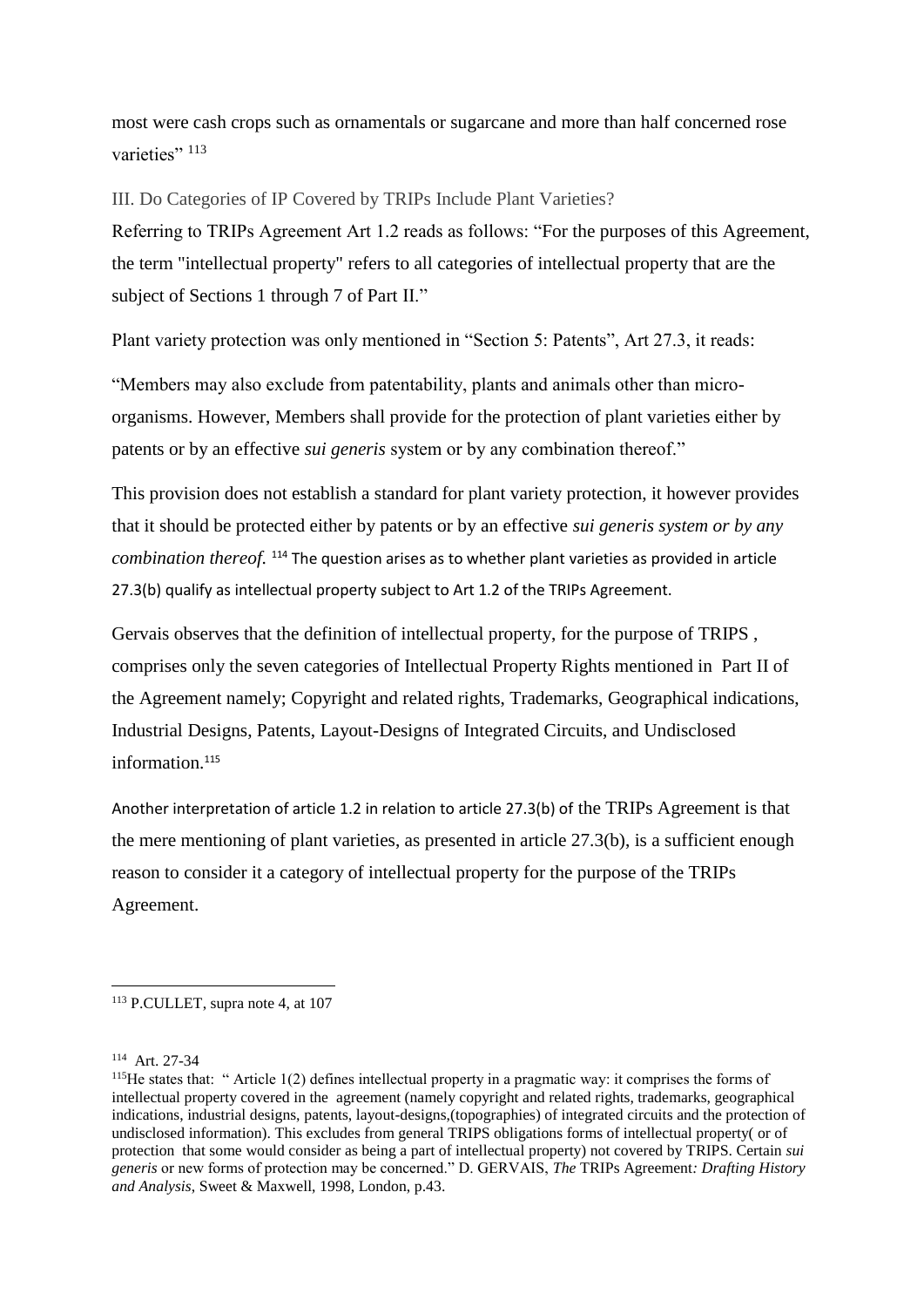# *Biological Resources and Farmers' Rights*

Biopiracy refers to the allotment of knowledge and genetic resources of farming and indigenous communities by individuals or institutions seeking exclusive monopoly control (usually patents or plant breeders' rights) over these resources and knowledge. <sup>116</sup>

Traditional and indigenous farmers play a role in utilizing and conserving plant genetic resources. This is done through continuous selection of the best farmers' varieties which comes from hybridization between the crops on the farms and their wild relatives over a long span of time and as a result of human and natural selection of crops over several generations in diverse environments.<sup>117</sup>

Many traditional plants have been patented in developed countries ignoring farmers' contributions to the genetic resources through the selection of seeds over generations and denying their role in conservation and development of plant genetic resources.

# II. Regulation of Access to Biological Resources at the International Leve*l*

A. Convention on Biological Diversity (CBD)

Objectives and Scope

**.** 

The Convention on Biological Diversity (CBD) was adopted at the Rio de Janeiro Earth Summit, in June 1992. Kenya has ratified the convention. The main objectives of the Convention as indicated in Article 1 are:

- The conservation of biological diversity;
- Sustainable use of its components; and
- Fair and equitable benefit sharing of the benefits arising from the utilization of the genetic resources.

<sup>116</sup> ETC Group (group on erosion, technology and concentration), *Biopiracy +10 Communiqué*. March / April 2002 . available at[: www.etcgroup.org/documents/biopiracy+10Comm.pdf.action](http://www.etcgroup.org/documents/biopiracy+10Comm.pdf.action)

<sup>117</sup> S. BRUSH, *Providing Farmers' Rights Through In Situ Conservation of Crop Genetic Resources*, Rome, Commission on Plant Genetic for Food and Agriculture, , Background Study Paper, No. 3E First Extraordinary Session, 7-11 November 1994, page 4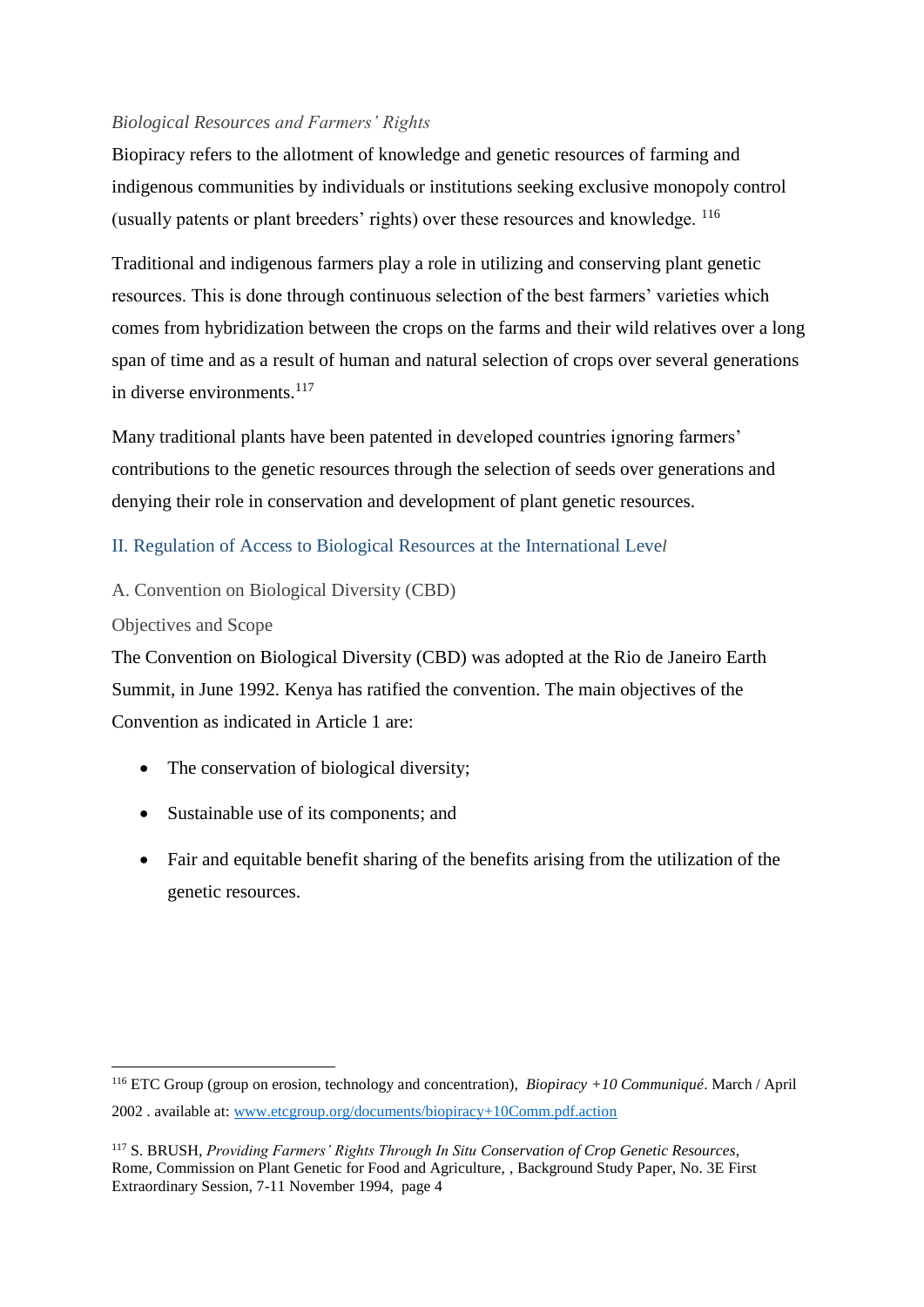### Sovereign Rights of States

The CBD Preamble validates that States have sovereign rights over their own biological resources and are responsible for conserving their biological diversity and for using their biological resources in a sustainable manner. Article 3 as read with Article 15.1 affirms the sovereign rights of States to exploit their own resources pursuant to their own environmental policies. Article 15 recognizes states' sovereign rights to regulate access to their genetic resources, it imposes on them an obligation to facilitate access to genetic resources for environmentally sound uses by other Contracting States.<sup>118</sup>

# Access to Genetic Resources

The CBD provides that access to genetic resources shall be carried out on "mutually agreed terms",<sup>119</sup> and subject to "prior informed consent of the Contracting Party providing such resources".<sup>120</sup>

Article 15.7 affirms the equitable sharing of benefits arising from the utilization of genetic resources. It provides that each contracting party shall take legislative, administrative or policy measures with the aim of sharing in a fair and equitable way the benefits arising from the commercial utilization of the genetic resources.

Article 19.2 requires that every contracting party should take every practicable measure to promote fair and equitable benefit sharing, especially on developing countries, with the benefits from the biotechnology crops distributed fairly based on mutually agreed terms and conditions.

The convention on biological diversity promotes nature by providing that when a plant, animal or microorganism is used for commercial gain, the company using it should pay the country from which it benefits from. Payment can be in the form of training the country's national researchers, transferring the biotechnology equipment and sharing the profit gotten from the use of these resources.<sup>121</sup>

 $\overline{\phantom{a}}$ <sup>118</sup> Article 15.2

<sup>119</sup> Article 15.4

<sup>120</sup> Article 15.5

<sup>&</sup>lt;sup>121</sup> Sustaining Life on Earth . How the Convention on Biological Diversity promotes nature and human well*being.* available at: [http://www.biodiv.org](http://www.biodiv.org/)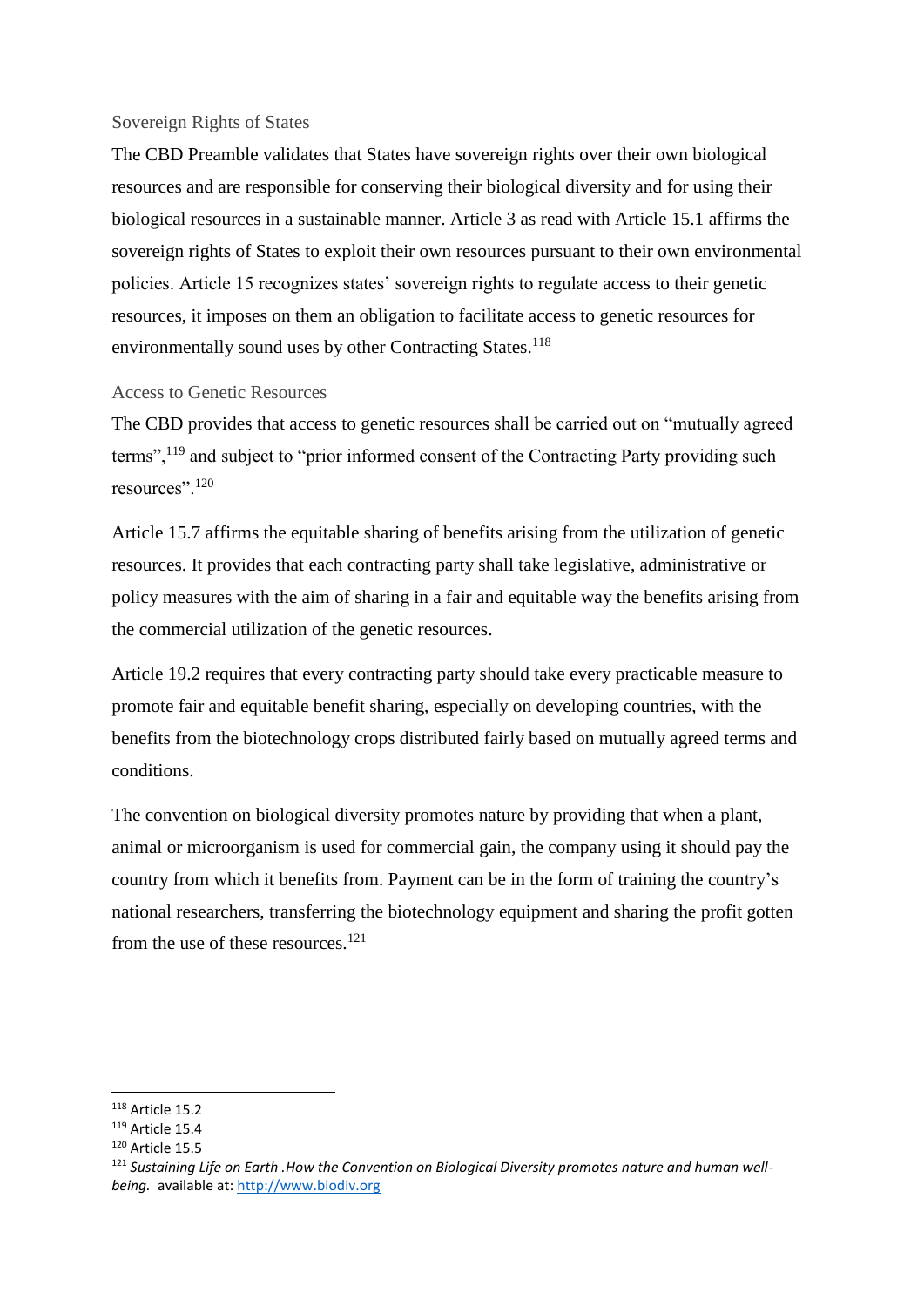# *Traditional Knowledge*

Article 8 (j) provides that each contracting party shall, "Subject to its national legislation, respect, preserve and maintain knowledge, innovations and practices of indigenous and local communities embodying traditional lifestyles relevant for the conservation and sustainable use of biological diversity and promote their wider application with the approval and involvement of the holders of such knowledge, innovations and practices and encourage the equitable sharing of the benefits arising from the utilization of such knowledge, innovations and practices;" This section acknowledges the contribution of local and indigenous communities in conserving sustainable biological diversity. The right of citizens over their biodiversity is however subject to national legislation. Article 10 (a) (b) and (c) also mention indigenous and local communities.

# *CBD and TRIPs Legal Conflicts*

This relationship between CBD and TRIPs has been a discussion under the international policy circle.<sup>122</sup> The confusion arises between the principle in TRIPs that provides that intellectual property are private property and the principle of national sovereignty over genetic resources as advocated in the CBD.<sup>123</sup>

# *International Treaty on Plant Genetic Resources on Food and Agriculture (PGRFA)*

The PGRFA provides for farmers' right. Part III of the PGRFA includes a single article; Article 9 which deals with Farmers' Rights.

The PGRFA provides that contracting parties should agree to put in place an efficient, effective and transparent multilateral system to facilitate access to plant resources and to share in a fair and equitable manner, the benefits arising from these resources.<sup>124</sup> This helps to protect the rights of local communities to preserve the imperativeness of crops across different generations and contribute to sustainable genetic resource diversity.

# *Farmers' Rights*

**.** 

Article 9 of the PGRFA Treaty provides for Farmers' rights:

<sup>122</sup> *The Relationship Between the Agreement on* TRIPs *and Biodiversity Related Issues*, Final Report for DG Trade European Commission Submitted by CEAS Consultants (Wye)Ltd Centre for European Agricultural Studies in association with Geoff Tansey and Queen Mary Intellectual Property Research Institute, September 2002, p.53. available at: http://europa.eu.int/comm/trade/miti/intell/ceas.htm

<sup>123</sup> *The Relationship Between the Agreement on* TRIPs *and Biodiversity Related Issues*, supra note 102,p.54 <sup>124</sup> Article 10.2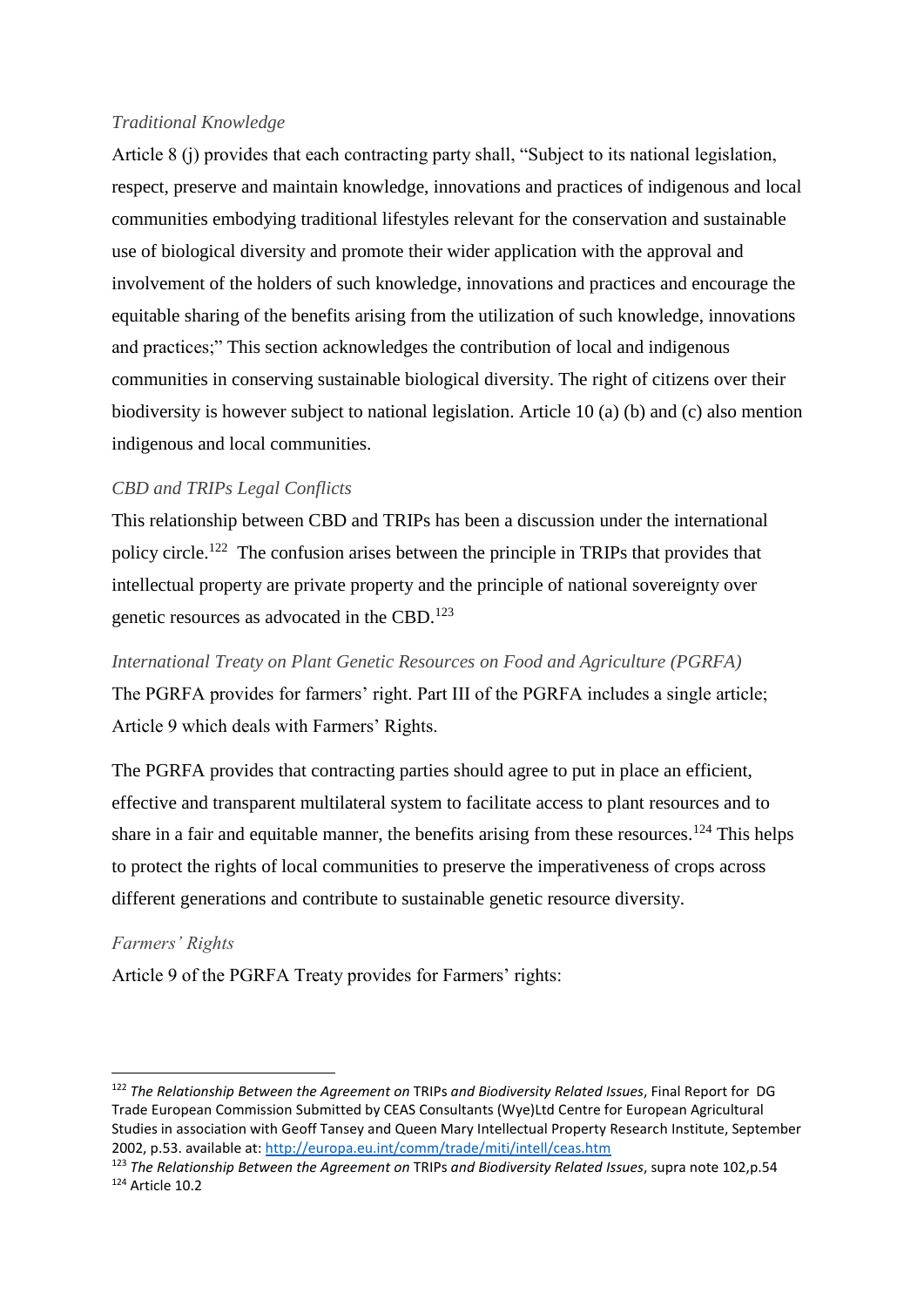9.1 The Contracting Parties recognize the enormous contribution that the local and indigenous communities and farmers of all regions of the world, particularly those in the centers of origin and crop diversity, have made and will continue to make for the conservation and development of plant genetic resources which constitute the basis of food and agriculture production throughout the world.

9.2 The Contracting Parties agree that the responsibility for realizing Farmers' Rights, as they relate to plant genetic resources for food and agriculture, rests with national governments. In accordance with their needs and priorities, each Contracting Party should, as appropriate, and subject to its national legislation, take measures to protect and promote Farmers Rights, including:

(a) Protection of traditional knowledge relevant to plant genetic resources for food and agriculture;

(b) The right to equitably participate in sharing benefits arising from the utilization of plant genetic resources for food and agriculture; and

(c) The right to participate in making decisions, at the national level, on matters related to the conservation and sustainable use of plant genetic resources for food and agriculture.

9.3 Nothing in this Article shall be interpreted to limit any rights that farmers have to save, use, exchange and sell farm-saved seed/propagating material, subject to national law and as appropriate."

# *Origin of the Concept of Farmers' Rights and its Various Elements*

The concept of Famers' Rights originates from debates within FAO tackling the issues arising from the distribution of benefits between farmers as the donors of germplasm and the companies that produce different varieties from the germplasm.<sup>125</sup>

Farmers in Kenya mainly use traditional knowledge as well as simple traditional techniques to conserve, manage and develop their crops<sup>126</sup> There is however no system of compensating these farmers.<sup>127</sup>

<sup>125</sup> C. CORREA,supra note 40 ,p3

<sup>126</sup> P. MARIN, supra note 8, p.60

<sup>127</sup> C CORREA,supra note 40,p3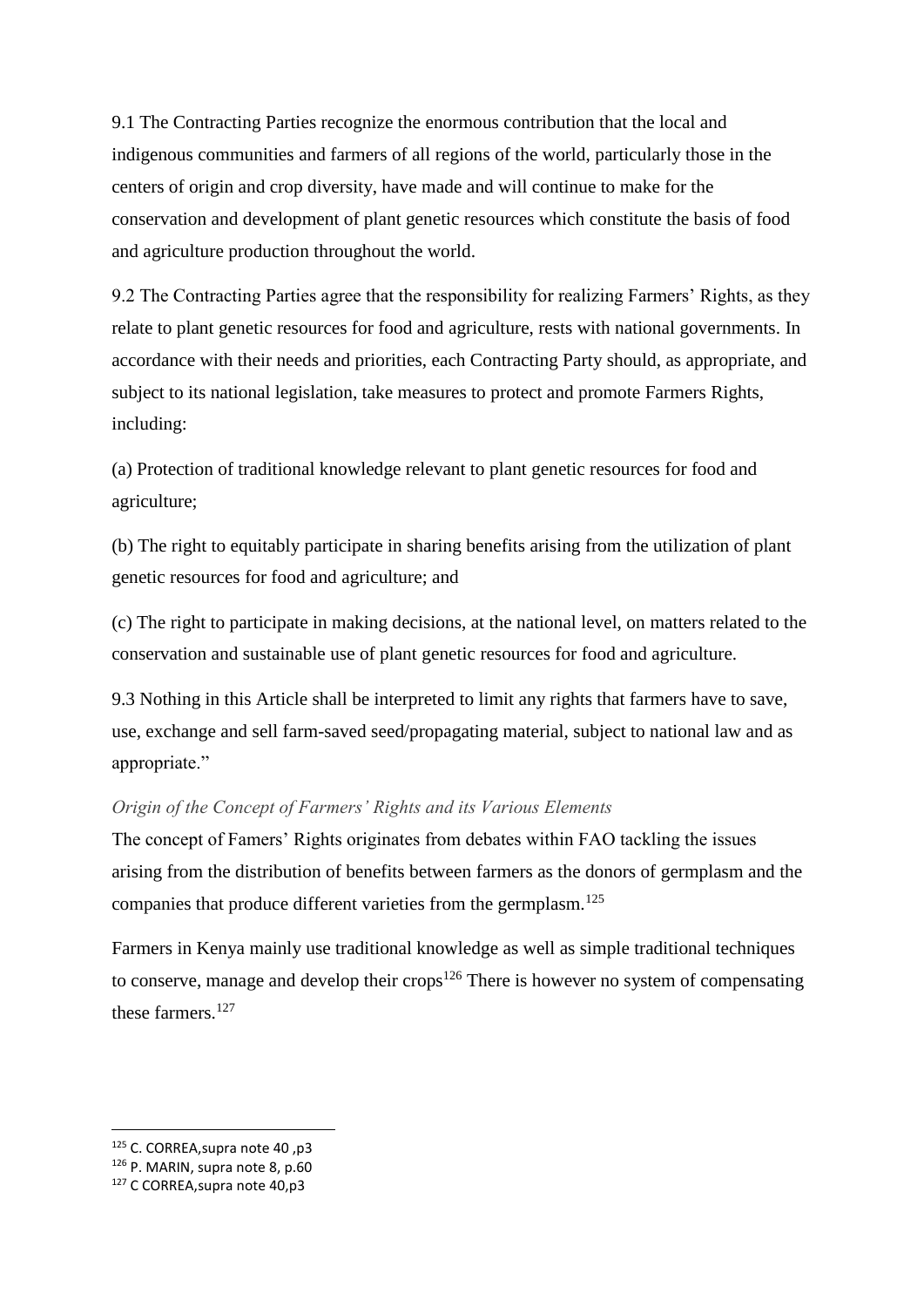### *International Undertaking*

The International Undertaking (IU) is a non-binding instrument subscribed by most FAO members, apart from USA. Under this agreement, the state parties agree to provide other parties with free access to plant genetic resources under their territory on the basis of the simple common heritage of mankind.<sup>128</sup> The term "free access" does not necessarily mean free of charge, it means having fair and equitable benefit sharing.

FAO Resolution 5/89 defines Farmers' Rights as, "rights arising from the past, present and future contribution of farmers in conserving, improving and making available plant genetic resources, particularly those in centers of origin/diversity. These rights are vested in the International Community, as trustee for present and future generations of farmers, for the purpose of ensuring full benefits to farmers, and supporting the continuation of their contributions, as well as the attainment of the overall purposes of the International Undertaking." Resolution 3/91 under the FAO recognizes the sovereign rights of nations over their own genetic resources. An International Fund for Plant Genetic Resources has been set up to support plant genetic conservation, especially in developing countries. The loophole in this provision is that it does not specify the ways to reward traditional farmers nor does it clarify the nature of their rights.

The PGRFA treaty does not grant exclusive rights to farmers, but rather finds a way to establish appropriate benefit sharing systems that are in sync with communal ownership of property as opposed to private ownership<sup>129</sup> Article 13.3 provides that parties should agree on the benefits arising from the use of plant genetic resources and they should be represented in the decision making process.<sup>130</sup> The PGRFA treaty does not consider the property rights of farmers. The context of rights is in form of residual rights which is the right to save, use, exchange and sell farm-saved seeds.<sup>131</sup>

Article 15.2 of UPOV 1991 states that the rights of farmers is only available if it is provided under law and it should be subject to the breeder's legitimate interests, within reasonable

<sup>128</sup> C CORREA,supra note 40, p.3

<sup>&</sup>lt;sup>129</sup> D. GERVAIS, *The Internationalization of Intellectual Property: New Challenges from the Very Old and the Very New*, *12 Fordham Intell. Prop. Media& Ent.L.J*., 2002, p.972

<sup>&</sup>lt;sup>130</sup> Under Article 13.3 Contracting Parties agree that benefits arising from the use of plant genetic resources for food and agriculture that are shared under the Multilateral System should flow primarily, directly and indirectly, to farmers in all countries, especially in developing countries, and countries with economies in transition, who conserve and sustainably utilize plant genetic resources for food and agriculture

<sup>&</sup>lt;sup>131</sup> P.CULLET, supra note 119, p.2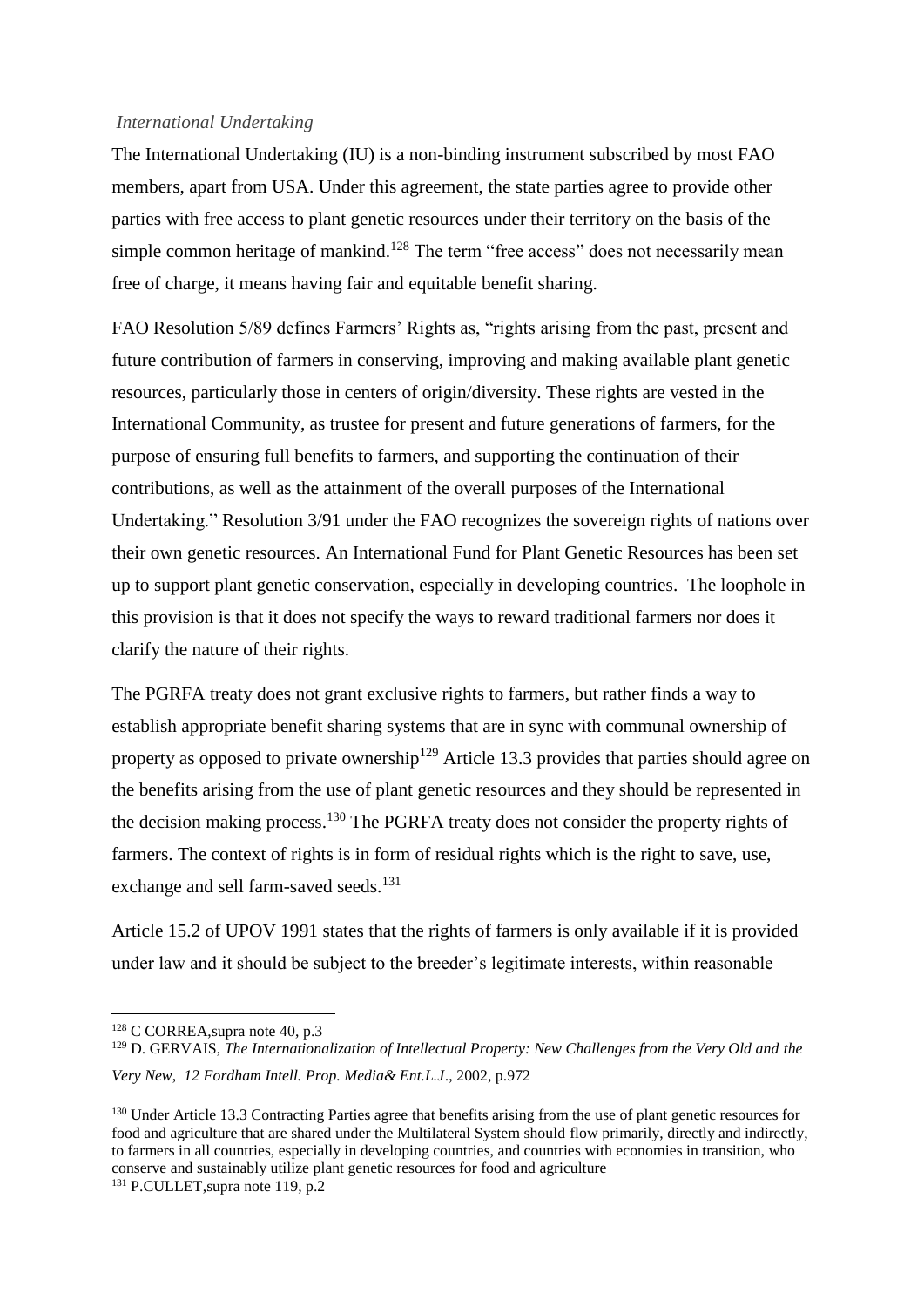limits. Cottier is of the opinion that the concept of IPRs may contain traditional knowledge relating to plant genetic resources. This kind of knowledge is part of traditional heritage of specific communities.  $^{132}$ 

According to Grisberger, unlike breeders' rights which are IPRs, farmers' rights are just exceptions to IPRs and they should include simply the right to compensate.<sup>133</sup> This is because there is no agreement on the exact right to be accorded to farmers.

Farmers' Rights appear to be ambiguous because they appear as a retrospective reward and not a reward for current innovation. They also have unlimited duration for the protection of plant genetic resources.<sup>134</sup> The right does not limit the contribution made by a farmer to a specific subject matter, but is general and covers plant breeding over the years. It is therefore difficult to identify the specific inventor and the exact contribution to a particular plant breed.<sup>135</sup> Usually, each intellectual property subject matter is well defined but the subject matter when it comes to granting Framers' Rights fall under, "plant, plant varieties, crops, landraces, traditional plant genetic resources for food and agriculture with their wild and weedy relatives from in situ and ex situ, and the related know-how of informal plant breeders."<sup>136</sup>Farmers' Rights are therefore not in themselves an intellectual property right but they were created to protect farmers' use and development of genetic resources.<sup>137</sup>

The basic differences that exist between Farmers' Rights and Intellectual Property Rights in terms of the rights granted, defined subject matter, title holder and duration raise ambiguities as to whether Framers' Rights can easily be accommodated under intellectual property rights.

<sup>132</sup> TH. COTTIER , *The protection of Genetic Resources and Traditional Knowledge : Towards More specific Rights and obligations in world trade law* , in: Abbott ,TH. Cottier . And F.Gurry , *The Intellectual Property System; Commentary and Materials,* part II Kluwer law international 1999 p.1841

 $\overline{\phantom{a}}$ 

<sup>133</sup> J. STAFFLER, *Recognition of Farmers' Rights an "effective sui generis System" for Plant Varieties( Article 27.3(b) of* TRIPS.

 $134$  M.BLAKENEY, supra note 117, at 4.2

<sup>&</sup>lt;sup>135</sup> M.BLAKENEY. Supra note 117, at 4.2

<sup>136</sup> J.STAFFLER, supra note 113

 $137$  C. CORREA, supra note 40, p. 15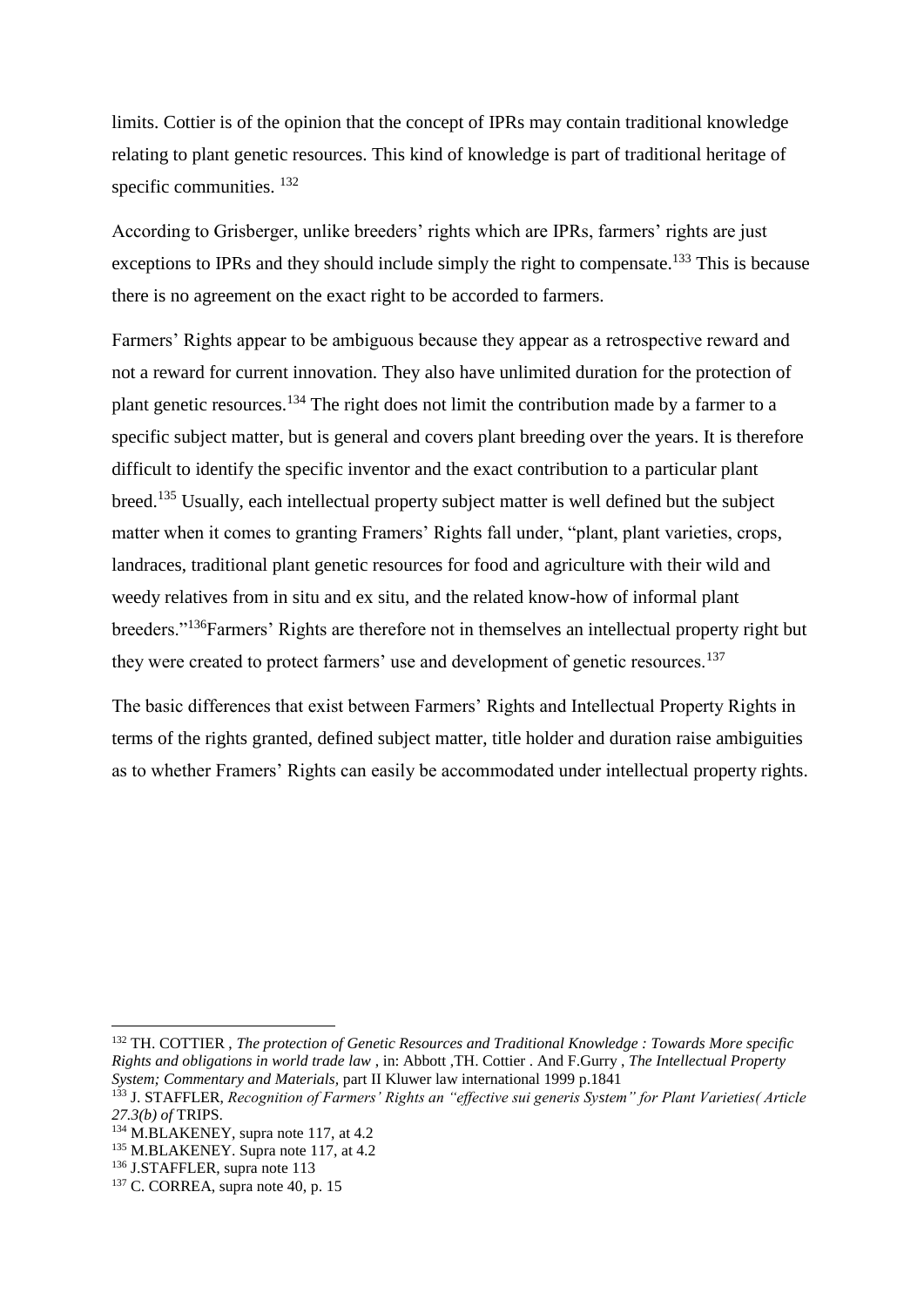# CHAPTER 5

# *SUMMARY OF RECOMMENDATIONS*

In order to ensure that intellectual property rights contribute to food security in Kenya as well as protect the rights of farmers, the following recommendations could be implemented.<sup>138</sup>

1. Kenya should use the Council for TRIPS to create a practice of asking states to explain bilateral departures from multilaterally agreed IP standards.

2. Kenya should use the WTO Trade Review Policy Mechanism to review distortions in trade being caused by excessively high intellectual property standards.

3. Kenya should review their participation in the WIPO standard setting process with a view to increasing their participation in the expert groups and broadening the range of experts they send to WIPO meetings to include, for example, experts in health, environment, economy, culture and agriculture.

4. Developed countries could assist by funding aid projects aimed at establishing structures for cooperation amongst ministries/regulators which have expertise to contribute to development aspects of intellectual property issues within Kenya

5. Developed countries should review the operation of the policy advisory committees that advise their patent offices with a view to significantly increasing the participation of members of civil society in those committees.

8. Developed countries should assess their conduct of trade negotiations with Kenya with a view to ensuring that development objectives remain a priority during those negotiations.

# *Conclusion*

**.** 

A balance can be achieved while protecting breeders' rights in Kenya by considering farmers' rights. The concept of farmers' rights emerged in order to offer counterbalance to

<sup>138</sup> www.iprcommission.org/papers/pdfs/study\_papers/sp8\_drahos\_study.pd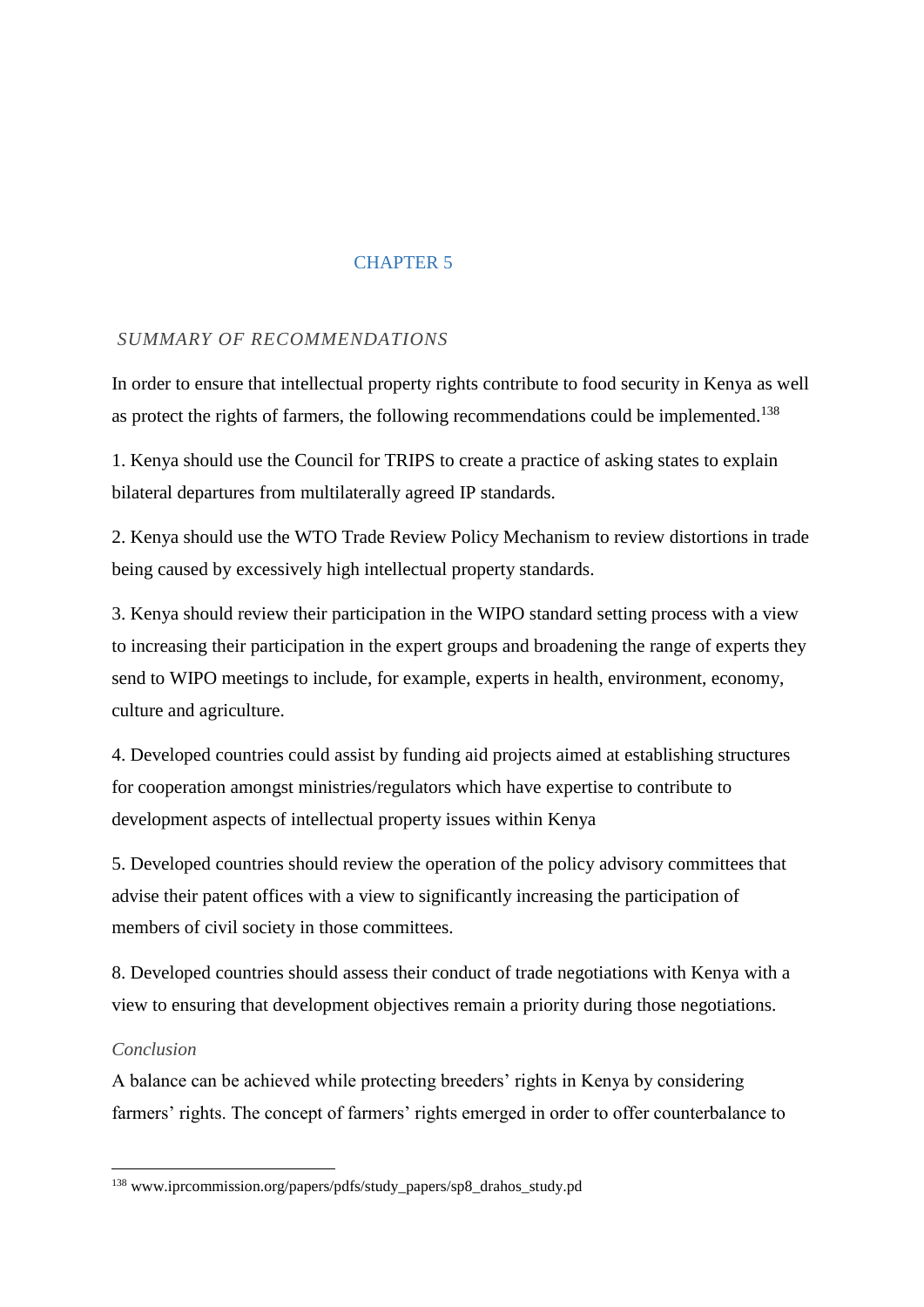the intellectual property system, and to ensure that barriers were not created against the farmers' use and development of plant genetic resources. Hence farmers' rights may not be in themselves, strictly speaking, an intellectual property rights mechanism. However, considering that the concept of farmers' rights have been recognized through the PGFRA treaty and it covers unique subject matter which involves the food needs of people in Kenya, it is thus imperative that a system is created, which is specifically tailored to reward farmers for their immense contribution towards food security for all. Several developing countries such as India has adopted a *sui generis* system to protect plant varieties and recognize at the same time farmers' rights and protect relevant traditional knowledge.

# BIBLIOGRAGHY

A. Books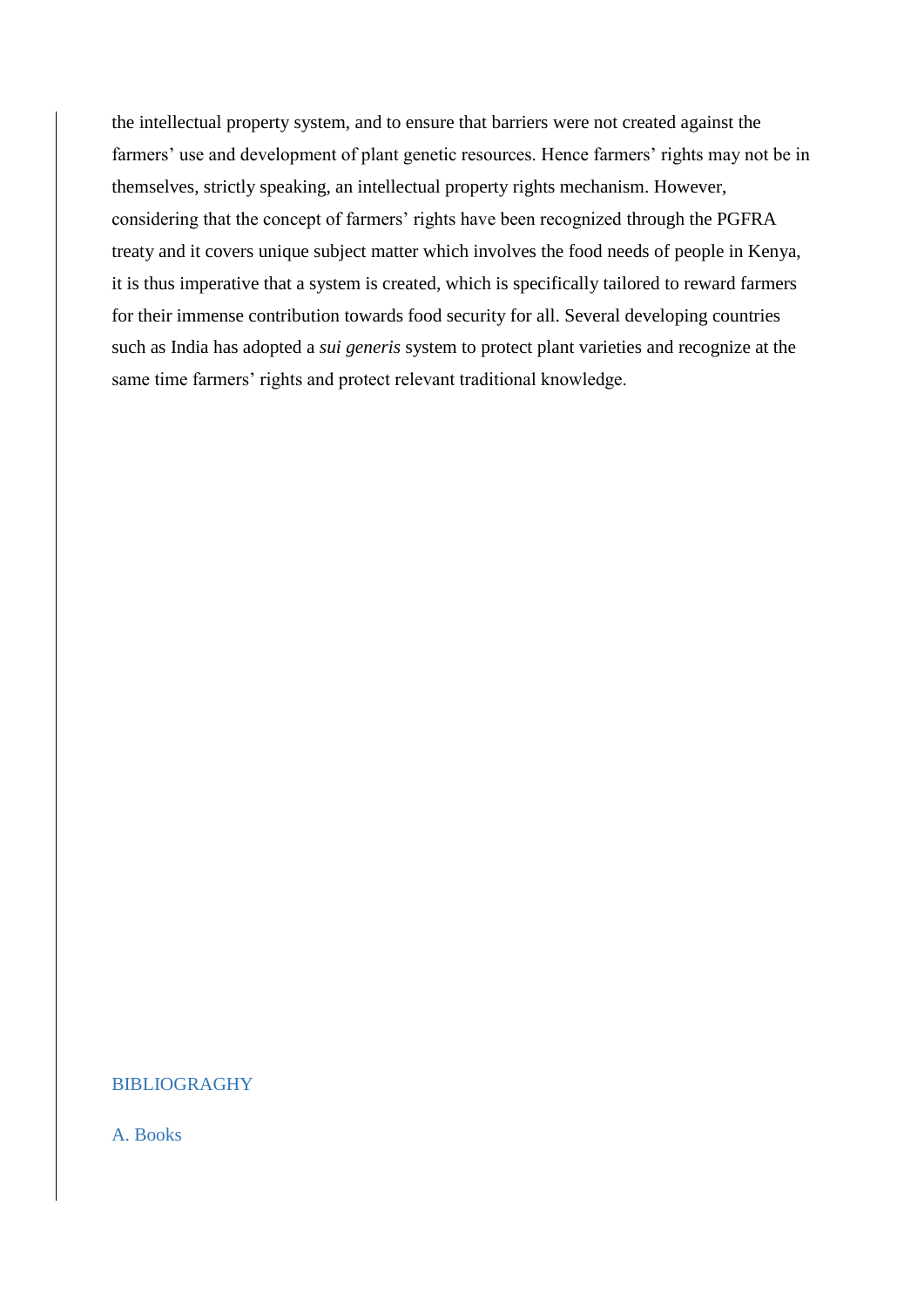F.M. Abbott ,TH. Cottier . And F.Gurry , *The Intellectual Property System; Commentary and Materials*, part II Kluwer law international 1999, The Hague/London/Boston.

M.BLAKENEY, *Trade Related Aspects of Intellectual property Rights: A Concise Guide to the* TRIPs Agreement, Sweet & Maxwell, 1996, London

F.H. ERBISCHE, and K.M.MAREDIA, (Eds.), Intellectual Property Rights in Agricultural Biotechnology, Biotechnology in Agricultural Series, No.20, Cab International,1998, Wallingford-New York

D. GERVAIS, *The* TRIPs Agreement*: Drafting History and Analysis*, Sweet & Maxwell, 1998, London.

S. HALPERN, C. NARD and K.PORT, *Fundamentals of United States Intellectual Property Law: Copyright, Patent, Trademark*, Kluwer Law International, 1999

P. C. .MARIN*, Providing Protection for Plant Genetic Resources . Patents Sui generis System and Bio-partnerships*, Kluwer Law international, New York 2002.

A. MILLER & M DAVIS, *Intellectual Property-Patents, Trademarks, and Copyright*. *In a nutshell*, West Group, 2000, ST. Paul Minn.

W. REID , *Biopolicy International : Genetic Resources and Sustainable Agriculture, Creating incentives for local innovation and adaptation*, African centre for technology studies, 1992 Naïrobi

J. STAFFLER, *Towards a Reconciliation between the Convention on Biological Diversity and* TRIPs Agreement*, An Interface among Intellectual Property Rights on Biotechnology, Traditional Knowledge and Benefit Sharing,* Universite de Geneve, Institut Universitaire de Hautes Etudes Internationales.

*WIPO Intellectual Property Handbook: Policy, Law and Use*, 2001, Geneva.

B. Articles and contribution to collective works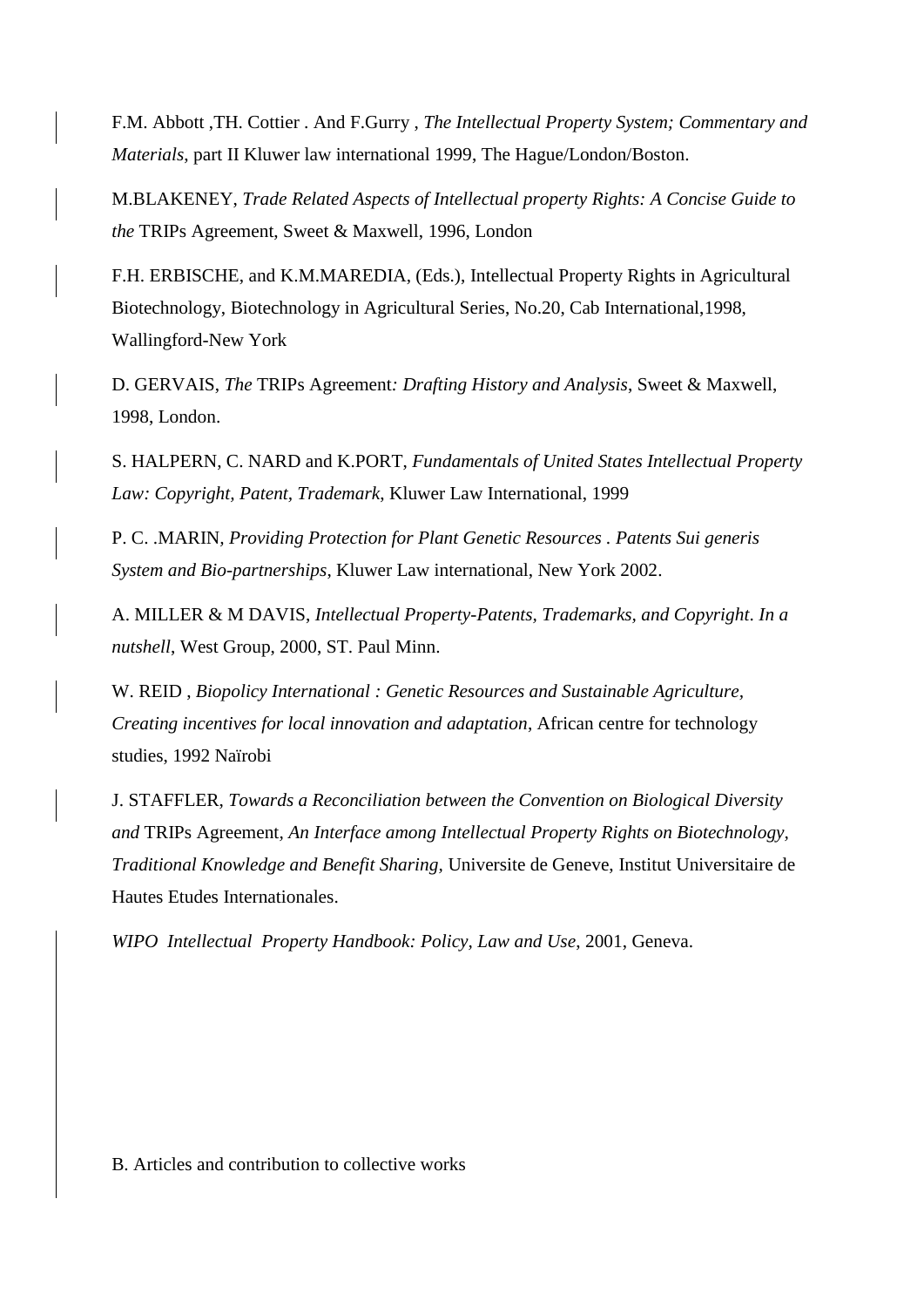J. BARTON, *Acquiring Protection for Improved Germplasm and Inbred Lines*, in:F.H. Erbisch, and K.M.Maredia, (Eds.), Intellectual Property Rights in Agricultural Biotechnology, Biotechnology in Agricultural Series, No.20, Cab International, 1998, Wallingford-New York, 19

M.BLAKENEY, *Regulating Access to Genetic Resources*, International Association for the Advancement of Teaching and Research in Intellectual Property Congress ( ATRIP ), New Delhi, India, 6-8 October 2002

M. BLAKENEY, *Protection of Plant Varieties and Farmers Right*. International Seminar on the Role of Intellectual Property in the Field of Biodiversity and Traditional Knowledge, Jointly Organized by the Brazilian National Institute of Industrial Property and the European Commission, Manaus/ Amazonas/ Brazile, 9-11 September 2001

S. BRUSH, *Providing Farmers' Rights Through In Situ Conservation of Crop Genetic Resources*, Rome, Commission on Plant Genetic for Food and Agriculture, Background Study Paper, No. 3E First Extraordinary Session, 7-11 November 1994

C.CORREA, Access to Plant Genetic Resources and Intellectual Property Rights. Rome, Commission on Plant Genetic for Food and Agriculture, Background Study Paper, No.8, 1999

C. M.CORREA*, Options for the Implementation of Farmers Rights at National Level*, December 2000

TH. COTTIER , *The protection of Genetic Resources and Traditional Knowledge : Towards More specific Rights and obligations in world trade law* , in: Abbott ,TH. Cottier . And F.Gurry , The intellectual property system; commentary and Materials, part II Kluwer law international 1999, The Hague/London/Boston.

P.CULLET, *The International Treaty on Plant Genetic Resources For Food and Agriculture*, *IELRC* Briefing Paper 2003-2

P. CULLET, *Plant Variety Protection in Africa: Towards Compliance With The* TRIPs Agreement*,* 45 *Journal of African Law,* 2001, 97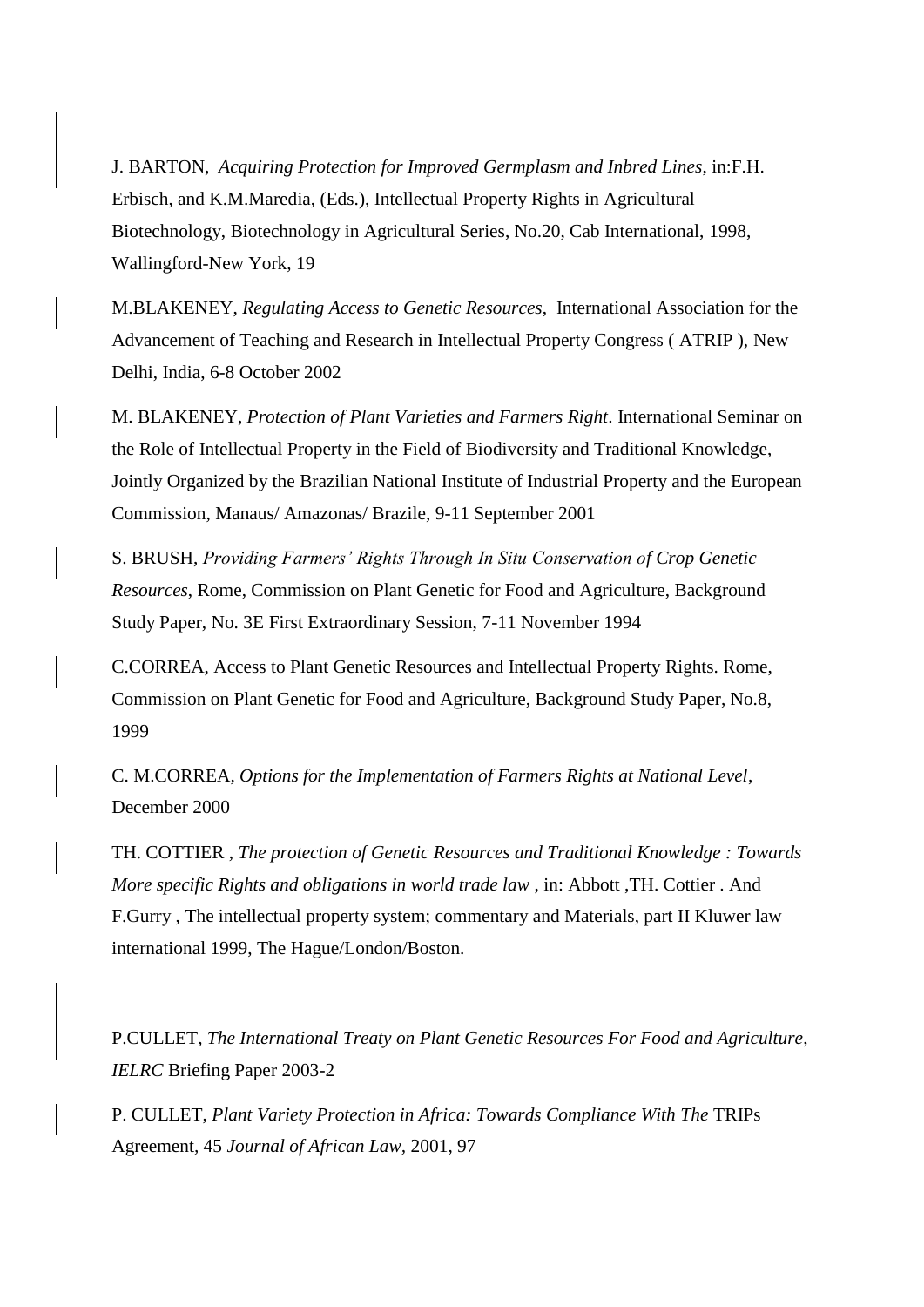F.DESSEMONTET*, The* TRIPS *Dispute Settlement Procedure*, ATRIP Congress, Lausanne, Switzerland, 19-21 September,2001

D. DOWNES , *How Intellectual Property could be a tool to protect TK*", 25 Colum, J. Envtl .L., 2000, 253

J. GERO, K. LANNAN, *Trade and Innovation : Unilateralism v. Multilateralism, 21 Canada-U.S.L.J*., 1995*,* 81

D. GERVAIS, *The Internationalization of Intellectual Property: New Challenges from the Very Old and the Very New*, *12 Fordham Intell. Prop. Media& Ent.L.J*., 2002, 929

M. GETLAN, TRIPs *and the Future of Section 301: A Comparative Study in Trade Dispute Resolution, 34 Col.J. Transnat'l L.*, 1995, 173

A. GUPTA, *How Can Asia Countries Protect Traditional Knowledge, Farmers rights and Access to Genetic Resources Through The Implementation or Review of the WTO* TRIPs Agreement, paper presented at the Joint ICTSD/CEE/HBF Regional Dialogue for Governments and civil society, organized by International Centre for Trade and Sustainable Development, Geneva at Chiang Mai. Thailand March 29-30, 2001.

T. KONGOLO, *New Options for African Countries regarding Protection for New Varieties of Plants,* 4 *JWIP*, 2001, 349

T. KONGOLO, *Biodiversity and African Countries*, *E.I.P.R*., 2002, 579

M. LAKASHMIKUMARAN, *Plant Variety Protection: Salient features*, International Association for the Advancement of Teaching and Research in Intellectual Property Congress ( ATRIP ), New Delhi, India, 6-8 October 2002.

MGBEOJI, Patents and Traditional Knowledge of the Uses of Plants: Is a Communal Patent Part of the Solution to the Scourge of Bio Piracy?, 9 Ind.J. Global Leg. Stud.., 2001, 163

Z. NAIGEN , U.S.- China WTO Roundtable: *Dispute Settlement under the* TRIPs Agreement *From the Perspective of Treaty Interpretation*, 17 Temp. Int'l & Comp. L.J. , spring 2003, 199

K. PURI, *Protection of Traditional Knowledge & Cultural Expressions of Indigenous Peoples .Why Model Law?*, Lecture presented in LL.M programme in intellectual Property, Turin University/ WIPO June 11,2003